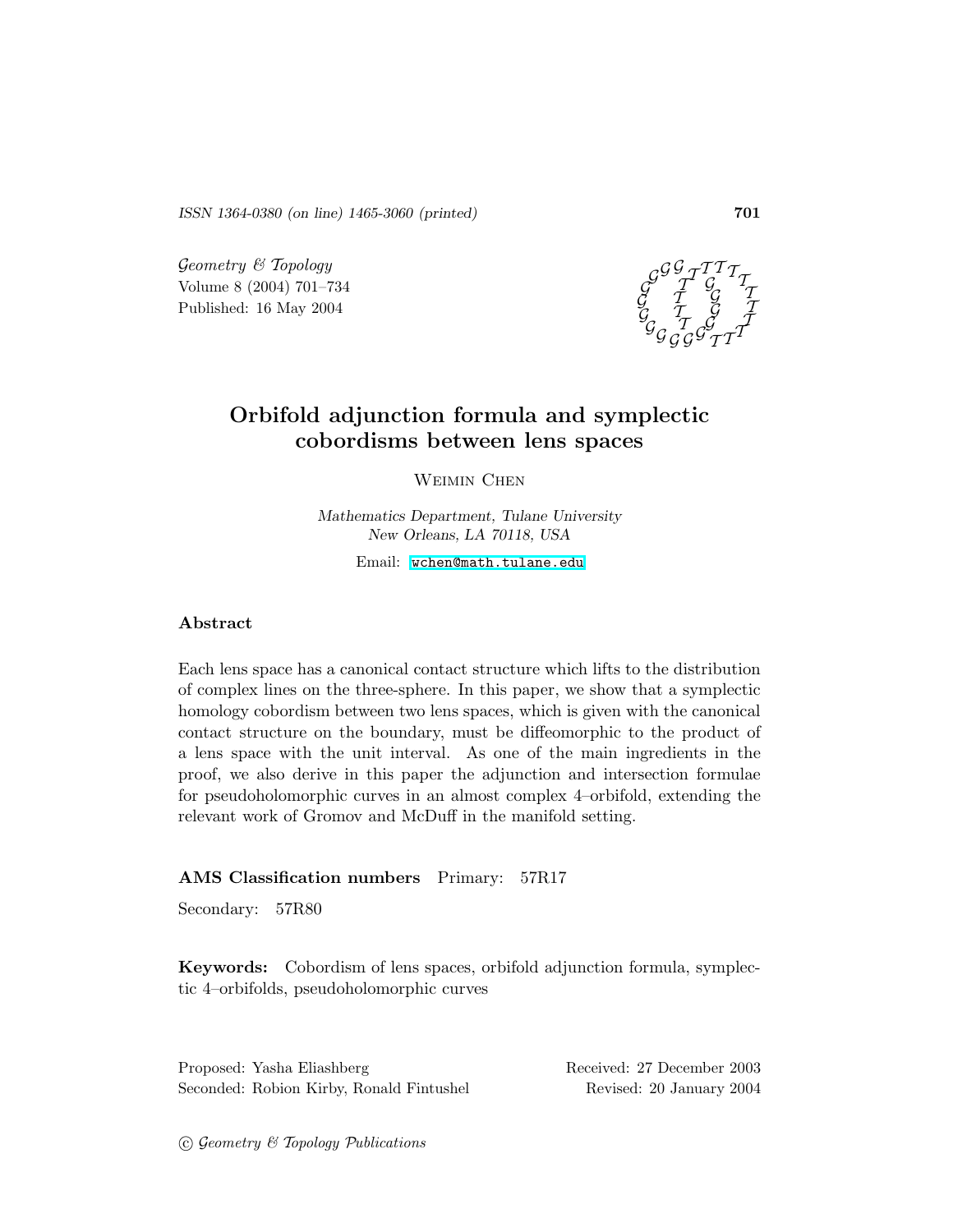## 1 Introduction

In this paper, we prove the following theorem.

**Theorem 1.1** Let  $(W, \omega)$  be a symplectic homology cobordism between two lens spaces which are equipped with their canonical contact structure. Then W is diffeomorphic to the product of a lens space with the unit interval.

Here the canonical contact structure  $\xi_0$  on a lens space  $L(p,q)$  is the descendant of the distribution of complex lines on  $\mathbb{S}^3 = \{(z_1, z_2) \mid |z_1|^2 + |z_2|^2 = 1\}$  under the quotient map  $\mathbb{S}^3 \to L(p,q)$  of the  $\mathbb{Z}_p$ -action  $(z_1, z_2) \mapsto (\mu_p z_1, \mu_p^q z_2)$ . (Here  $\mu_p = \exp(\sqrt{-1}\frac{2\pi}{p})$  $\frac{p}{p}$ , and p,q are relatively prime and  $0 < q < p$ .) The contact structure  $\xi_0$  induces a canonical orientation on  $L(p,q)$  where a volume form is given by  $\alpha \wedge d\alpha$  for some 1–form  $\alpha$  such that  $\xi_0 = \ker \alpha$ . A symplectic cobordism from  $(L(p', q'), \xi'_0)$  to  $(L(p, q), \xi_0)$  is a symplectic 4-manifold  $(W, \omega)$  with boundary  $\partial W = L(p, q) - L(p', q')$ , such that there exists a vectorfield v in a neighborhood of  $L(p,q) \cup L(p',q') \subset W$ , which is transverse to  $L(p,q) \cup L(p',q')$ and for which  $L_v \omega = \omega$ ,  $\xi_0' = \ker(i_v \omega|_{L(p',q')})$ ,  $\xi_0 = \ker(i_v \omega|_{L(p,q)})$ , and the canonical orientations on  $L(p,q)$ ,  $L(p',q')$  agree with the orientations defined by the normal vector  $v$ . (Here  $W$  is canonically oriented by the symplectic form  $\omega$ , ie,  $\omega \wedge \omega$  is a volume form.) The cobordism W is called a homology cobordism if each  $L(p,q) \subset W$ ,  $L(p',q') \subset W$  induces an isomorphism on homology groups (with  $\mathbb Z$  coefficients). In particular, this condition implies  $p = p'$ .

As a special case, consider the following:

**Corollary 1.2** Let  $\rho$  be a symplectic  $\mathbb{Z}_p$ -action on  $(\mathbb{R}^4, \omega_0)$  where  $\omega_0 =$  $dx_1 \wedge dy_1 + dx_2 \wedge dy_2$ . Suppose outside of a ball,  $\rho$  is linear and free, and is orthogonal with respect to the Euclidean metric  $g_0 = \sum_{i=1}^2 (dx_i^2 + dy_i^2)$ . Then  $\rho$  is conjugate to a linear action by a diffeomorphism which is identity outside of a ball.

Remark 1.3 (1) It is likely that Corollary 1.2 can be strengthened to the assertion that the action  $\rho$  is conjugate to a linear action by a symplectomorphism of  $(\mathbb{R}^4, \omega_0)$ . We plan to address this problem in a separate paper.

(2) Relevant to Theorem 1.1 and Corollary 1.2, we mention two earlier results. One is due to Eliashberg (cf  $[6]$ ) which says that a symplectic 4–manifold W with contact boundary  $\mathbb{S}^3$  (in the weak sense) is diffeomorphic to a blowup of the 4-ball  $\mathbb{B}^4$ . The other is due to Gromov–McDuff (cf for example Theorem 9.4.2 in [\[16\]](#page-33-1)) which says that if  $(W, \omega)$  is a minimal symplectic 4–manifold and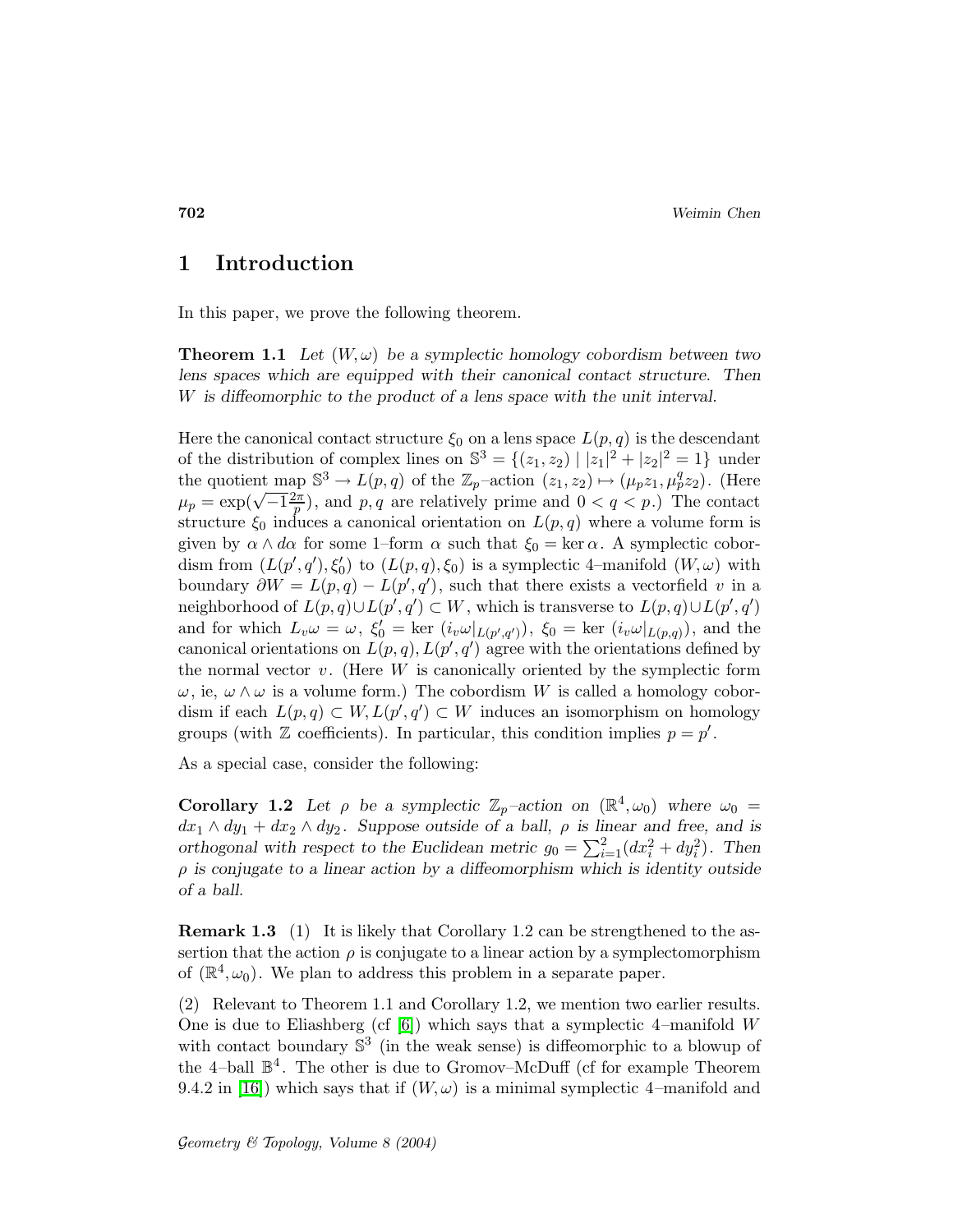there are compact subsets  $K \subset W$  and  $V \subset \mathbb{R}^4$  with V being star-shaped such that  $(W \setminus K, \omega)$  is symplectormorphic to  $(\mathbb{R}^4 \setminus V, \omega_0)$  via a map  $\psi$ , then there exists a symplectomorphism  $\phi: (W, \omega) \to (\mathbb{R}^4, \omega_0)$  which agrees with  $\psi$ on  $W \setminus K'$  for some larger compact subset  $K' \supset K$ .

(3) Symplectic fillings (in the weak sense) of lens spaces with the canonical contact structure are classified up to orientation-preserving diffeomorphisms in [\[13\]](#page-33-2), where it is shown that there are infinitely many lens spaces which have a unique filling up to blowups. For these lens spaces, it is clear that when the two ends of  $\partial W$  are diffeomorphic, the condition that W is a homology cobordism is equivalent to the condition that  $(W, \omega)$  is minimal.

The proof of Theorem 1.1 is based on studying pseudoholomorphic curves in a certain symplectic 4–orbifold in the fashion of Gromov–McDuff in the manifold setting (cf for example [\[16\]](#page-33-1)). There are two main ingredients. One is the orbifold analog of the adjunction and intersection formulae for pseudoholomorphic curves, extending the relevant work of Gromov and McDuff [\[7,](#page-33-3) [14,](#page-33-4) [15\]](#page-33-5) in the manifold setting. The other is a structural theorem for the space of a certain notion of maps<sup>[1](#page-2-0)</sup> between orbifolds developed in  $[3]$ , which is needed here for the corresponding Fredholm theory.

The paper is organized as follows. In Section 2 we introduce a notion of differentiable chains in orbifolds, which serves as a bridge between the de Rham cohomology of an orbifold and the singular cohomology of its underlying space via integration. Section 3 is devoted to the proof of the orbifold analog of the adjunction and intersection formulae. The main results are proved in Section 4.

#### Acknowledgments

I am indebted to Ron Fintushel for bringing the problem of  $\mathbb{S}^1$ -actions on  $\mathbb{S}^5$ to my attention, and to Shawomir Kwasik for pointing out  $[17]$  to me, which eventually led to the study in this paper. I am also very grateful to Dusa McDuff for helpful communications regarding her relevant work and for kindly letting me use  $[16]$  before its publication, and to Morris Kalka and Shawomir Kwasik for very valuable conversations. An earlier version of this work contains a serious mistake, thanks to Slava Matveyev for pointing it out to me. Finally, I wish to thank an anonymous referee for pointing out several misspellings in the text and whose queries helped improve the presentation of this article. This research was partially supported by NSF Grant DMS-0304956.

<span id="page-2-0"></span><sup>&</sup>lt;sup>1</sup>A prototype of this notion appeared first in [\[4\]](#page-33-7) in the disguise of "a good (V– manifold) map  $+$  an isomorphism class of the pull-backs of the tangent bundle".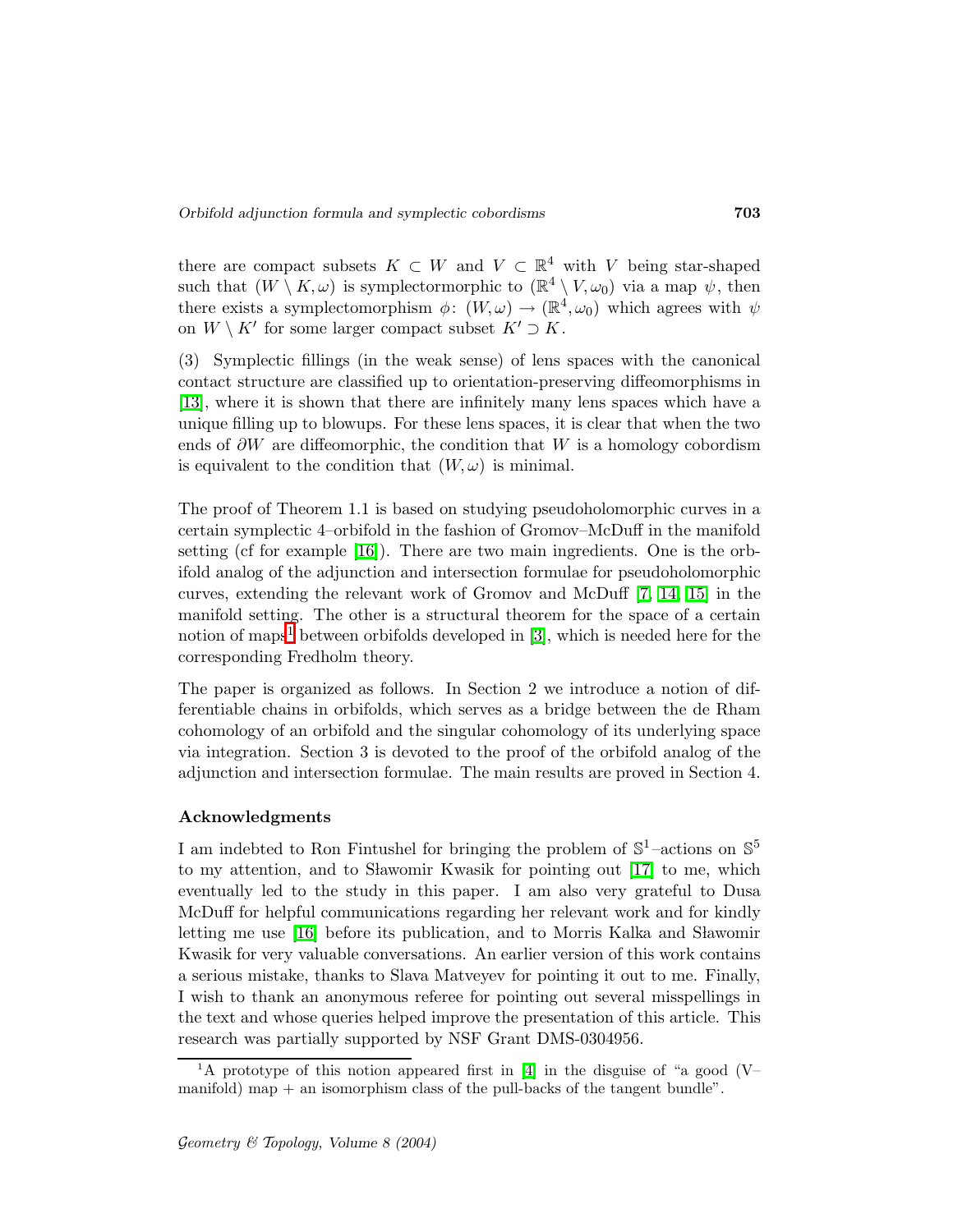## 2 Differentiable chains in orbifolds

We introduce here a notion of differentiable chains in orbifolds. The homology groups of the corresponding chain complex are naturally isomorphic to the singular homology groups of the underlying space over  $\mathbb{Q}$ , so that this construction yields an explicit pairing between the de Rham cohomology groups of the orbifold and the singular homology groups of the underlying space via integration over differentiable chains. In light of the development in [\[3\]](#page-32-0), the notion introduced here may be regarded as a natural generalization to the orbifold category of the notion of differentiable singular chains in smooth manifolds.

A differentiable r-chain in an orbifold X (of class  $C<sup>l</sup>$  for some  $l \ge 1$ ) is a finite linear combination of differentiable  $r$ -simplexes in  $X$ , where a differentiable r–simplex  $\sigma$  in X is a differentiable map (in the sense of [\[3\]](#page-32-0)) from a certain  $r$ –dimensional orbihedron into X. More precisely, the said  $r$ –dimensional orbihedron is an orbispace where the underlying space is the standard  $r$ –simplex  $\Delta^r$  in  $\mathbb{R}^r$ , and the orbispace structure is given by a complex of finite groups over  $\Delta^r$  in the sense of Haefliger [\[8\]](#page-33-8) (see also Part II of [\[3\]](#page-32-0)). Recall that a complex of groups consists of the following data:  $(K, G_{\tau}, \psi_a, g_{a,b})$ , where K is a simplicial complex,  $G_{\tau}$  is a group assigned to each cell  $\tau \in K$ ,  $\psi_a: G_{i(a)} \to G_{t(a)}$  is an injective homomorphism assigned to each edge  $a$  in the barycentric subdivision of K with  $i(a)$ ,  $t(a)$  being the cells of K whose barycenters are the end points of a such that  $t(a)$  is a face of  $i(a)$ , and  $g_{a,b}$  is an element of  $G_{t(a)}$  assigned to each pair of composable edges  $a, b$  such that

$$
Ad(g_{a,b}) \circ \psi_{ab} = \psi_a \circ \psi_b, \quad \psi_a(g_{b,c})g_{a,bc} = g_{a,b}g_{ab,c}.
$$

The orbihedron is covered by a set of "uniformizing systems" which are given with compatible equivariant simplicial structures. The r-simplex  $\sigma$  being a differentiable map means that the representatives of  $\sigma$  are differentiable when restricted to each simplex in the corresponding uniformizing system.

Let  $\alpha$  be a differential r–form on X. Then a differentiable r–simplex  $\sigma$  in X pulls back  $\alpha$  to a differential r–form  $\sigma^* \alpha$  on  $\Delta^r$ , the standard r–simplex in  $\mathbb{R}^r$ . We define the integration of  $\alpha$  over  $\sigma$  by

$$
\int_{\sigma}\alpha = \frac{1}{|G|}\int_{\Delta^r}\sigma^*\alpha
$$

where  $|G|$  is the order of the group G assigned to the top cell of  $\Delta^r$  in the complex of finite groups that defines the orbispace structure of the orbihedron over which  $\sigma$  is defined. The integration over a differentiable r–chain  $c =$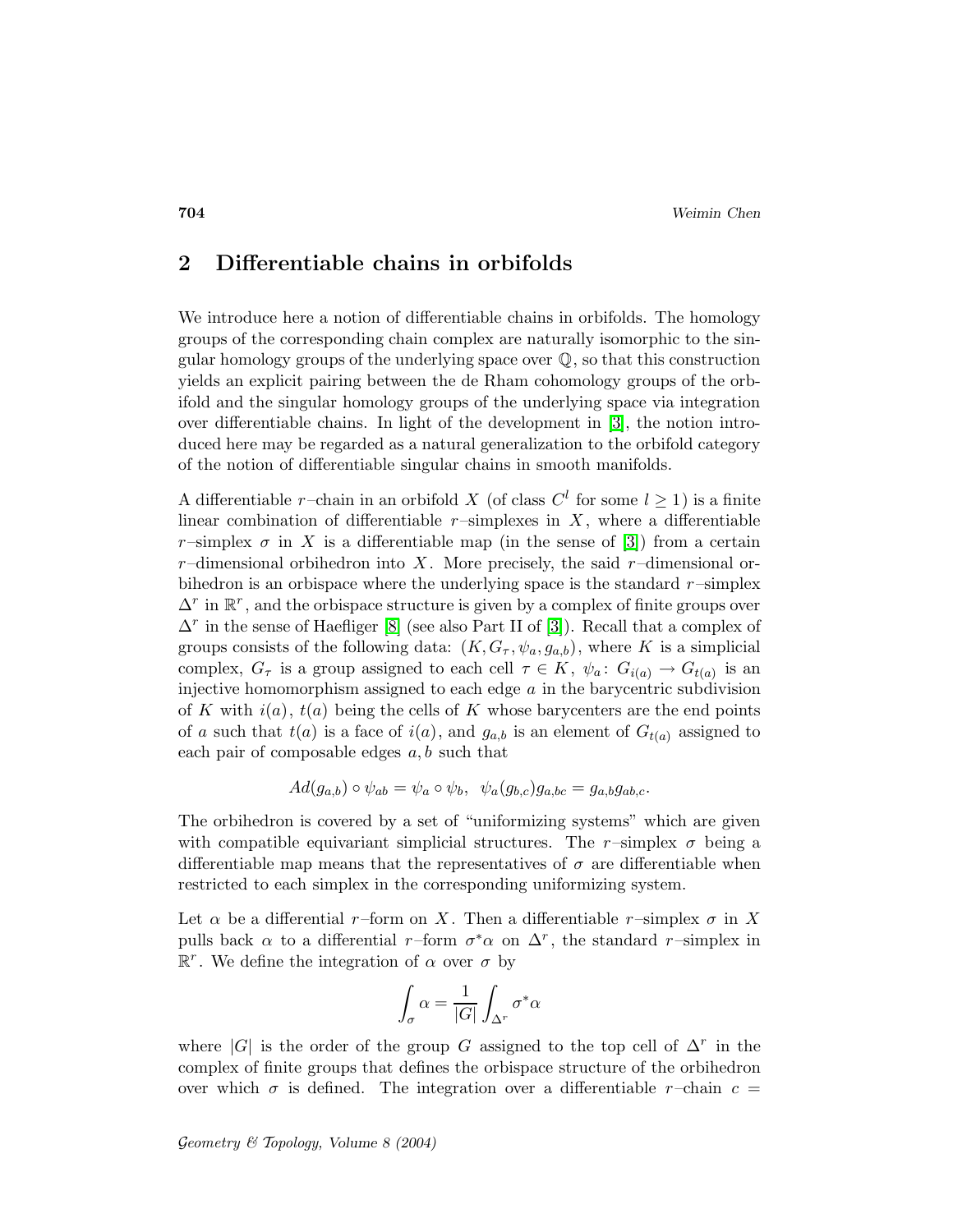Orbifold adjunction formula and symplectic cobordisms 705

 $\sum_k a_k \sigma_k$  is defined to be

$$
\int_c \alpha = \sum_k a_k \int_{\sigma_k} \alpha.
$$

Next we introduce a boundary operator  $\partial$  on the set of differentiable chains. To this end, let  $\Delta_i^r$ ,  $0 \le i \le r$ , be the *i*-th face of the standard r-simplex  $\Delta^r$ . The restriction of a differentiable  $r$ -simplex  $\sigma$  to  $\Delta_i^r$  (given the suborbihedron structure, cf [\[3\]](#page-32-0)) is a differentiable  $(r-1)$ –simplex, which will be denoted by  $\sigma_i$ . We define

$$
\partial \sigma = \sum_{i=0}^{r} (-1)^i \frac{|G_i|}{|G|} \sigma_i
$$

where  $G_i, G$  are the groups assigned to the top cell of  $\Delta_i^r, \Delta^r$  respectively. The boundary of a differentiable r-chain  $c = \sum_k a_k \sigma_k$  is defined to be  $\partial c =$  $\sum_k a_k \partial \sigma_k$ , which clearly satisfies

$$
\partial \circ \partial = 0.
$$

Finally, the Stokes' theorem implies that for any differentiable  $r$ –chain c and  $(r-1)$ –form  $\alpha$ ,

$$
\int_c d\alpha = \int_{\partial c} \alpha.
$$

For any orbifold  $X$ , let  $\mathcal{H}_*(X)$ ,  $\mathcal{H}^*(X)$  be the homology and cohomology groups of differentiable chains (with  $\mathbb Z$  coefficients) in X. There are canonical homomorphisms

$$
H^*_{dR}(X) \to \mathcal{H}^*(X) \otimes \mathbb{R}
$$

induced by integration over differentiable chains, and

$$
\mathcal{H}_*(X)\to H_*(X;\mathbb{Q})
$$

which is defined at the chain level by

$$
\sigma\mapsto\frac{1}{|G|}|\sigma|
$$

for each differentiable r–simplex  $\sigma: \Delta^r \to X$ , where  $|\sigma|$  is the induced singular r–simplex in the underlying space, and  $|G|$  is the order of the group G assigned to the top cell of  $\Delta^r$ .

**Theorem 2.1** The canonical homomorphism  $H^*_{dR}(X) \to \mathcal{H}^*(X) \otimes \mathbb{R}$  is isomorphic, and the canonical homomorphism  $\mathcal{H}_*(X) \to H_*(X; \mathbb{Q})$  is isomorphic over Q.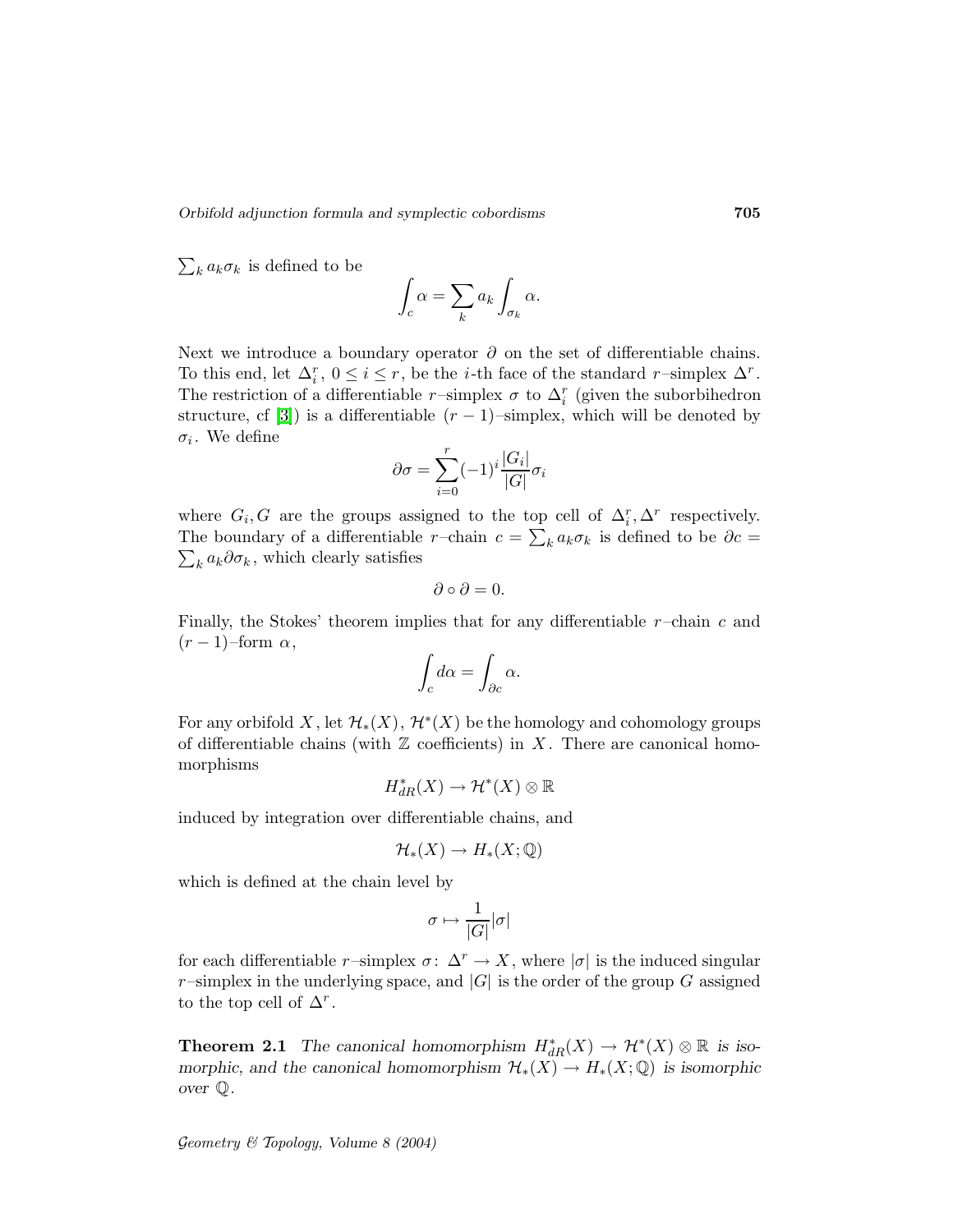Theorem 2.1 will not be used in this paper, and its proof will be given elsewhere. But we remark that the key point in the proof is to show that  $\mathcal{H}^*(X) \otimes \mathbb{Q}$ are the cohomology groups associated to a fine torsionless resolution of the constant sheaf  $\mathbb{Q}\times X$ , with which the proof follows by the usual sheaf theoretical argument, for instance, as in [\[20\]](#page-33-9).

In light of Theorem 2.1, we will say that a differentiable cycle  $c$  in  $X$  (ie, a differentiable chain c such that  $\partial c = 0$  is Poincaré dual to a de Rham cohomology class  $\gamma \in H^*_{dR}(X)$  if there is a closed form  $\alpha \in \gamma$  such that for any closed form  $\beta$  on X,

$$
\int_c \beta = \int_X \alpha \wedge \beta.
$$

Here is a typical situation: Let Y be a compact, closed, and oriented  $r$ dimensional orbifold and  $f: Y \to X$  be a differentiable map in the sense of [\[3\]](#page-32-0). Note that Y can be triangulated such that with respect to the triangula-tion, Y is natually an orbihedron (cf Part II of [\[3\]](#page-32-0)). Thus the restriction of  $f$ to each top simplex in the triangulation of Y defines a differentiable  $r$ –simplex in X, and in this way  $f(Y)$  naturally becomes a differentiable r–chain in X which is a cycle because  $Y$  is compact, closed, and oriented. Clearly, in this case we have

$$
\int_{f(Y)} \beta = \int_Y f^* \beta
$$

for any differential form  $\beta$  on X.

## 3 Adjunction and intersection formulae

In this section, we derive the adjunction formula for pseudoholomorphic curves in an almost complex 4–orbifold and a corresponding formula which expresses the algebraic intersection number of two distinct pseudoholomorphic curves in terms of local contributions from their geometric intersection, extending relevant work of Gromov [\[7\]](#page-33-3) and McDuff [\[14,](#page-33-4) [15\]](#page-33-5) in the manifold setting.

First of all, some convention and terminology. In this section (and the previous one as well), the notion of orbifolds is more general in the sense that the group action on each uniformizing system needs not to be effective. The orbifolds in the classical sense where the group actions are effective are called reduced. The points which are the principal orbits in each uniformizing system are called regular points. They have the smallest isotropy groups in each connected component of the orbifold, which are all isomorphic, and they form an open, dense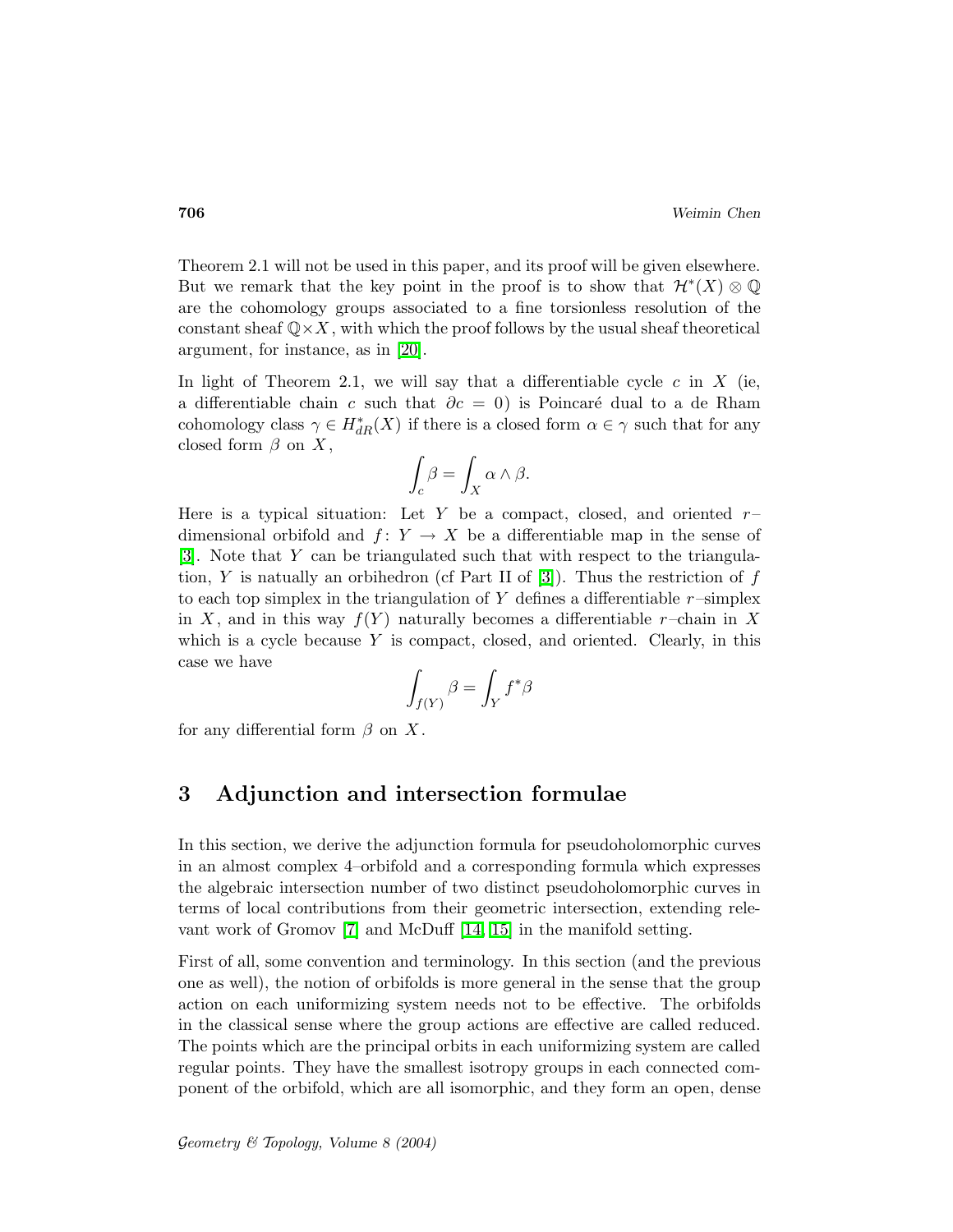submanifold of the orbifold. The points in the complement of regular points are called orbifold points. When the orbifold is reduced and has no codimension 2 subsets of orbifold points, we also allow ourselves to use the usual terminologies, ie, "orbifold point" = "singular point" and "regular point" = "smooth point".

We now begin by setting the stage. Let  $X$  be a compact, closed, and almost complex 4–dimensional orbifold which is canonically oriented by the almost complex structure  $J$ . We shall assume that the 4-orbifold  $X$  is reduced throughout. We shall also consider connected, compact, and closed complex orbifolds  $\Sigma$  with dim<sub>C</sub>  $\Sigma = 1$ , namely the orbifold Riemann surfaces, which are not assumed to be reduced in general.

## Definition A

A J-holomorphic curve in X is a closed subset  $C \subset X$  such that there is a nonconstant map  $f: \Sigma \to X$  in the sense of [\[3\]](#page-32-0) with  $C = \text{Im } f, ^2$  $C = \text{Im } f, ^2$  which obeys

- (a) The representatives of  $f$  are  $J$ -holomorphic.
- (b) The homomorphisms between isotropy groups in each representative of f are injective, and are isomorphic at all but at most finitely many regular points of  $\Sigma$ .
- (c) The map f is not multiply covered in the following sense: f does not factor through any holomorphic map  $\phi: \Sigma \to \Sigma'$  to a map  $f' \colon \Sigma' \to X$ such that the degree of the map induced by  $\phi$  between the underlying Riemann surfaces is greater than one.

A J-holomorphic curve C is called of type I if  $\Sigma$  is reduced, and is called of type II otherwise. Clearly this definition is independent of the parametrization  $f: \Sigma \to X$ . Likewise, the order of the isotropy groups of the "regular" points in C, ie, the images of all but at most finitely many regular points in  $\Sigma$  under  $f$ , depends only on  $C$ , and is called the multiplicity of  $C$  and is denoted by  $m<sub>C</sub>$  throughout. A J-holomorphic curve C is of type I if and only if  $m<sub>C</sub> = 1$ . A type I  $J$ -holomorphic curve is contained in the set of regular points of X except for possibly finitely many points, and a type II  $J$ -holomorphic curve is contained entirely in the set of orbifold points of  $X$ . Finally, we remark that for a type I J-holomorphic curve C, any parametrization  $f: \Sigma \to X$  of C is uniquely determined by the induced map between the underlying spaces.

<span id="page-6-0"></span><sup>&</sup>lt;sup>2</sup>Each map f in the sense of [\[3\]](#page-32-0) induces a continuous map between the underlying spaces; by the image under such an  $f$ , we always mean the image under the map induced by  $f$ .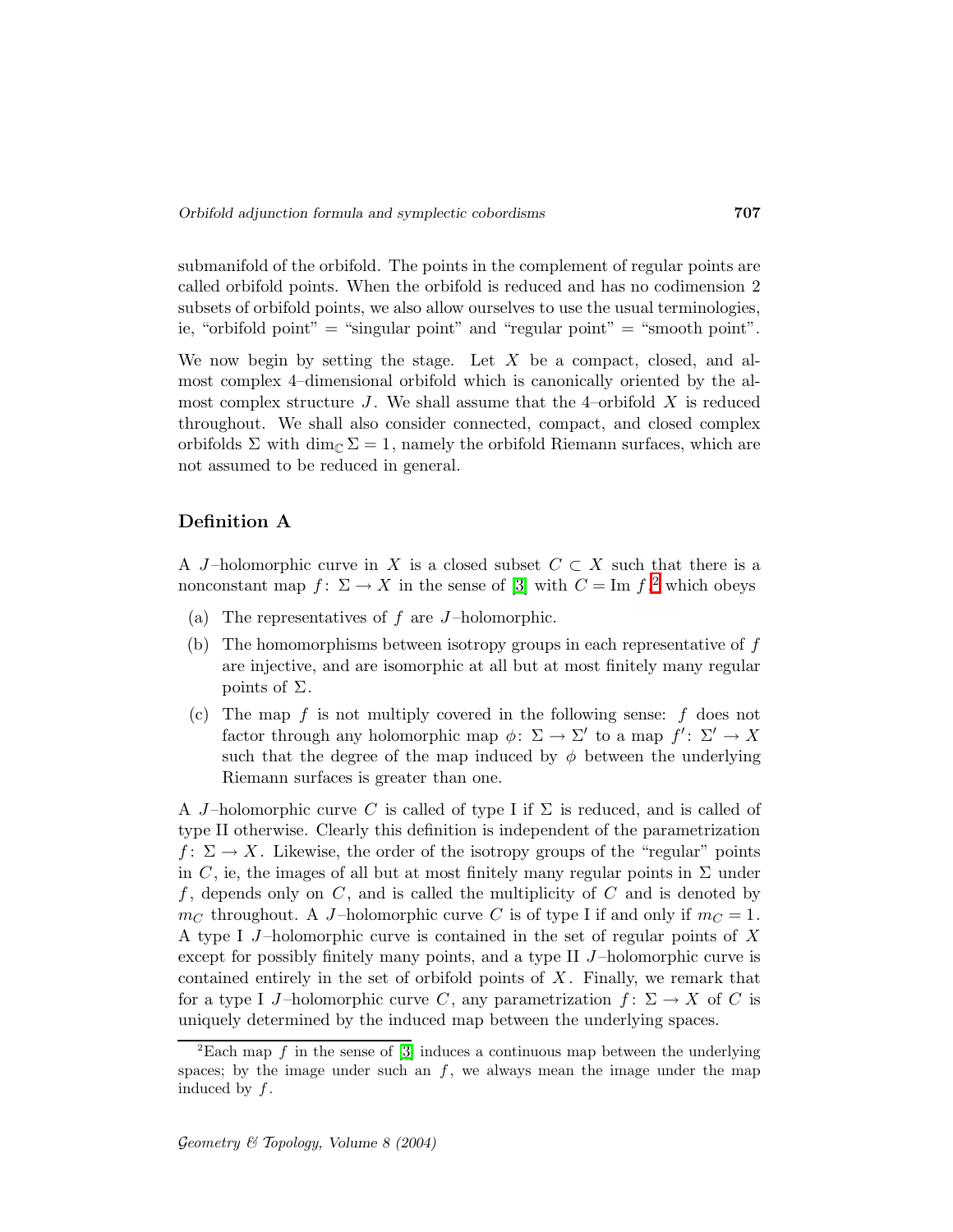## Definition B

(1) For any J-holomorphic curve C in X, the Poincaré dual of C is defined to be the class  $PD(C) \in H^2(X; \mathbb{Q})$  which is uniquely determined by

 $m_C^{-1}\alpha[C] = PD(C) \cup \alpha[X], \forall \alpha \in H^2(X; \mathbb{Q}),$ 

where  $[C]$  is the class of C in  $H_2(X;\mathbb{Z})$ .

(2) The algebraic intersection number of two J-holomorphic curves  $C, C'$  (not necessarily distinct) is defined to be

$$
C \cdot C' = PD(C) \cup PD(C')[X].
$$

We remark that the Poincaré dual  $PD(C)$  differs from the usual one by a factor  $m_C^{-1}$ , thus is different for a type II J-holomorphic curve. On the other hand, if C is parametrized by  $f: \Sigma \to X$ , the class of the differentiable cycle  $f(\Sigma)$ in  $\mathcal{H}_2(X)$  is sent to  $m_C^{-1}[C]$  under the canonical homomorphism  $\mathcal{H}_2(X) \to$  $H_2(X; \mathbb{Q})$ . In light of Theorem 2.1,  $PD(C)$  is Poincaré dual to  $f(\Sigma)$  under the canonical isomorphisms  $H^2_{dR}(X) \cong \mathcal{H}^2(X) \otimes \mathbb{R} \cong H^2(X; \mathbb{R})$ .

We proceed further with a digression on some crucial local properties of  $J$ holomorphic curves in  $\mathbb{C}^2$  due to McDuff, cf [\[14,](#page-33-4) [15\]](#page-33-5), where we assume that  $\mathbb{C}^2$  is given with an almost complex structure J which equals the standard structure at the origin. To fix the notation, the disc of radius  $R$  in  $\mathbb C$  centered at 0 is denoted by  $D(R)$ .

First, some local analytic properties of J-holomorphic curves:

- For any J-holomorphic curve  $f: (D(R), 0) \to (\mathbb{C}^2, 0)$  where f is not multiply covered, there exists an  $0 < R' \leq R$  such that  $f|_{D(R')\setminus\{0\}}$  is embedded.
- Let  $f: (D(R), 0) \to (\mathbb{C}^2, 0)$  be a J-holomorphic curve such that  $f|_{D(R)\setminus\{0\}}$ is embedded. Then for any sufficiently small  $\epsilon > 0$ , there is an almost complex structure  $J_{\epsilon}$  and a  $J_{\epsilon}$ -holomorphic immersion  $f_{\epsilon}$  (not multiply covered) such that as  $\epsilon \to 0$ ,  $J_{\epsilon} \to J$  in  $C^1$  topology and  $f_{\epsilon} \to f$  in  $C^2$ topology. Moreover, given any annuli  $\{\lambda \leq |z| \leq R\}$  and  $\{\lambda' \leq |z| \leq \lambda\}$ in  $D(R)$ , one can arrange to have  $f = f_{\epsilon}$  in  $\{\lambda \leq |z| \leq R\}$  and to have  $J_{\epsilon} = J$  except in a chosen neighborhood of the image of  $\{\lambda' \leq |z| \leq \lambda\}$ under f by letting  $\epsilon > 0$  sufficiently small.
- Any two distinct J-holomorphic curves  $f: D(R) \to \mathbb{C}^2$ ,  $f': D(R') \to \mathbb{C}^2$ intersect at only finitely many points, ie, the set  $\{(z, z') \in D(R) \times D(R') \mid$  $f(z) = f'(z')$ } is finite.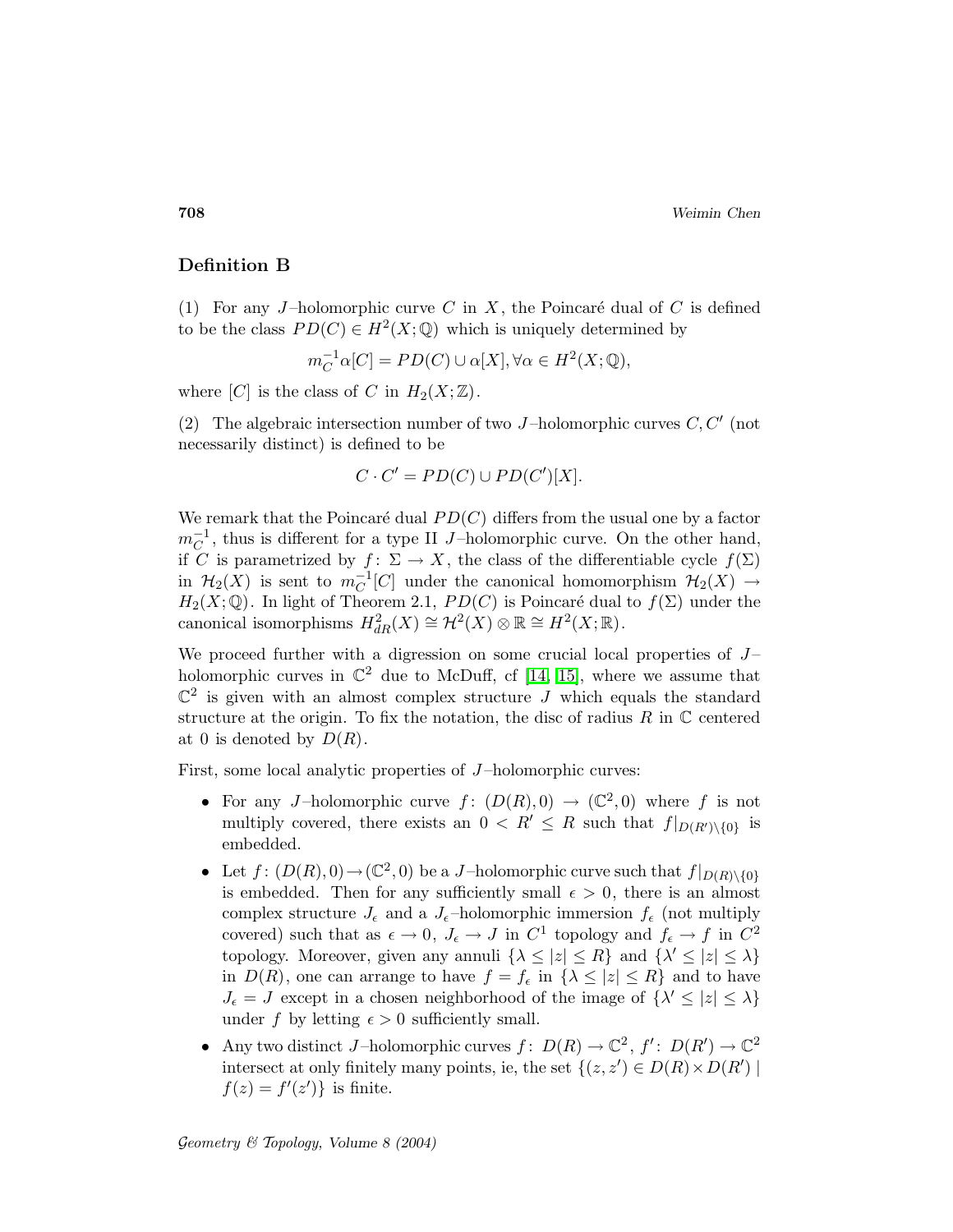Second, the local intersection and self-intersection number of J-holomorphic curves:

• Let  $C$ ,  $C'$  be distinct  $J$ -holomorphic curves which are parametrized by  $f: (D(R),0) \rightarrow (\mathbb{C}^2,0)$  and  $f': (D(R'),0) \rightarrow (\mathbb{C}^2,0)$ , such that  $f|_{D(R)\setminus\{0\}}$  and  $f'|_{D(R')\setminus\{0\}}$  are embedded and  $0 \in \mathbb{C}^2$  is the only intersection of C and  $C'$ . Perturb C into C (which may not be pseudoholomorphic), keeping  $\partial C$  and C disjoint from  $C'$  and  $\partial C'$  respectively, such that C intersects with  $C'$  transversely. Then the intersection number  $C \cdot C'$  is defined by counting the intersection of  $C$  and  $C'$  with signs.  $C \cdot C'$  may be determined using the following recipe: perturb  $f, f'$  into  $J_{\epsilon}$ -holomorphic immersions  $f_{\epsilon}, f'_{\epsilon}$ , then

$$
C \cdot C' = \sum_{\{(z,z')|f_{\epsilon}(z) = f'_{\epsilon}(z')\}} t_{(z,z')}
$$

where  $t_{(z,z')} = 1$  when  $f_{\epsilon}(z) = f'_{\epsilon}(z')$  is a transverse intersection, and  $t_{(z,z')} = n \geq 2$  when  $f_{\epsilon}(z) = f'_{\epsilon}(z')$  has tangency of order n. The intersection number  $C \cdot C'$  has the following properties: it depends only on the germs of  $C, C'$  at  $0 \in \mathbb{C}^2$ , it is always positive, and it equals one if and only if  $C, C'$  are both embedded and intersect at  $0 \in \mathbb{C}^2$  transversely.

• Let C be a J-holomorphic curve which is parametrized by  $f: (D(R), 0)$  $\rightarrow$  ( $\mathbb{C}^2$ , 0) such that  $f|_{D(R)\setminus\{0\}}$  is embedded. Then the local self-intersection number  $C \cdot C$  is well-defined, which can be determined using the following recipe: perturb f into a  $J_{\epsilon}$ -holomorphic immersion  $f_{\epsilon}$ , then

$$
C \cdot C = \sum_{\{[z,z']|z \neq z', f_{\epsilon}(z) = f_{\epsilon}(z')\}} t_{[z,z']},
$$

where  $[z, z']$  denotes the unordered pair of  $z, z'$ , and where  $t_{[z, z']} = 1$ when  $f_{\epsilon}(z) = f_{\epsilon}(z')$  is a transverse intersection, and  $t_{[z,z']} = n \geq 2$  when  $f_{\epsilon}(z) = f_{\epsilon}(z')$  has tangency of order n. The local self-intersection number  $C \cdot C$  has the following properties: it depends only on the germ of  $C$  at  $0 \in \mathbb{C}^2$ , and it is non-negative which equals zero if and only if C is embedded.

End of digression.

In order to state the adjunction and intersection formulae, we need to further introduce some definitions.

(1) Recall from [\[3\]](#page-32-0) that a representative of a map  $f: \Sigma \to X$  parametrizing a *J*-holomorphic curve *C* gives rise to a collection of pairs  $(f_i, \rho_i)$ :  $(D_i, G_{D_i}) \rightarrow$  $(U_i, G_{U_i})$  satisfying certain compatibility conditions, where  $\{(D_i, G_{D_i})\},\$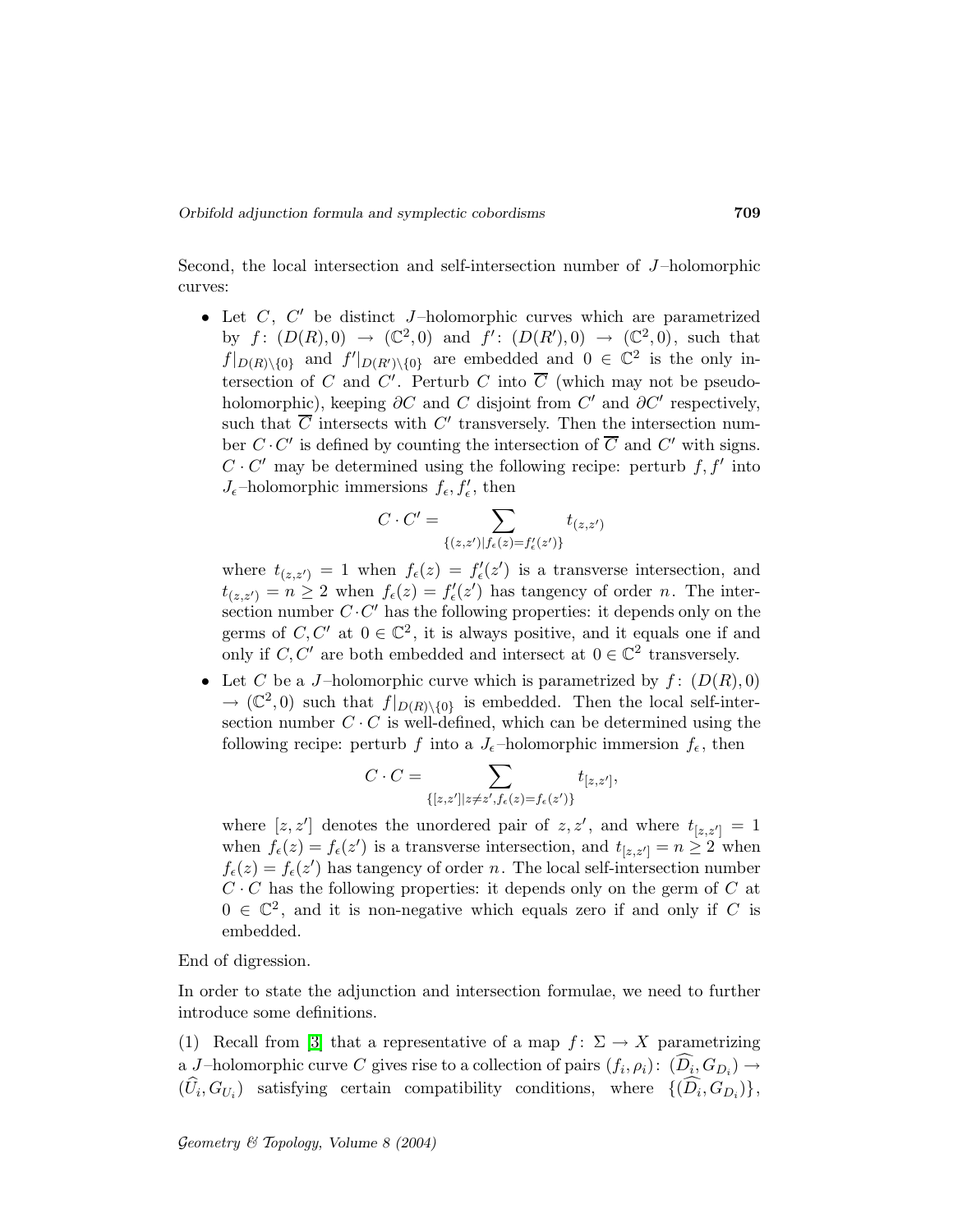$\{(U_i, G_{U_i})\}$  are a collection of uniformizing systems of  $\Sigma$  and X respectively, and each  $\rho_i$  is a homomorphism, which is injective by (b) of Definition A, and each  $f_i$  is a  $\rho_i$ -equivariant J-holomorphic map. We may assume without loss of generality that each  $D_i$  is a disc centered at  $0 \in \mathbb{C}$  and each  $U_i$  is a ball centered at  $0 \in \mathbb{C}^2$ , and  $G_{D_i}, G_{U_i}$  act linearly. Moreover, because of (b) and (c) in Definition A, we may assume that each  $f_i$  is embedded when restricted to  $D_i \setminus \{0\}$  and  $\rho_i(G_{D_i})$  is the subgroup of  $G_{U_i}$  which leaves  $f_i(D_i) \subset U_i$  invariant. (The case of type II is explained in the proof of Lemma 3.4 below.) Let z be the orbit of  $0 \in D_i$  in  $\Sigma$ . We shall call the germ of  $\text{Im} f_i$  at  $0 \in D_i$  a local representative of the J-holomorphic curve  $C = \text{Im} f$  at  $z \in \Sigma$ . The set  $\Lambda(C)_z$  of all local representatives of C at z is clearly the set of germs of the elements in

$$
\{\text{Im}(g \circ f_i) \mid g \in G_{U_i}\},\
$$

which is naturally parametrized by the coset  $G_{U_i}/\rho_i(G_{D_i})$ . Note that for all but at most finitely many points  $z \in \Sigma$ , the set  $\Lambda(C)_z$  of local representatives of C at z contains only one element.

(2) For any J-holomorphic curve C in X, its virtual genus is defined to be

$$
g(C) = \frac{1}{2}(C \cdot C + c(C)) + \frac{1}{m_C}
$$

where  $c = -c_1(TX)$ . Note that  $g(C)$  is a rational number in general.

(3) Let  $\Sigma$  be an (connected) orbifold Riemann surface, and let  $m_{\Sigma}$  be the order (of isotropy groups) of its regular points and  $m_1, m_2, \cdots, m_k$  be the orders (of isotropy groups) of its orbifold points. We define the orbifold genus of  $\Sigma$  by

$$
g_{\Sigma} = \frac{g_{|\Sigma|}}{m_{\Sigma}} + \sum_{i=1}^{k} \left(\frac{1}{2m_{\Sigma}} - \frac{1}{2m_i}\right),
$$

where  $g_{|\Sigma|}$  is the genus of the underlying Riemann surface of  $\Sigma$ . Note that with the above definition,  $c_1(T\Sigma)(\Sigma) = 2m_{\Sigma}^{-1} - 2g_{\Sigma}$  where  $T\Sigma$  is the orbifold tangent bundle.

With the preceding understood, consider the following:

**Theorem 3.1** (Adjunction Formula) Let C be a J-holomorphic curve which is parametrized by  $f: \Sigma \to X$ . Then

$$
g(C) = g_{\Sigma} + \sum_{\{[z,z']|z \neq z',f(z)=f(z')\}} k_{[z,z']} + \sum_{z \in \Sigma} k_z,
$$

where  $[z, z']$  denotes the unordered pair of  $z, z'$ , and where the numbers  $k_{[z, z']}, k_z$ are defined as follows.

Geometry  $\mathcal C$  Topology, Volume 8 (2004)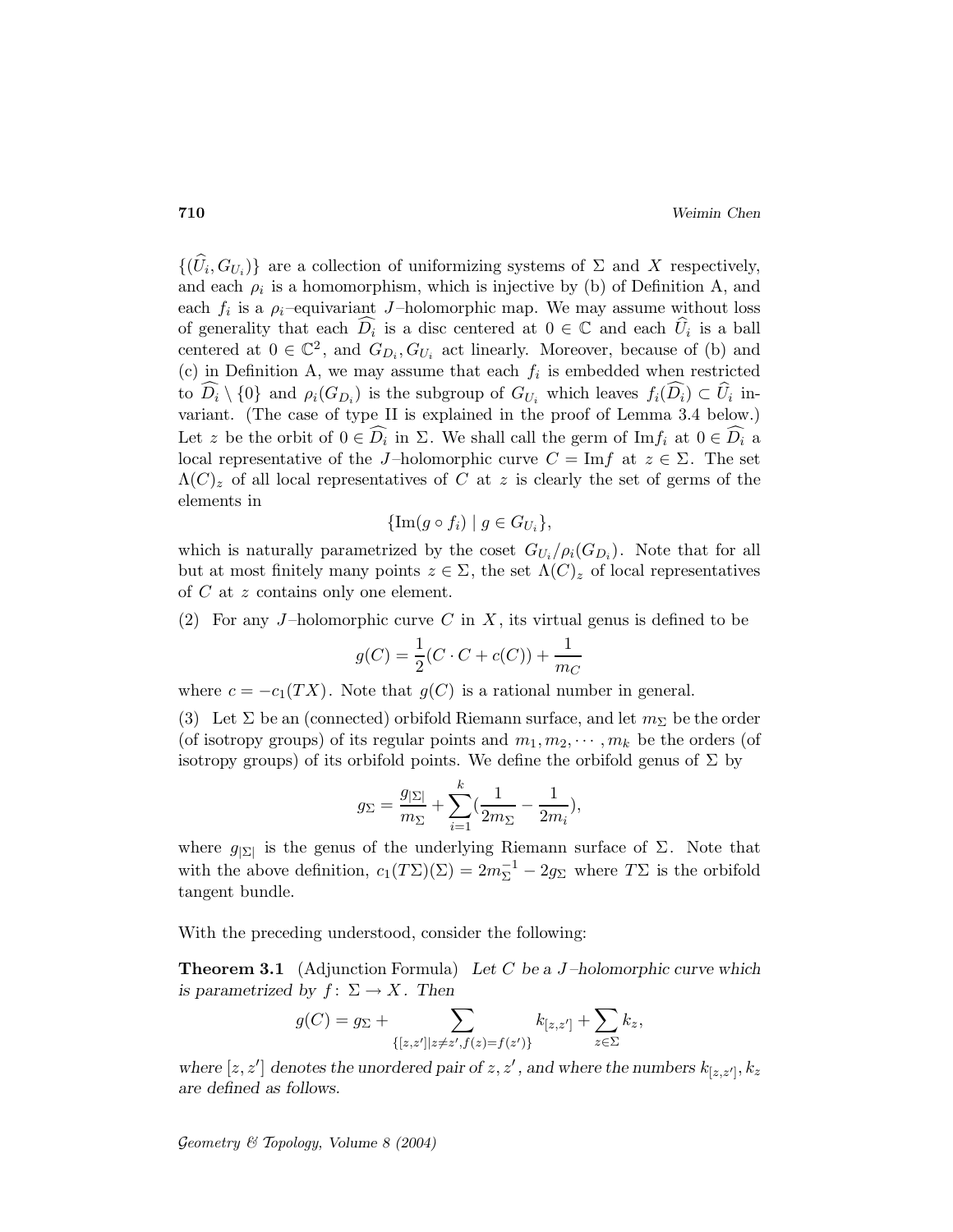Orbifold adjunction formula and symplectic cobordisms 711

• Let  $G_{[z,z']}$  be the isotropy group at  $f(z) = f(z')$  and  $\Lambda(C)_z = \{C_{z,\alpha}\},\$  $\Lambda(C)_{z'} = \{C_{z',\alpha'}\}\,$ , then

$$
k_{[z,z']} = \frac{1}{|G_{[z,z']}|} \sum_{\alpha,\alpha'} C_{z,\alpha} \cdot C_{z',\alpha'}.
$$

• Let  $G_z$  be the isotropy group at  $f(z)$  and  $\Lambda(C)_z = \{C_{z,\alpha}\}\,$ , then

$$
k_z = \frac{1}{2|G_z|} \left( \sum_{\alpha} C_{z,\alpha} \cdot C_{z,\alpha} + \sum_{\alpha,\beta} C_{z,\alpha} \cdot C_{z,\beta} \right).
$$

(Note: the second sum is over all  $\alpha, \beta$  which are not necessarily distinct.)

**Theorem 3.2** (Intersection Formula) Let  $C, C'$  be distinct J-holomorphic curves parametrized by  $f: \Sigma \to X$ ,  $f': \Sigma' \to X$  respectively. Then the algebraic intersection number

$$
C \cdot C' = \sum_{\{(z,z')|f(z)=f'(z')\}} k_{(z,z')}
$$

where  $k_{(z,z')}$  is defined as follows. Let  $G_{(z,z')}$  be the isotropy group at  $f(z) =$  $f'(z')$  and  $\Lambda(C)_z = \{C_{z,\alpha}\}, \ \Lambda(C')_{z'} = \{C'_{z',\alpha'}\}, \ \text{then}$ 

$$
k_{(z,z')} = \frac{1}{|G_{(z,z')}|} \sum_{\alpha,\alpha'} C_{z,\alpha} \cdot C'_{z',\alpha'}.
$$

The adjunction formula implies the following:

**Corollary 3.3** Let C be a J-holomorphic curve parametrized by  $f: \Sigma \to X$ . Then the virtual genus of C is greater than or equal to the orbifold genus of  $\Sigma$ , ie,  $g(C) \ge g_{\Sigma}$ , with  $g(C) = g_{\Sigma}$  iff C is a suborbifold of X and f is an orbifold embedding.

The rest of this section is occupied by the proof of Theorem 3.1 and Theorem 3.2. We begin with some preliminary lemmas.

**Lemma 3.4** Let C be a type II J-holomorphic curve parametrized by  $f: \Sigma \rightarrow$ X. Then f is represented by a collection of pairs  $\{(f_i, \rho_i)\}\$  where each  $f_i$  is an embedding.

**Proof** Let  $(\widehat{U}, G_U)$  be a uniformizing system of X, where  $\widehat{U}$  is a ball in  $\mathbb{C}^2$ and  $G_U$  is nontrivial and acts linearly. We say that  $G_U$  is of type A if the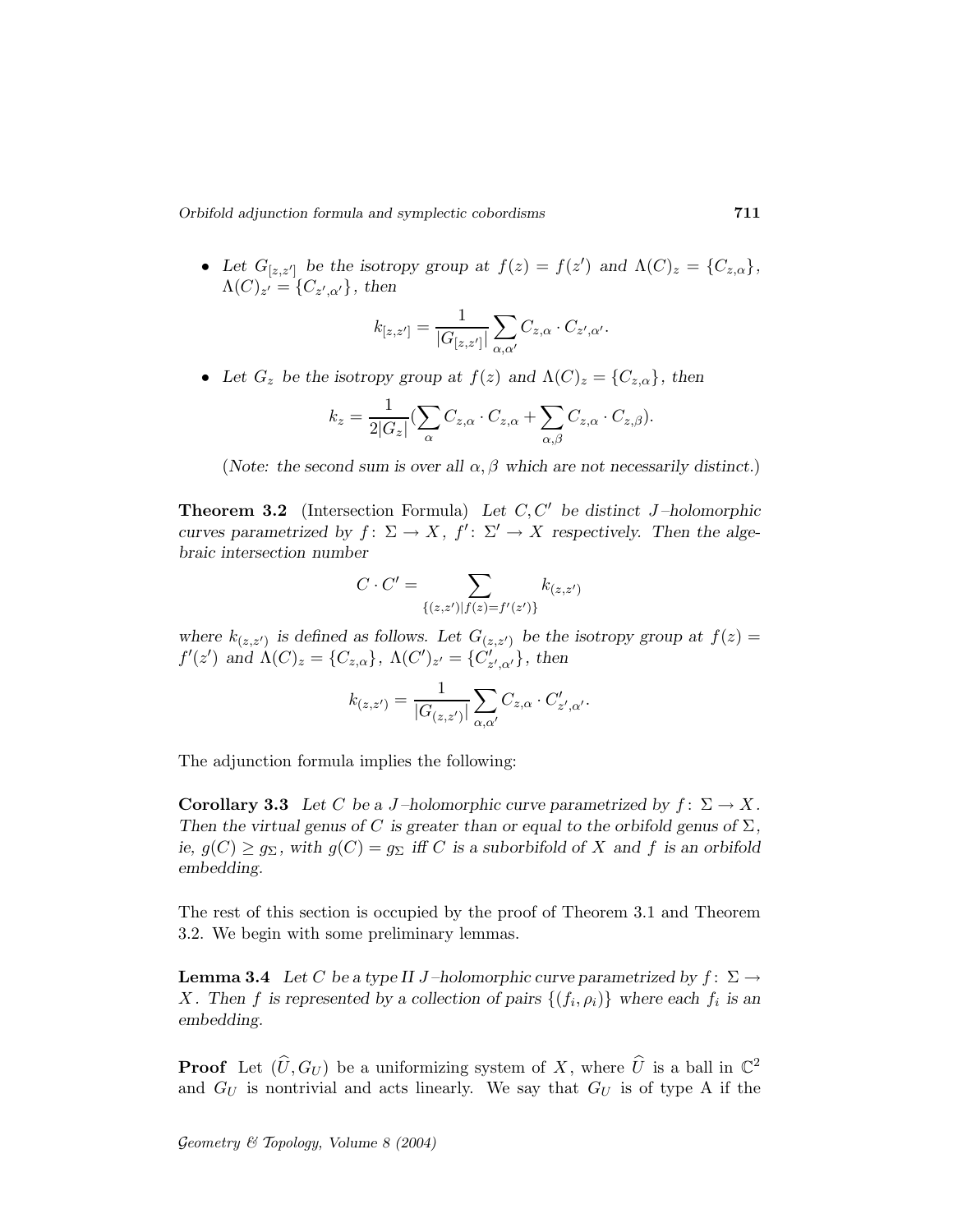fixed-point set of  $G_U$  is a complex line in  $\mathbb{C}^2$ , and that  $G_U$  is of type B if  $0 \in \mathbb{C}^2$  is the only fixed point.

Let  $\{(f_i, \rho_i)\}\)$  be a representative of  $f$  (cf [\[3\]](#page-32-0)), where each  $(f_i, \rho_i)$ :  $(D_i, G_{D_i}) \rightarrow$  $(U_i, G_{U_i})$ . Since C is of type II, each  $G_{U_i}$  is nontrivial. Consider the case where  $G_{U_i}$  is of type A first. In this case, Im  $f_i$  lies in the complex line which is fixed by  $G_{U_i}$ , therefore  $f_i$  is a holomorphic map between two discs in  $\mathbb{C}$ . It follows that  $f_i$  is either an embedding or a branched covering. Suppose  $f_i$ is a branched covering, and without loss of generality assume that  $0 \in D_i$  is the only branching point. Then there are  $z, z' \neq 0$  in  $D_i$  with  $z \neq z'$ , such that  $f_i(z) = f_i(z') \in U_i$ . Since f is not multiply covered, there must be a  $g \in G_{D_i}$  such that  $g \cdot z = z'$ . On the other hand, by (b) of Definition A,  $\rho_i$ is an isomorphism onto  $G_{U_i}$  when restricted to the isotropy subgroup of z, so that there is an  $h \in G_{D_i}$  fixing z such that  $\rho_i(h) = \rho_i(g)$ . It is easily seen that  $\rho_i(gh^{-1}) = 1 \in G_{U_i}$  but  $gh^{-1} \neq 1 \in G_{D_i}$ , a contradiction to the assumption in (b) of Definition A that  $\rho_i$  is injective. Hence  $f_i$  is an embedding. When  $G_{U_i}$  is of type B, Im $f_i$  lies in a complex line in  $\mathbb{C}^2$  whose isotropy is a proper subgroup H of  $G_{U_i}$ . Again  $f_i$  is either an embedding or a branched covering. If  $f_i$  is a branched covering, then there are  $z, z' \neq 0$  in  $D_i$  with  $z \neq z'$ , such that  $f_i(z) = f_i(z') \in U_i$ . Moreover, since f is not multiply covered, there is a  $g \in G_{D_i}$  such that  $g \cdot z = z'$ , and in this case, note that  $\rho_i(g) \in H$ . On the other hand, there is an h in the isotropy subgroup of z such that  $\rho_i(h) = \rho_i(g) \in H$ , which gives a contradiction as in the type A case. Hence the lemma.  $\Box$ 

**Lemma 3.5** Let C be a J-holomorphic curve parametrized by  $f: \Sigma \to X$ . Then there is a closed 2–form  $\eta_C$  on X which represents the Poincaré dual of the differentiable cycle  $f(\Sigma)$  in X, ie, for any 2–form  $\alpha$  on X,

$$
\int_{\Sigma} f^* \alpha = \int_X \eta_C \wedge \alpha.
$$

Moreover,  $\eta_C$  may be chosen such that it is supported in any given neighborhood of  $C$  in  $X$ .

**Proof** We consider the case where  $C$  is of type I first.

To fix the notation, let  $z_1, z_2, \dots, z_k$  be the set of points in  $\Sigma$  whose image under f is an orbifold point in X. For each  $i = 1, 2, \dots, k$ , we set  $p_i = f(z_i)$ and let  $m_i \geq 1$  be the order of the isotropy group at  $z_i$ . Furthermore, we denote by  $(D_i, \mathbb{Z}_{m_i})$ ,  $(V_i, G_i)$  some local uniformizing systems at  $z_i$ ,  $p_i$  respectively, and denote by  $(f_i, \rho_i)$ :  $(D_i, \mathbb{Z}_{m_i}) \to (V_i, G_i)$  a local representative of  $f$  at  $z_i$ such that  $f_i$  is embedded when restricted to  $D_i \setminus \{0\}$ . Set  $D_i = D_i / \mathbb{Z}_{m_i}$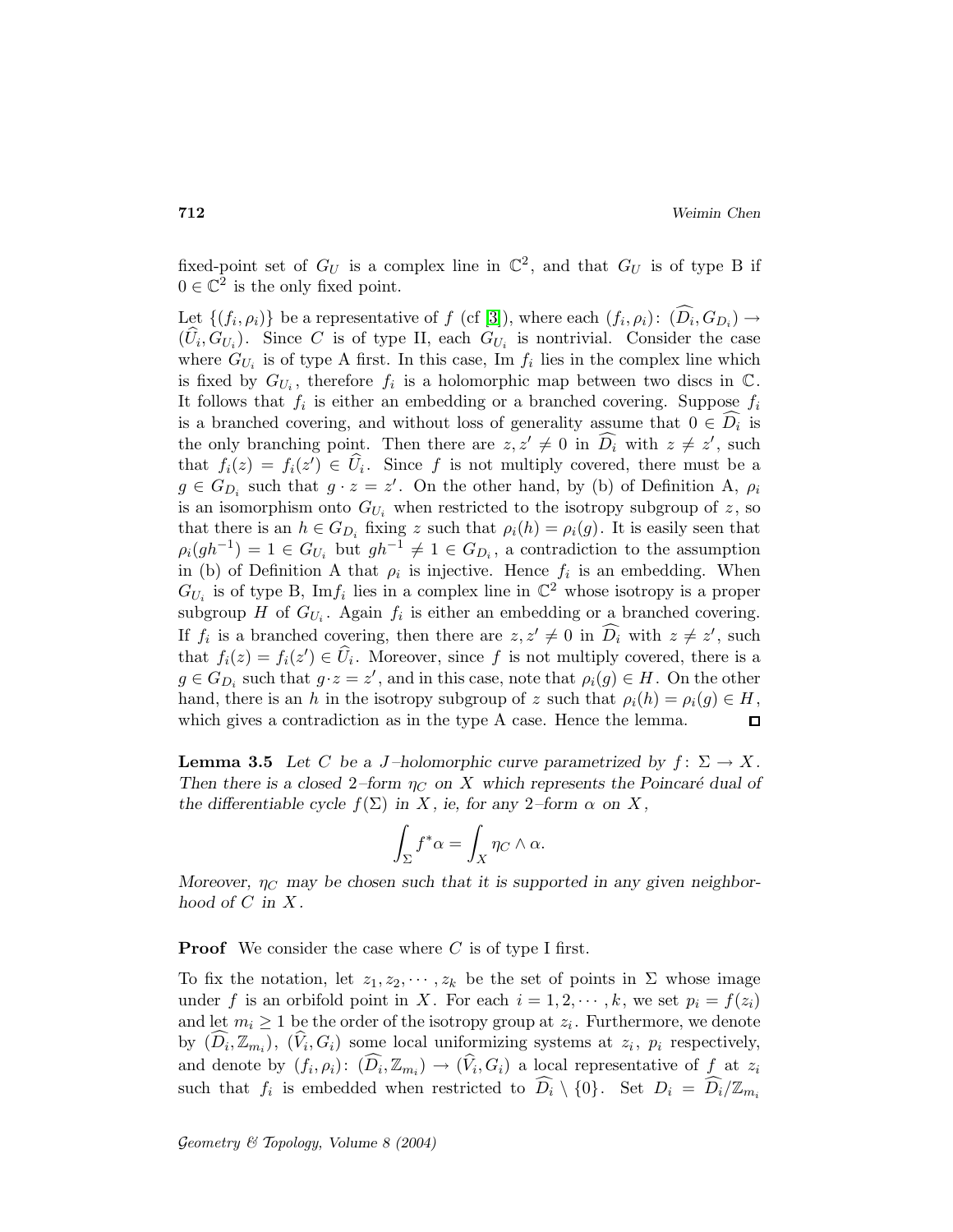and  $V_i = V_i/G_i$  for the corresponding neighborhood of  $z_i$  and  $p_i$  in  $\Sigma$  and X respectively. Without loss of generality, we may assume that  $D_i$  is the connected component of  $f^{-1}(V_i)$  that contains  $z_i$ .

For each critical point z of f (ie  $df(z) = 0$ ) where  $f(z)$  is a regular point in X, we perturb f locally in a small neighborhood of z into a  $J_{\epsilon}$ -holomorphic immersion, which is supported in the complement of  $\bigcup_{i=1}^{k} D_i$ , and for each  $i = 1, 2, \dots, k$ , we perturb  $f_i$  into a  $J_{\epsilon}$ -holomorphic immersion  $f_{i,\epsilon}$  (if  $f_i$  is already embedded, we simply let  $f_{i,\epsilon} = f_i$ ). Let  $D'_i \subset D_i$  be a closed disc of a smaller radius such that  $f_{i,\epsilon} = f_i$  over  $\widehat{D_i} \setminus \widehat{D_i'}$ . We set  $\Sigma_0 = \Sigma \setminus \bigcup_{i=1}^k D_i$  and  $\Sigma'_0 = \Sigma \setminus \bigcup_{i=1}^k D'_i$  where  $D'_i = \widehat{D'_i}/\mathbb{Z}_{m_i}$ , and we denote the perturbation of f over  $\Sigma'_0$  by  $f_{\epsilon}$ , which is a  $J_{\epsilon}$ -holomorphic immersion into  $X^0$ , the complement of orbifold points in X. Note that  $f_{i,\epsilon}$  may not be  $\rho_i$ -equivariant, and  $J_{\epsilon}$  may not be  $G_i$ -equivariant over  $V_i$ . Hence  $f_{\epsilon}$ ,  $f_{i,\epsilon}$ ,  $i = 1, 2, \dots, k$ , may not define a pseudoholomorphic curve in X. Nevertheless, for any closed 2–form  $\alpha$  on X, it is easily seen that

$$
\int_{\Sigma} f^* \alpha = \int_{\Sigma_0} f_{\epsilon}^* \alpha + \sum_{i=1}^k \frac{1}{m_i} \int_{\widehat{D}_i} f_{i,\epsilon}^* \alpha.
$$

Let  $\nu_{\epsilon} = f_{\epsilon}^* TX_{\epsilon}^0 / T \Sigma_{0}^{\prime}$  be the normal bundle of the immersion  $f_{\epsilon}$  in  $X_{\epsilon}^0$ , and let  $\nu_{i,\epsilon} = f_{i,\epsilon}^* T V_i / T D_i$  be the normal bundle of the immersion  $f_{i,\epsilon}$  in  $V_i$ ,  $i =$  $1, 2, \dots, k$ . We fix an immersion  $\bar{f}_{\epsilon}$  of a tubular neighborhood of the zero section of  $\nu_{\epsilon}$  into  $X^0$ , and fix an immersion  $\bar{f}_{i,\epsilon}$  of a tubular neighborhood of the zero section of  $\nu_{i,\epsilon}$  into  $V_i$  for each i, which are assumed to be compatible on the overlaps. We denote by  $\overline{\Theta_{\epsilon}}, \overline{\Theta_{i,\epsilon}}$  the push-forward of some Thom forms  $\Theta_{\epsilon}$ ,  $\Theta_{i,\epsilon}$  of  $\nu_{\epsilon}$ ,  $\nu_{i,\epsilon}$  by  $\bar{f}_{\epsilon}$ ,  $\bar{f}_{i,\epsilon}$  respectively, where  $\Theta_{\epsilon}$ ,  $\Theta_{i,\epsilon}$  are compatible on the overlaps. Finally, let  $x_1, x_2, \dots, x_l$  be the set  $\{p_i \mid i = 1, 2, \dots, k\}$ . For each  $x_j$ ,  $j = 1, 2, \dots, l$ , let  $(V_{x_j}, G_{x_j})$  be a local uniformizing system at  $x_j$ . Without loss of generality, we assume  $V_i = V_{x_j} = V_{x_j}/G_{x_j}$  whenever  $p_i = x_j$ .

With the preceding understood, the 2–form  $\eta_C$  is defined as follows. On X \  $\bigcup_{j=1}^{l} V_{x_j}$ ,  $\eta_C = \overline{\Theta_{\epsilon}}$ , and on each  $\widehat{V_{x_j}}$ ,  $j = 1, 2, \cdots, l$ ,

$$
\eta_C = \sum_{\{i|p_i = x_j\}} \frac{1}{m_i} \sum_{g \in G_{x_j}} g^* \overline{\Theta_{i,\epsilon}}.
$$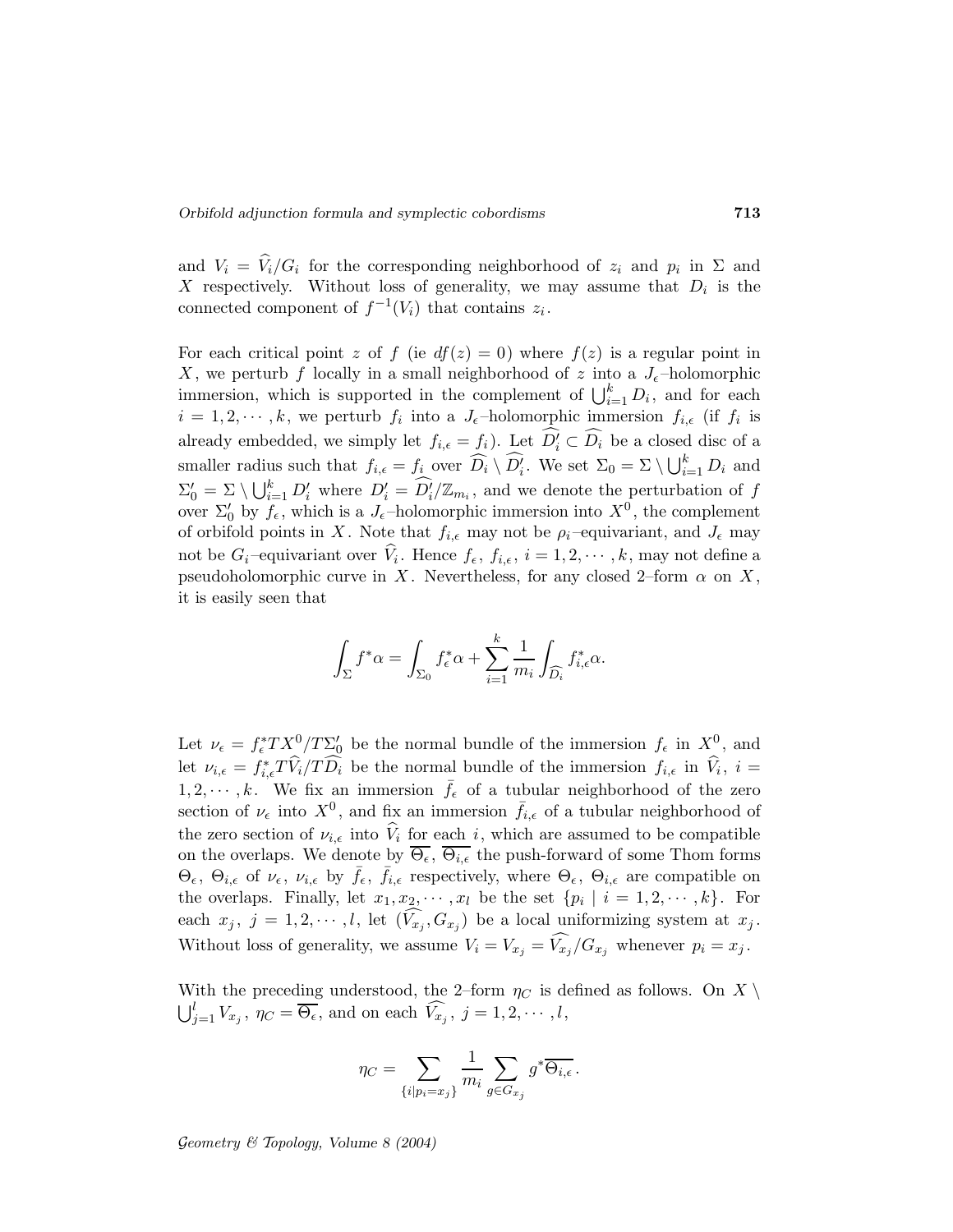Now for any 2–form  $\alpha$  on X, we have

$$
\int_{X} \eta_{C} \wedge \alpha = \int_{X \setminus \bigcup_{j=1}^{l} V_{x_{j}}} \eta_{C} \wedge \alpha + \sum_{j=1}^{l} \frac{1}{|G_{x_{j}}|} \int_{\widehat{V_{x_{j}}}} \eta_{C} \wedge \alpha
$$
\n
$$
= \int_{X \setminus \bigcup_{j=1}^{l} V_{x_{j}}} \overline{\Theta_{\epsilon}} \wedge \alpha + \sum_{j=1}^{l} \frac{1}{|G_{x_{j}}|} \int_{\widehat{V_{x_{j}}}} \left( \sum_{i \mid p_{i}=x_{j} \atop i \mid p_{i}=x_{j} \right)} \frac{1}{m_{i}} \sum_{g \in G_{x_{j}}} g^{*} \overline{\Theta_{i,\epsilon}} \wedge \alpha
$$
\n
$$
= \int_{\Sigma_{0}} f_{\epsilon}^{*} \alpha + \sum_{j=1}^{l} \sum_{\{i \mid p_{i}=x_{j}\}} \frac{1}{m_{i}} \left( \frac{1}{|G_{x_{j}}|} \int_{\widehat{V_{x_{j}}}} \sum_{g \in G_{x_{j}}} g^{*} (\overline{\Theta_{i,\epsilon}} \wedge \alpha) \right)
$$
\n
$$
= \int_{\Sigma_{0}} f_{\epsilon}^{*} \alpha + \sum_{j=1}^{l} \sum_{\{i \mid p_{i}=x_{j}\}} \frac{1}{m_{i}} \int_{\widehat{V_{x_{j}}}} \overline{\Theta_{i,\epsilon}} \wedge \alpha
$$
\n
$$
= \int_{\Sigma_{0}} f_{\epsilon}^{*} \alpha + \sum_{i=1}^{k} \frac{1}{m_{i}} \int_{\widehat{D_{i}}} f_{i,\epsilon}^{*} \alpha = \int_{\Sigma} f^{*} \alpha.
$$

Hence  $\eta_C$  represents the Poincaré dual of the differentiable cycle  $f(\Sigma)$ . By way of construction,  $\eta_C$  may be chosen to be supported in any given neighborhood of  $C$  in  $X$ .

Next we consider the case where  $C$  is of type II.

By Lemma 3.4,  $\nu = f^*TX/T\Sigma$  is an orbifold complex line bundle over  $\Sigma$ . Let  $\Theta$  be a Thom form of  $\nu$ . Then notice that  $\nu$  is sort of a quasi-normal bundle of C in X in the sense that one can push-forward  $\Theta$  to X. The resulting form, which is defined to be  $\eta_C$ , is a closed 2–form on X, supported in any given neighborhood of C, and for any  $x \in C$ , there exists a local uniformizing system  $(\hat{V}, G)$  at x such that on  $\hat{V}$ ,

$$
\eta_C = \sum_{i=1}^l \frac{1}{m_i} \sum_{g \in G} g^* \overline{\Theta_i},
$$

where  $f^{-1}(x) = \{z_1, z_2, \cdots, z_l\}$ ,  $m_i$  is the order of  $z_i$  in  $\Sigma$ , and  $\overline{\Theta_i}$  is the pushforward of  $\Theta$  to  $\hat{V}$  associated to some arbitrarily fixed choice of representatives of the parametrization  $f: \Sigma \to X$  of C. As in the case where C is of type I, we have for any 2–form  $\alpha$  on X

$$
\int_X \eta_C \wedge \alpha = \int_{\Sigma} f^* \alpha,
$$

so that  $\eta_C$  represents the Poincaré dual of the differentiable cycle  $f(\Sigma)$ .  $\Box$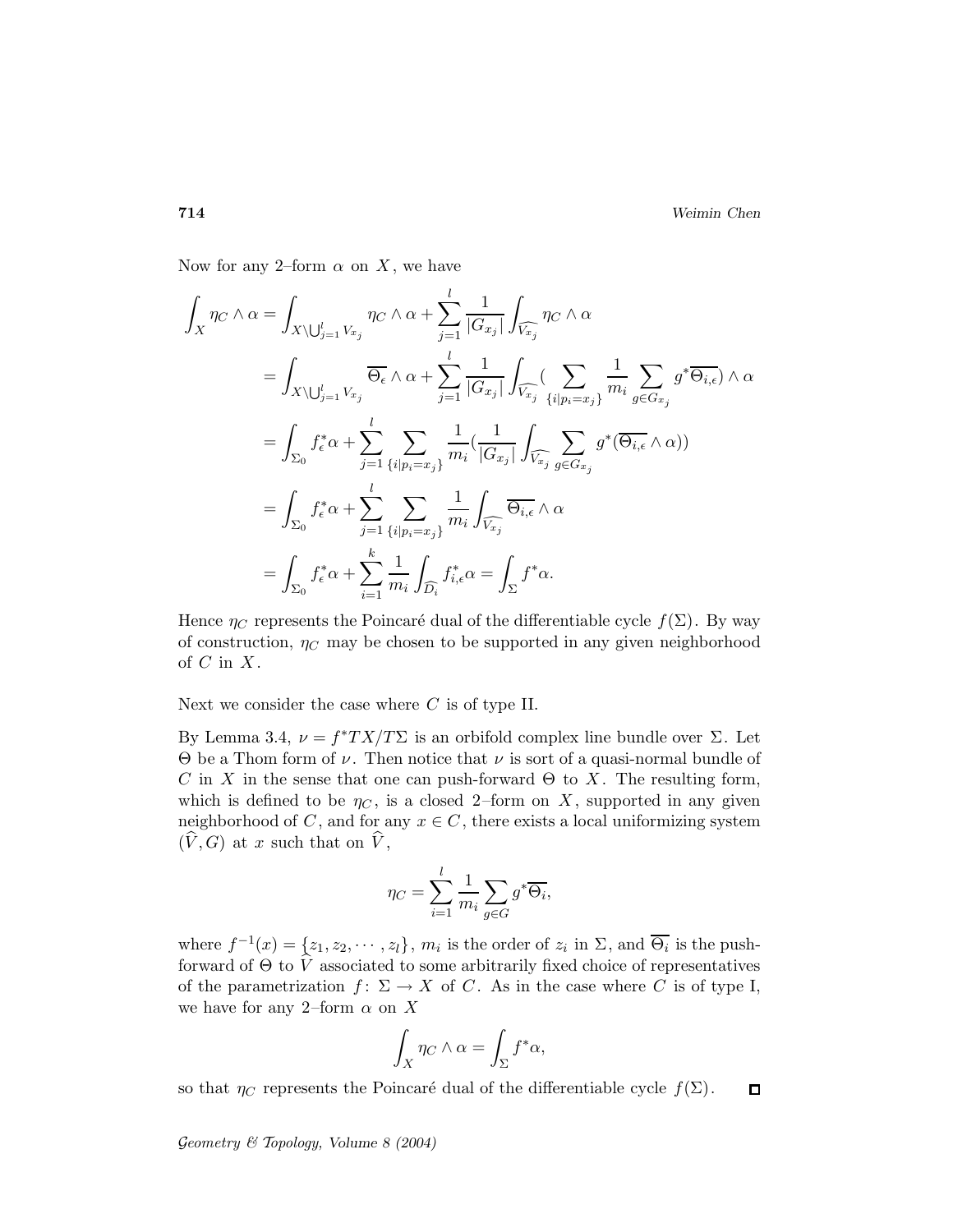Note that by the above lemma, we have

$$
C \cdot C' = \int_X \eta_C \wedge \eta_{C'}
$$

for the algebraic intersection number of two  $J$ -holomorphic curves  $C, C'$ .

The next lemma is concerned with a formula which expresses the first Chern class of an orbifold complex vector bundle over a reduced orbifold Riemann surface in terms of the first Chern class over the complement of the orbifold points with respect to a certain canonical trivialization and the "first Chern class" at each orbifold point. To be more precise, let  $E \to \Sigma$  be a rank n orbifold complex vector bundle over a reduced orbifold Riemann surface. Let  $z_1, z_2, \dots, z_k \in \Sigma$  be any given set of points which contains the set of orbifold points, and let  $m_1, m_2, \cdots, m_k$  be the orders of the corresponding isotropy groups. Suppose over a local uniformizing system  $(D_i, \mathbb{Z}_{m_i})$  at each  $z_i$ , the orbifold bundle E has a trivialization  $(\widehat{D_i} \times \mathbb{C}^n, \mathbb{Z}_{m_i})$ , such that  $\mathbb{Z}_{m_i}$  acts on  $\widehat{D_i} \times \mathbb{C}^n$  by

$$
\mu_{m_i} \cdot (z, v_1, v_2, \cdots, v_n) = (\mu_{m_i} z, \mu_{m_i}^{m_{i,1}} v_1, \mu_{m_i}^{m_{i,2}} v_2, \cdots, \mu_{m_i}^{m_{i,n}} v_n),
$$

where  $\mu_{m_i} = \exp(\sqrt{-1}\frac{2\pi}{m_i})$  $\frac{2\pi}{m_i}$ ) is the generator of  $\mathbb{Z}_{m_i}$ , and  $0 \leq m_{i,j} < m_i$ ,  $j =$  $1, 2, \dots, n$ . Set  $D_i = \widehat{D_i}/\mathbb{Z}_{m_i}$ ,  $\Sigma_0 = \Sigma \setminus \bigcup_{i=1}^k D_i$ , and  $E_0 = E|_{\Sigma_0}$ . We consider the trivialization  $\tau$  of  $E_0$  over  $\partial \Sigma_0 = \bigcup_{i=1}^k \partial D_i$  where along each  $\partial D_i$ ,  $\tau$  is given by pushing down a set of equivariant sections  $\{s_j(z) | j = 1, 2, \dots, n\}$  of  $\partial \widehat{D_i} \times \mathbb{C}^n$  over  $\partial \widehat{D_i}$ , where  $s_j(z) = (0, \cdots, z^{m_{i,j}}, \cdots, 0), j = 1, 2, \cdots, n$ . Let  $\partial D_i \times \mathbb{C}^n$  be the trivialization  $\tau$  of  $E_0$  over  $\partial D_i$ . Then the canonical map  $\psi_i: \partial \widehat{D_i} \times \mathbb{C}^n \to \partial D_i \times \mathbb{C}^n$  is given by

$$
\psi_i(z, v_1, v_2, \cdots, v_n) = (z^{m_i}, z^{-m_{i,1}}v_1, z^{-m_{i,2}}v_2, \cdots, z^{-m_{i,n}}v_n).
$$

With the preceding understood, the said formula is the following:

**Lemma 3.6** 
$$
c_1(E)(\Sigma) = c_1(E_0, \tau)(\Sigma_0, \partial \Sigma_0) + \sum_{i=1}^k (\sum_{j=1}^n \frac{m_{i,j}}{m_i}).
$$

**Proof** Let  $\nabla_0$  be a unitary connection of  $E_0$  which is trivial with respect to the trivialization  $\tau$  along the boundary  $\partial \Sigma_0$ . Over each  $(\widehat{D_i} \times \mathbb{C}^n, \mathbb{Z}_{m_i})$ , we define an equivariant connection  $\nabla = \beta \psi_i^* \nabla_0 + (1 - \beta)d$  where  $\beta$  is an equivariant cutoff function equaling one near  $\partial \widehat{D_i}$  and d is the trivial connection with respect to the natural trivialization of  $\widehat{D_i} \times \mathbb{C}^n$ . Clearly  $\nabla_0$ ,  $\nabla$  are compatible on the overlaps so that they define a connection of the orbifold bundle  $E$ , which is still denoted by  $\nabla$  for simplicity. We observe that over  $\Sigma_0$ ,  $\nabla = \nabla_0$ , and with respect to each local trivialization  $(\widehat{D_i} \times \mathbb{C}^n, \mathbb{Z}_{m_i})$ , the curvature form  $F(\nabla)$  is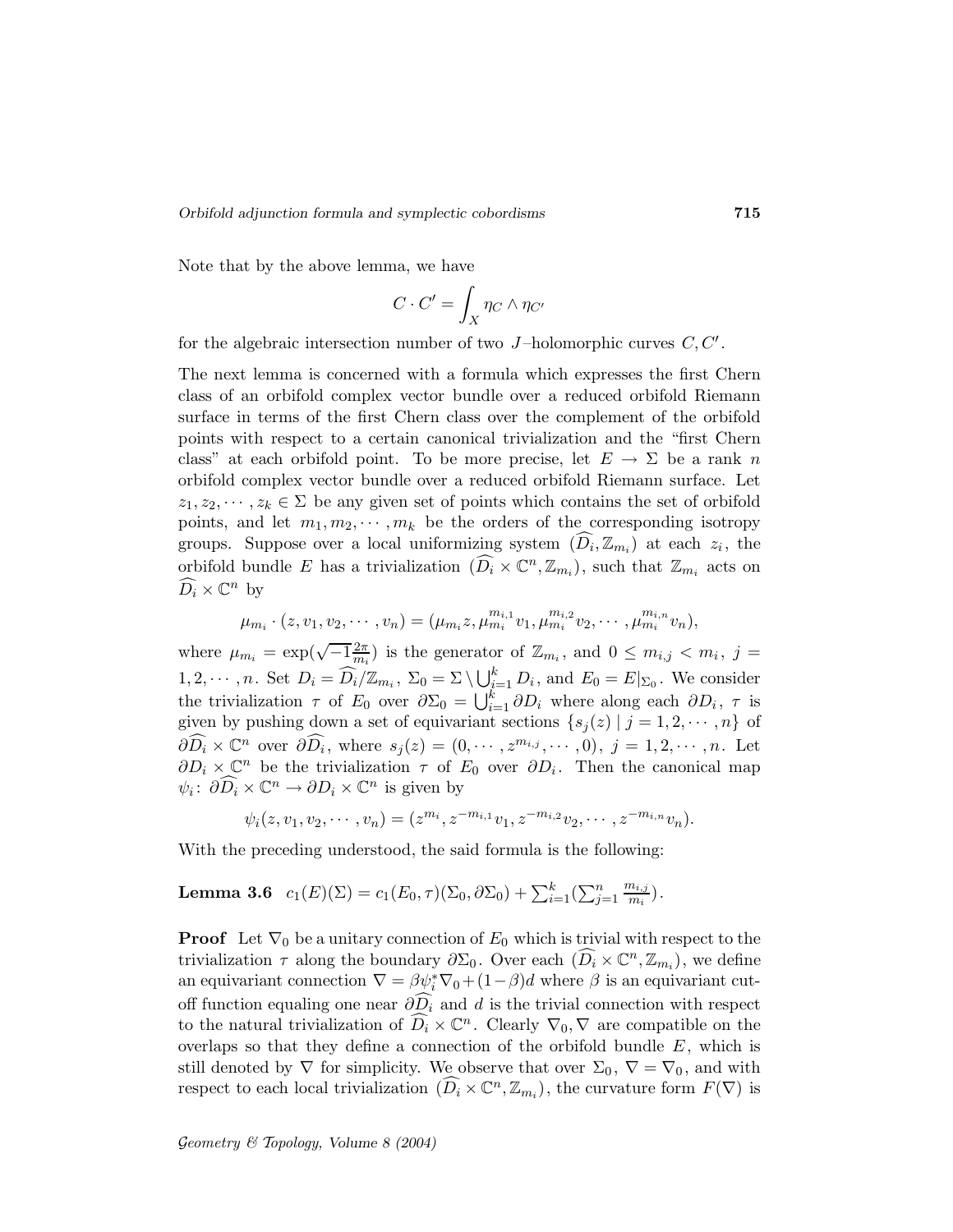given by the diagonal matrix whose entries are  $-d(\beta m_{i,1} \frac{dz}{z})$  $\frac{dz}{z}), \cdots, -d(\beta m_{i,n}\frac{dz}{z})$  $\frac{iz}{z}$ ). Hence

$$
c_1(E)(\Sigma) = \int_{\Sigma} \frac{\sqrt{-1}}{2\pi} tr F(\nabla)
$$
  
= 
$$
\int_{\Sigma_0} \frac{\sqrt{-1}}{2\pi} tr F(\nabla_0) + \sum_{i=1}^k \frac{1}{m_i} \int_{\widehat{D}_i} \frac{\sqrt{-1}}{2\pi} tr F(\nabla)
$$
  
= 
$$
c_1(E_0, \tau)(\Sigma_0, \partial\Sigma_0) + \sum_{i=1}^k (\sum_{j=1}^n \frac{m_{i,j}}{m_i}).
$$

As an example which is also relevant in the later discussion, we consider the case where  $E = T\Sigma \to \Sigma$ . On each local uniformizing system  $(D_i, \mathbb{Z}_{m_i})$ ,  $T\Sigma$  has a natural trivialization  $(\widehat{D_i} \times \mathbb{C}, \mathbb{Z}_{m_i})$  defined by the section  $\frac{\partial}{\partial z}$ , where  $\mathbb{Z}_{m_i}$  acts by complex multiplication (ie  $m_{i,1} = 1$ ). On the other hand, the trivialization  $\tau$  is defined by  $d\phi_i(z\frac{\partial}{\partial z}) = m_i w \frac{\partial}{\partial w}$  along each  $\partial D_i$ , where  $\phi_i: \widehat{D_i} \to D_i$  is the map  $w = z^{m_i}$ . It is easily seen that  $c_1(T\Sigma_0, \tau)(\Sigma_0, \partial \Sigma_0) = 2 - 2g_{|\Sigma|} - k$  where  $g_{\vert \Sigma \vert}$  is the genus of the underlying Riemann surface of  $\Sigma$ , and k is the number of components in  $\partial \Sigma_0$ . Hence Lemma 3.6 recovers the formula

$$
c_1(T\Sigma)(\Sigma) = 2 - 2g_{|\Sigma|} - \sum_{i=1}^{k} (1 - \frac{1}{m_i}).
$$

Note that the right hand side of the above equation equals  $2 - 2g_{\Sigma}$  by the definition of the orbifold genus  $g_{\Sigma}$ .

### Proof of Theorem 3.1

We consider first the case where C is a type I J-holomorphic curve. We shall continue to use the notations introduced in the proof of Lemma 3.5.

Let  $E \to \Sigma$  be the pullback of TX by f, which is a rank 2 orbifold complex vector bundle. Over each local uniformizing system  $(D_i, \mathbb{Z}_{m_i})$ , E has a trivialization  $(\widehat{D_i} \times \mathbb{C}^2, \mathbb{Z}_{m_i})$ , where  $\{z\} \times \mathbb{C}^2, \forall z \in \widehat{D_i}$ , is identified with  $T\widehat{V}_i|_{f_i(z)}$ , and  $\mathbb{Z}_{m_i}$  acts by  $\mu_{m_i} \cdot (z,w) = (\mu_{m_i} z, \rho_i(\mu_{m_i})(w)), \ \mu_{m_i} = \exp(\sqrt{-1} \frac{2\pi}{m_i})$  $\frac{2\pi}{m_i}$ ). More concretely, we may identify  $\hat{V}_i$  with  $\mathbb{C}^2$  such that the almost complex structure  $J$  equals the standard one at the origin 0, and there are coordinates  $u, v$ such that  $\rho_i(\mu_{m_i})$  acts linearly as a diagonal matrix, say with entries  $\mu_{m_i}^{m_{i,1}}$ ,  $\mu_{m_i}^{m_{i,2}}$  where  $0 \leq m_{i,1}, m_{i,2} < m_i$ , and that  $f_i(z) = (z^{l_i}, a_i z^{l_i}) + O(|z|^{l_i+1})$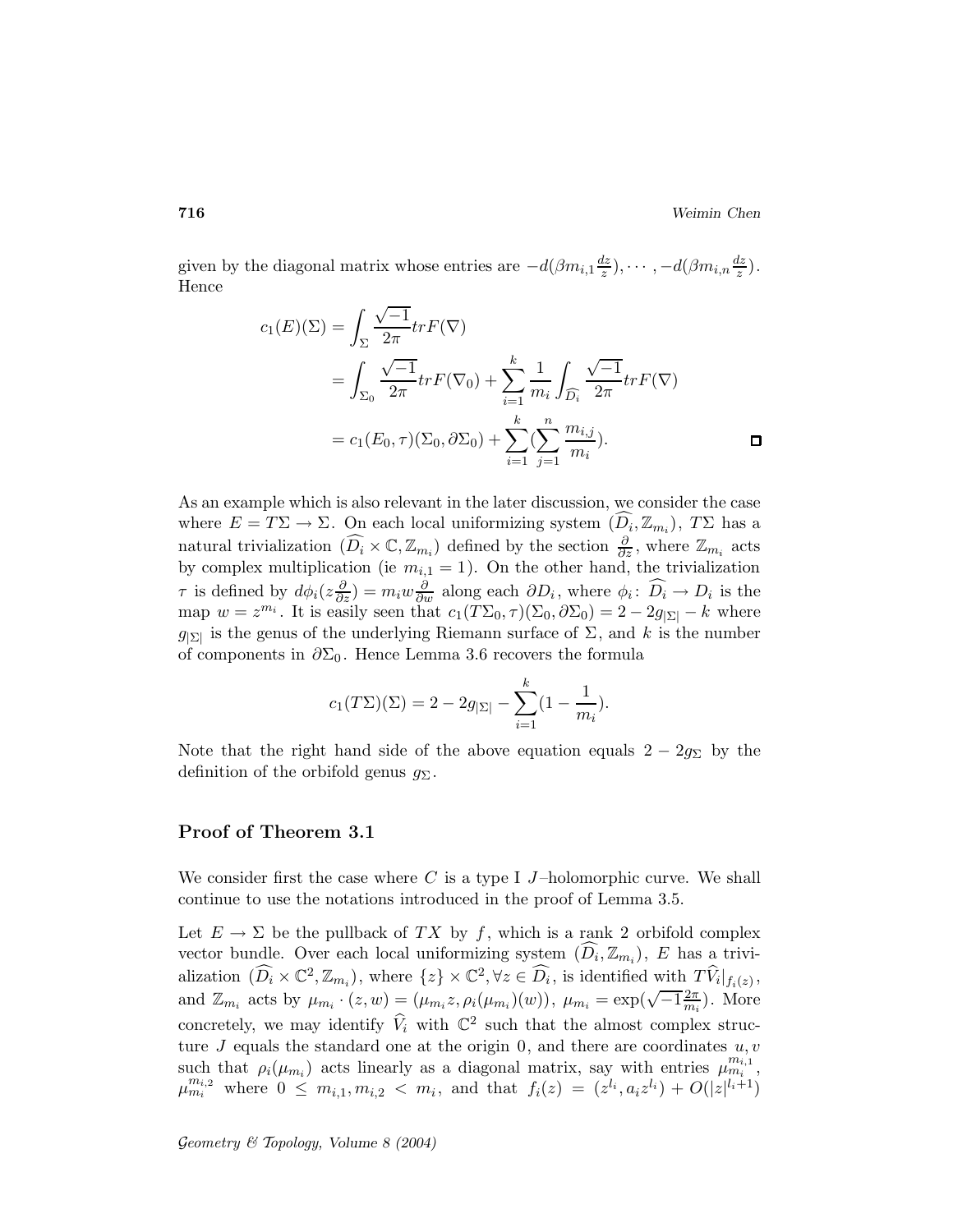for some integer  $l_i \geq 1$  and  $a_i \in \mathbb{C}$ . Observe that if  $a_i \neq 0$ , then  $f_i$  being  $\rho_i$ -equivariant implies that  $m_{i,1} = m_{i,2}$ , so that we may modify with a linear coordinate change  $(u, v) \mapsto (u, v - a_i u)$  such that  $\rho_i(\mu_{m_i})$  is still diagonalized and  $f_i(z) = (z^{l_i}, 0) + O(|z|^{l_i+1})$ . Thus in any event, we have  $f_i(z) = (z^{l_i}, 0) + O(|z|^{l_i+1})$ . Let  $E_0 = E|_{\Sigma_0}$ , and  $\tau$  be the canonical trivialization of  $E_0$  along  $\partial \Sigma_0$  which is determined by the equivariant sections  $(z^{m_{i,1}}, 0)$ and  $(0, z^{m_{i,2}})$  of  $\widehat{D_i} \times \mathbb{C}^2 \to \widehat{D_i}$  along each  $\partial D_i$ . Recall that  $c = -c_1(TX)$ . Hence by Lemma 3.6,

$$
c(C) = -c_1(E_0, \tau)(\Sigma_0, \partial \Sigma_0) - \sum_{i=1}^k \frac{m_{i,1} + m_{i,2}}{m_i}.
$$

Observe that  $f_{\epsilon}^*TX^0 = E_0$  along  $\partial \Sigma_0 \subset \Sigma'_0$ . Hence the canonical trivialization τ of  $E_0$  along  $\partial \Sigma_0$  gives rise to a trivialization of  $f_\epsilon^* TX^0$  along  $\partial \Sigma'_0$ , which is also denoted by  $\tau$  for simplicity. Furthermore, note that  $c_1(E_0,\tau)(\Sigma_0,\partial\Sigma_0)$  =  $c_1(f_\epsilon^*TX^0,\tau)(\Sigma_0',\partial\Sigma_0')$ . On the other hand, let  $\tau_h$  be the trivialization of  $T\Sigma_0'$ along the boundary  $\partial \Sigma_0'$  given by the section  $w \frac{\partial}{\partial w}$  (here w is the holomorphic coordinate of each  $D_i$ ). Then  $\tau$ ,  $\tau_h$  determine a unique trivialization  $\tau_v$  of  $\nu_\epsilon$ along  $\partial \Sigma_0'$  such that

$$
c_1(f_{\epsilon}^*TX^0, \tau) = c_1(T\Sigma'_0, \tau_h) + c_1(\nu_{\epsilon}, \tau_v).
$$

There are canonical bundle morphisms  $\nu_{i,\epsilon}|_{\partial \widehat{D_i}} \to \nu_{\epsilon}|_{\partial D_i}$  induced by  $\phi_i: D_i \to$  $D_i$  where  $\phi_i(z) = z^{m_i}$ . Through these bundle morphisms, the trivialization  $\tau_v$ gives rise to a trivialization  $\tau_{i,v}$  of  $\nu_{i,\epsilon}$  along  $\partial D_i$ . In order to determine  $\tau_{i,v}$ , we recall that  $f_i(z) = (z^{l_i}, 0) + O(|z|^{l_i+1})$  and  $f_{i,\epsilon} = f_i$  in  $\widehat{D_i} \setminus \widehat{D'_i}$ . If we let  $\tau_{i,h}$  be the trivialization of  $TD_i$  along  $\partial D_i$  (as a sub-bundle of  $f_{i,\epsilon}^*TV_i$ ) which is induced by the trivialization  $\tau_h$  of  $T\Sigma_0'$  along  $\partial \Sigma_0'$  through  $\phi_i$ , then  $\tau_{i,h}$  is given by the section  $(l_i z^{l_i}, 0)$  up to homotopy. Hence  $\tau_{i,v}$  is given by the section  $(0, z^{-l_i+m_{i,1}+m_{i,2}})$  up to homotopy, since  $\tau$  is given by the sections  $(z^{m_{i,1}}, 0)$ and  $(0, z^{m_{i,2}})$ .

We push  $f_{\epsilon}$  off near  $\partial \Sigma_0'$  along the direction given by the trivialization  $\tau_v$  of the normal bundle  $\nu_{\epsilon}$  (note that  $f_{\epsilon}$  is embedded near  $\partial \Sigma_{\mathcal{Q}}'$ ). Call the resulting map  $f'_{\epsilon}$ . Correspondingly, each  $f_{i,\epsilon}$  is pushed off near  $\partial D_i$  to a  $f'_{i,\epsilon}$  along the direction given by the trivialization  $\tau_{i,v}$  of the normal bundle  $\nu_{i,\epsilon}$ . As in the proof of Lemma 3.5, we can similarly construct a closed 2–form  $\eta_C'$  using  $f'_{\epsilon}, f'_{i,\epsilon}$ instead of  $f_{\epsilon}, f_{i,\epsilon}$ , which is also Poincaré dual to the differentiable cycle  $f(\Sigma)$ . Furthermore,

$$
C \cdot C = \int_X \eta'_C \wedge \eta_C = \int_{\Sigma_0} (f'_\epsilon)^* \eta_C + \sum_{i=1}^k \frac{1}{m_i} \int_{\widehat{D}_i} (f'_{i,\epsilon})^* \eta_C.
$$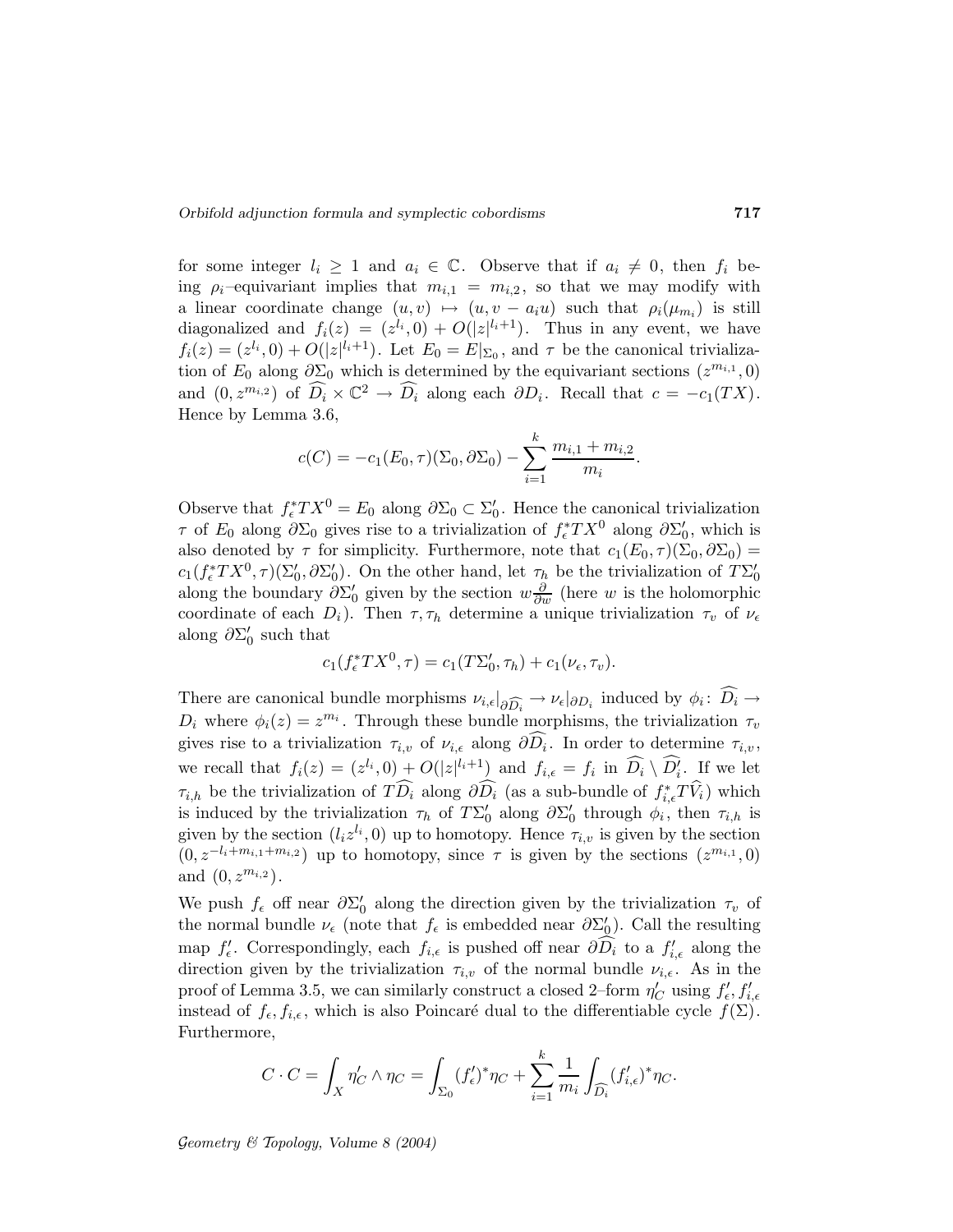718 Weimin Chen

By way of construction,

$$
\int_{\Sigma_0} (f_{\epsilon}')^* \eta_C = c_1(\nu_{\epsilon}, \tau_v)(\Sigma_0, \partial \Sigma_0) + \sum_{\{[z, z'] | z \neq z', f_{\epsilon}(z) = f_{\epsilon}(z')\}} 2t_{[z, z']},
$$

where  $[z, z']$  denotes the unordered pair of  $z, z'$ , and  $t_{[z, z']}$  is the order of tangency of the intersection  $f_{\epsilon}(z) = f_{\epsilon}(z')$ . It is easily seen that the second term in the above equation is equal to

$$
\sum_{\{[z,z']\mid z\neq z',f(z)=f(z')\}} 2k_{[z,z']} + \sum_{\{z\mid df(z)=0\}} 2k_z, \text{ where } z,z'\in \Sigma_0.
$$

To evaluate  $\int_{\widehat{D}_i}(f'_{i,\epsilon})^*\eta_C$ ,  $i=1,2,\cdots,k$ , let  $I_i$  be the set labeling  $\Lambda(C)_{z_i}$ , ie  $\Lambda(C)_{z_i} = \{C_{i,\alpha} \mid \alpha \in I_i\}$ , and let  $C_i \in \Lambda(C)_{z_i}$  be the element defined by  $f_i$ . Then

$$
\int_{\widehat{D}_{i}} (f'_{i,\epsilon})^{*} \eta_{C} = \int_{\widehat{D}_{i}} (f'_{i,\epsilon})^{*} \left( \sum_{\{j|f(z_{i})=f(z_{j})\}} \frac{1}{m_{j}} \sum_{g \in G_{i}} g^{*} \overline{\Theta_{j,\epsilon}} \right)
$$
\n
$$
= \frac{1}{m_{i}} \sum_{g \in G_{i}} \int_{\widehat{D}_{i}} (f'_{i,\epsilon})^{*} \left( g^{*} \overline{\Theta_{i,\epsilon}} \right)
$$
\n
$$
+ \sum_{\{j \neq i|f(z_{j})=f(z_{i})\}} \frac{1}{m_{j}} \sum_{g \in G_{i}} \int_{\widehat{D}_{i}} (f'_{i,\epsilon})^{*} \left( g^{*} \overline{\Theta_{j,\epsilon}} \right)
$$
\n
$$
= c_{1}(\nu_{i,\epsilon}, \tau_{i,\upsilon})(\widehat{D}_{i}, \partial \widehat{D}_{i}) + C_{i} \cdot C_{i} + \sum_{\alpha \in I_{i}} C_{i} \cdot C_{i,\alpha}
$$
\n
$$
+ \sum_{\{j \neq i|f(z_{i})=f(z_{j})\}} \sum_{\beta \in I_{j}} C_{i} \cdot C_{j,\beta}
$$
\n
$$
= c_{1}(\nu_{i,\epsilon}, \tau_{i,\upsilon})(\widehat{D}_{i}, \partial \widehat{D}_{i}) + \frac{m_{i}}{|G_{i}|} (\sum_{\alpha \in I_{i}} C_{i,\alpha} \cdot C_{i,\alpha} + \sum_{\alpha,\beta \in I_{i}} C_{i,\alpha} \cdot C_{i,\beta})
$$
\n
$$
+ \frac{m_{i}}{|G_{i}|} \sum_{\{j \neq i|f(z_{i})=f(z_{j})\}} \sum_{\alpha \in I_{i}, \beta \in I_{j}} C_{i,\alpha} \cdot C_{j,\beta}.
$$

In order to evaluate  $c_1(\nu_{i,\epsilon}, \tau_{i,v})(D_i, \partial D_i)$ , we observe that  $f_{i,\epsilon}$  is an immersion and equals  $(z^{l_i}, 0) + O(|z|^{l_i+1})$  near  $\partial \widehat{D_i}$ . Let  $\tau'_{i,v}$  be the trivialization of  $\nu_{i,\epsilon}$  along  $\partial D_i$  which can be extended over the entire  $D_i$ . Then  $\tau'_{i,v}$  is given by the section  $(0, z^{-l_i+1})$  up to homotopy. But  $\tau_{i,v}$  is given by the section  $(0, z^{-l_i+m_{i,1}+m_{i,2}})$  up to homotopy. Hence

$$
c_1(\nu_{i,\epsilon}, \tau_{i,v})(\widehat{D_i}, \partial \widehat{D_i}) = m_{i,1} + m_{i,2} - 1.
$$

Geometry  $\mathcal C$  Topology, Volume 8 (2004)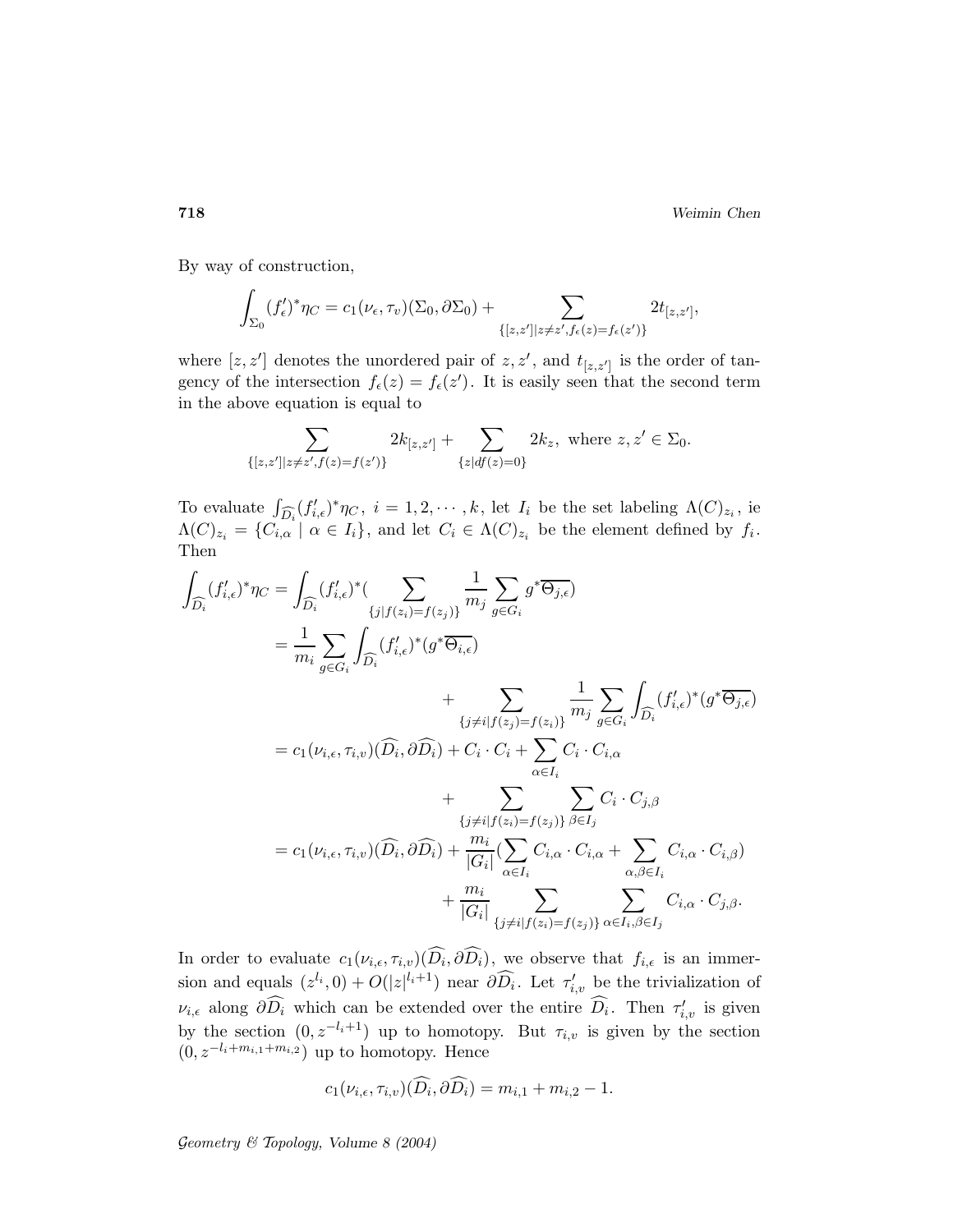Putting things altogether, we have

$$
C \cdot C + c(C) = c(C) + c_1(\nu_{\epsilon}, \tau_v)(\Sigma_0, \partial \Sigma_0) + \sum_{i=1}^k \frac{m_{i,1} + m_{i,2} - 1}{m_i}
$$
  
+ 
$$
\sum_{\{[z,z']|z \neq z', f(z) = f(z')\}} 2k_{[z,z']} + \sum_{z \in \Sigma} 2k_z
$$
  
= 
$$
-c_1(T\Sigma_0, \tau_h)(\Sigma_0, \partial \Sigma_0) - \sum_{i=1}^k \frac{1}{m_i}
$$
  
+ 
$$
\sum_{\{[z,z']|z \neq z', f(z) = f(z')\}} 2k_{[z,z']} + \sum_{z \in \Sigma} 2k_z
$$
  
= 
$$
2g_{|\Sigma|} - 2 + k - \sum_{i=1}^k \frac{1}{m_i}
$$
  
+ 
$$
\sum_{\{[z,z']|z \neq z', f(z) = f(z')\}} 2k_{[z,z']} + \sum_{z \in \Sigma} 2k_z,
$$

from which the adjunction formula for the case where  $C$  is of type I follows easily.

The case where  $C$  is of type II is actually much simpler. It follows by directly evaluating the last integral in

$$
C \cdot C = \int_X \eta_C \wedge \eta_C = \int_{\Sigma} f^* \eta_C,
$$

and then appealing to  $c_1(TX)(\Sigma) = c_1(\nu)(\Sigma) + c_1(T\Sigma)(\Sigma)$  and  $m_C = m_{\Sigma}$ .  $\Box$ 

### Proof of Theorem 3.2

For simplicity, we shall only consider the case where  $C, C'$  are of type I. The discussion for the rest of the cases is similar, and we shall leave the details to the reader.

Let  $\eta_C$ ,  $\eta_{C'}$  be the closed 2–forms in Lemma 3.5 which are Poicaré dual to the differentiable cycles  $f(\Sigma)$ ,  $f'(\Sigma')$  respectively. Then

$$
C \cdot C' = \int_X \eta_C \wedge \eta_{C'} = \int_{\Sigma_0} f_{\epsilon}^* \eta_{C'} + \sum_{i=1}^k \frac{1}{m_i} \int_{\widehat{D}_i} f_{i,\epsilon}^* \eta_{C'}.
$$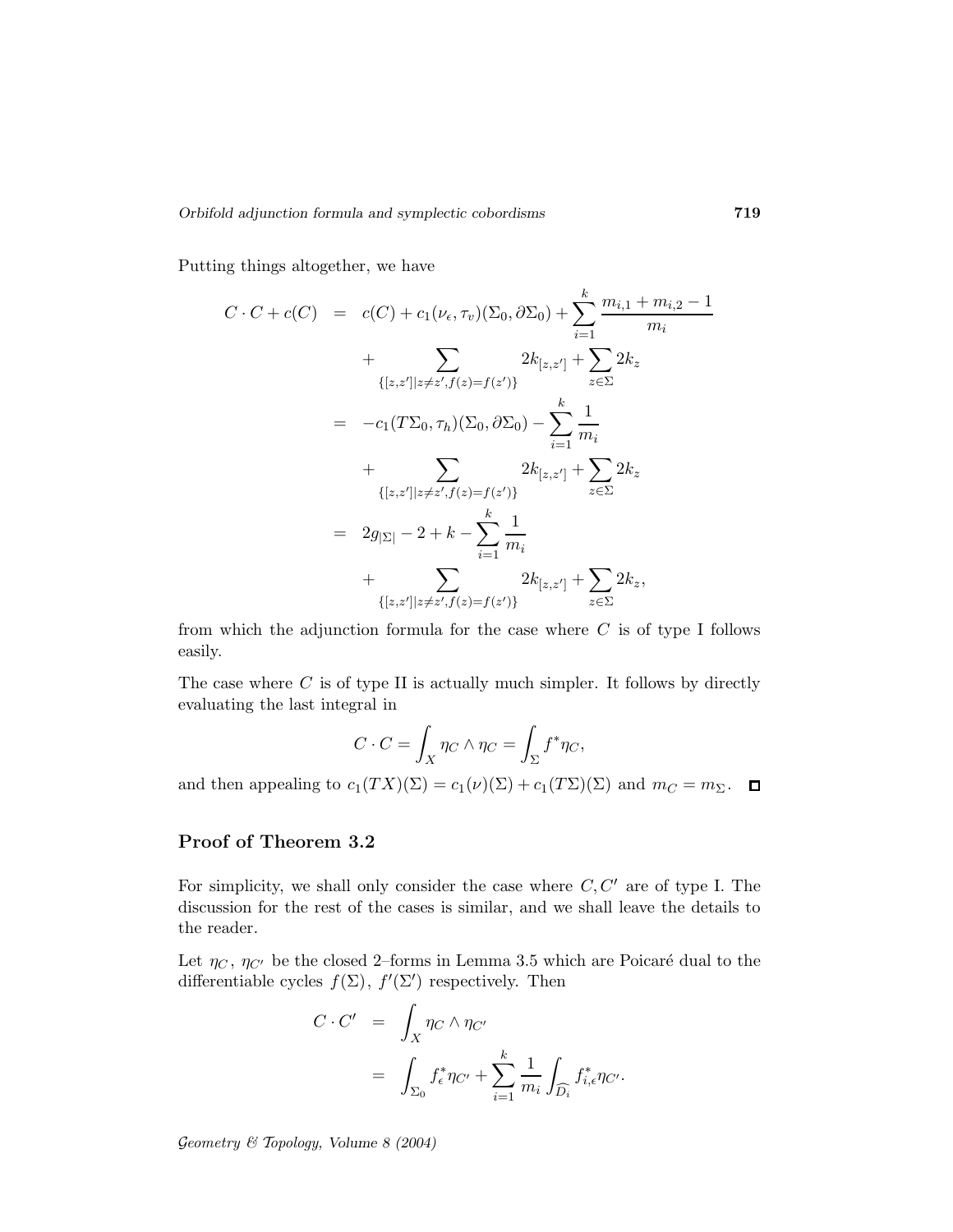Now observe that the subset  $\{(z, z') | f(z) = f'(z')\} \subset \Sigma \times \Sigma'$  is finite. Hence we may arrange in the construction of  $\eta_C$  and  $\eta_{C'}$  such that for sufficiently small  $\epsilon > 0$ ,  $\int_{\Sigma_0} f_{\epsilon}^* \eta_{C'}$  equals  $\sum k_{(z,z')}$  where  $(z,z')$  is running over the set of pairs with  $f(z) = f'(z')$  being a regular point of X, and  $\sum_{i=1}^{k} \frac{1}{m}$  $\frac{1}{m_i} \int_{\widehat{D}_i} f_{i,\epsilon}^* \eta_{C'}$ equals  $\sum k_{(z,z')}$  where  $(z,z')$  is running over the set of pairs with  $f(z) = f'(z')$ being an orbifold point of  $X$ . Hence the theorem. П

## 4 Proof of main results

We begin by setting the stage. Let  $p, q$  be relatively prime integers with  $0 <$  $q < p$ . We denote by  $C_{(p,q)}$  the symplectic cone over  $L(p,q)$ , which is the symplectic orbifold  $(\mathbb{C}^2, \omega_0)/\mathbb{Z}_p$  where  $\omega_0 = \frac{\sqrt{-1}}{2} \sum_{i=1}^2 dz_i \wedge d\bar{z}_i$  and  $\mathbb{Z}_p$  acts by  $\mu_p \cdot (z_1, z_2) = (\mu_p z_1, \mu_p^q z_2)$ . Let d be the descendant of the function  $\frac{1}{2}(|z_1|^2 +$  $|z_2|^2$  on  $\mathbb{C}^2$  to  $C_{(p,q)}$ . Then for any  $r > 0$ ,  $C_{(p,q)}(r) \equiv d^{-1}([0,r]) \subset C_{(p,q)}$  is a suborbifold of contact boundary  $(L(p,q), \xi_0)$ .

Next we follow the discussion in [\[12\]](#page-33-10) to embed each  $C_{(p,q)}(r)$  into an appropriate closed symplectic 4–orbifold. To this end, consider the Hamiltonian circle action on  $(\mathbb{C}^2, \omega_0)$ 

$$
s \cdot (z_1, z_2) = (sz_1, s^{p+q} z_2), \forall s \in \mathbb{S}^1 \equiv \{ z \in \mathbb{C} \mid |z| = 1 \},\
$$

with the Hamiltonian function given by  $\mu(z_1, z_2) = \frac{1}{2}(|z_1|^2 + (p+q)|z_2|^2)$ . It is easily seen that the  $\mathbb{Z}_p$ -action on  $\mathbb{C}^2$  is the action induced from the circle action by  $\mathbb{Z}_p \subset \mathbb{S}^1$ , thus there is a corresponding Hamiltonian circle action on  $\mathbb{C}^2/\mathbb{Z}_p = C_{(p,q)}$  with the Hamiltonian function given by  $\mu' \equiv \frac{1}{p}$  $\frac{1}{p}\mu$ . According to [\[12\]](#page-33-10), for any  $R > 0$ , there is a symplectic 4-orbifold, denoted by  $X_{(p,q)}(R)$ , which is obtained from  $(\mu')^{-1}([0,R])$  by collapsing each orbit of the circle action on  $(\mu')^{-1}(R)$  to a point. It is clear that for any  $R > \frac{1}{p}(p+q)r$ ,  $C_{(p,q)}(r)$  is a suborbifold of  $X_{(p,q)}(R)$  of contact boundary  $(L(p,q), \xi_0)$ . Furthermore, there is a distinguished 2–dimensional symplectic suborbifold  $C_0 \equiv (\mu')^{-1}(R)/\mathbb{S}^1 \subset$  $X_{(p,q)}(R)$ , whose normal bundle has Euler number  $\frac{p}{p+q}$ , and whose orbifold genus is  $\frac{1}{2} - \frac{1}{2(p+q)}$ , cf Section 3.

Now let  $(W, \omega)$  be a symplectic cobordism from  $(L(p', q'), \xi'_0)$  to  $(L(p, q), \xi_0)$ . By adding appropriate "symplectic collars" to the two ends of  $W$ , which does not change the diffeomorphism class of  $W$ , we may assume without loss of generality that a neighborhood of  $L(p', q')$  in W is identified with a neighborhood of  $\partial C_{(p',q')}(r')$  in  $C_{(p',q')}\setminus \text{int}(C_{(p',q')}(r'))$  for some  $r'>0$ , and a neighborhood of  $L(p,q)$  in W is identified with a neighborhood of  $\partial C_{(p,q)}(r)$  in  $C_{(p,q)}(r)$  for some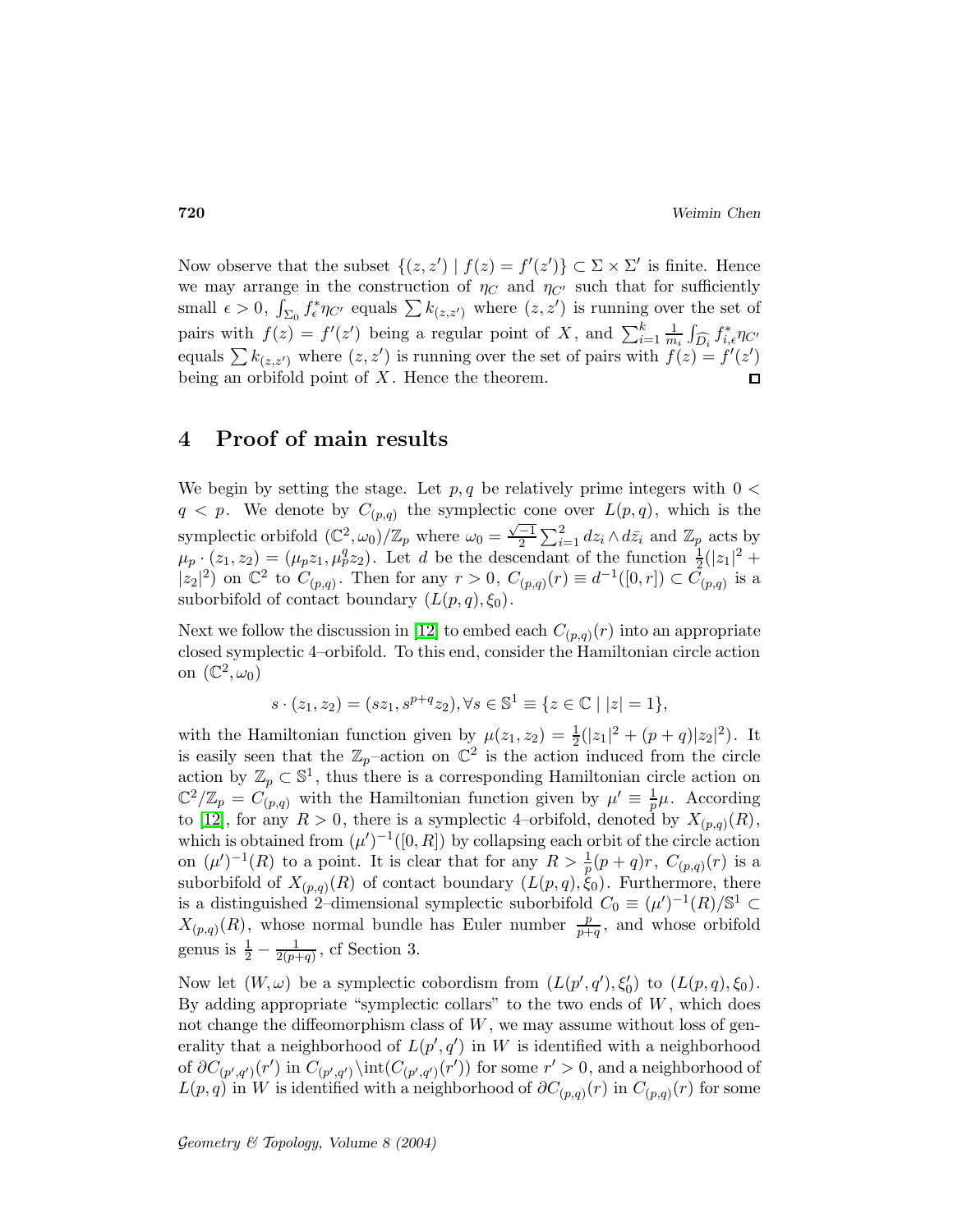Orbifold adjunction formula and symplectic cobordisms 721

 $r > 0$ . Consequently, we can close up W by gluing  $X_{(p,q)}(R) \setminus C_{(p,q)}(r)$  and  $C_{(p',q')}(r')$  onto the corresponding ends of W for some fixed  $R > \frac{1}{p}(p+q)r$ . We denote by  $(X, \omega)$  the resulting symplectic 4–orbifold. Note that there is a distinguished 2–dimensional symplectic suborbifold  $C_0 \subset X$  inherited from  $C_0 \subset X_{(p,q)}(R)$ .

With the preceding understood, the strategy for proving Theorem 1.1 is to construct a diffeomorphism of orbifold pairs from  $(X, C_0)$  to  $(X_{(p,q)}(R), C_0)$ .

First of all, some preliminary information about  $(X, C_0, \omega)$ . The orbifold X has two singular points, one of them, denoted by  $x'$ , is inherited from  $C_{(p',q')}(r')$ and has type  $(p', q')$ , and the other, denoted by x, is inherited from  $X_{(p,q)}(R) \setminus$  $C_{(p,q)}(r)$  and has type  $(p+q,p)$ . Here a singular point has type  $(a,b)$  if the isotropy group is  $\mathbb{Z}_a$  with action on a local uniformizing system given by  $\mu_a$ .  $(z_1, z_2) = (\mu_a z_1, \mu_a^b z_2)$ . The suborbifold  $C_0$  has only one orbifold point, the point x with order  $p+q$ , and is given locally by  $z_2 = 0$  on the local uniformizing system. We fix an  $\omega$ -compatible almost complex structure J on X, such that the suborbifold  $C_0$  is J-holomorphic. For convenience, we assume that J is integrable near  $x, x'$ . (This is possible because of the equivariant Darboux' theorem.) By the discussion in Section 3, we see that  $C_0 \cdot C_0 = e(\nu)(C_0) = \frac{p}{p+q}$ , where  $e(\nu)$  is the Euler class of the normal bundle  $\nu$  of  $C_0$  in X. On the other hand, by the adjunction formula in Theorem 3.1, we have

$$
c_1(K_X)(C_0) = 2(\frac{1}{2} - \frac{1}{2(p+q)}) - 2 - C_0 \cdot C_0 = -\frac{2p+q+1}{p+q}
$$

for the canonical bundle  $K_X$  of the almost complex 4–orbifold  $(X, J)$ .

Next we digress on the Fredholm theory for pseudoholomorphic curves in a symplectic 4–orbifold  $(X, \omega)$ . To this end, for any given orbifold Riemann surface  $\Sigma$ , we fix a sufficiently large positive integer k, and consider  $[\Sigma; X]$ , the space of  $C^k$  maps from  $\Sigma$  into X. It is shown in [\[3\]](#page-32-0) (Part I, Theorem 1.4) that  $[\Sigma; X]$  is a smooth Banach orbifold (Hausdorff and second countable). Moreover, a map  $f \in \Sigma$ ; X is a smooth point in the Banach orbifold if Im f contains a regular point of  $X$ . Thus for the purpose here we may assume for simplicity that  $\Sigma$  is reduced and  $[\Sigma; X]$  is a Banach manifold. The tangent space  $T_f$  at  $f \in [\Sigma; X]$  is the space of  $C^k$  sections of  $f^*(TX)$ , the pullback bundle of  $TX$  via  $f$ .

For any  $f \in [\Sigma; X]$ , let  $\mathcal{E}_f$  be the subspace of the space of  $C^{k-1}$  sections of the orbifold vector bundle  $\text{Hom}(T\Sigma, f^*(TX)) \to \Sigma$ , which consists of sections s satisfying  $s \circ j = -J \circ s$  for a fixed choice of  $\omega$ -compatible almost complex structure J on X and the complex structure j on  $\Sigma$ . Then there is a Banach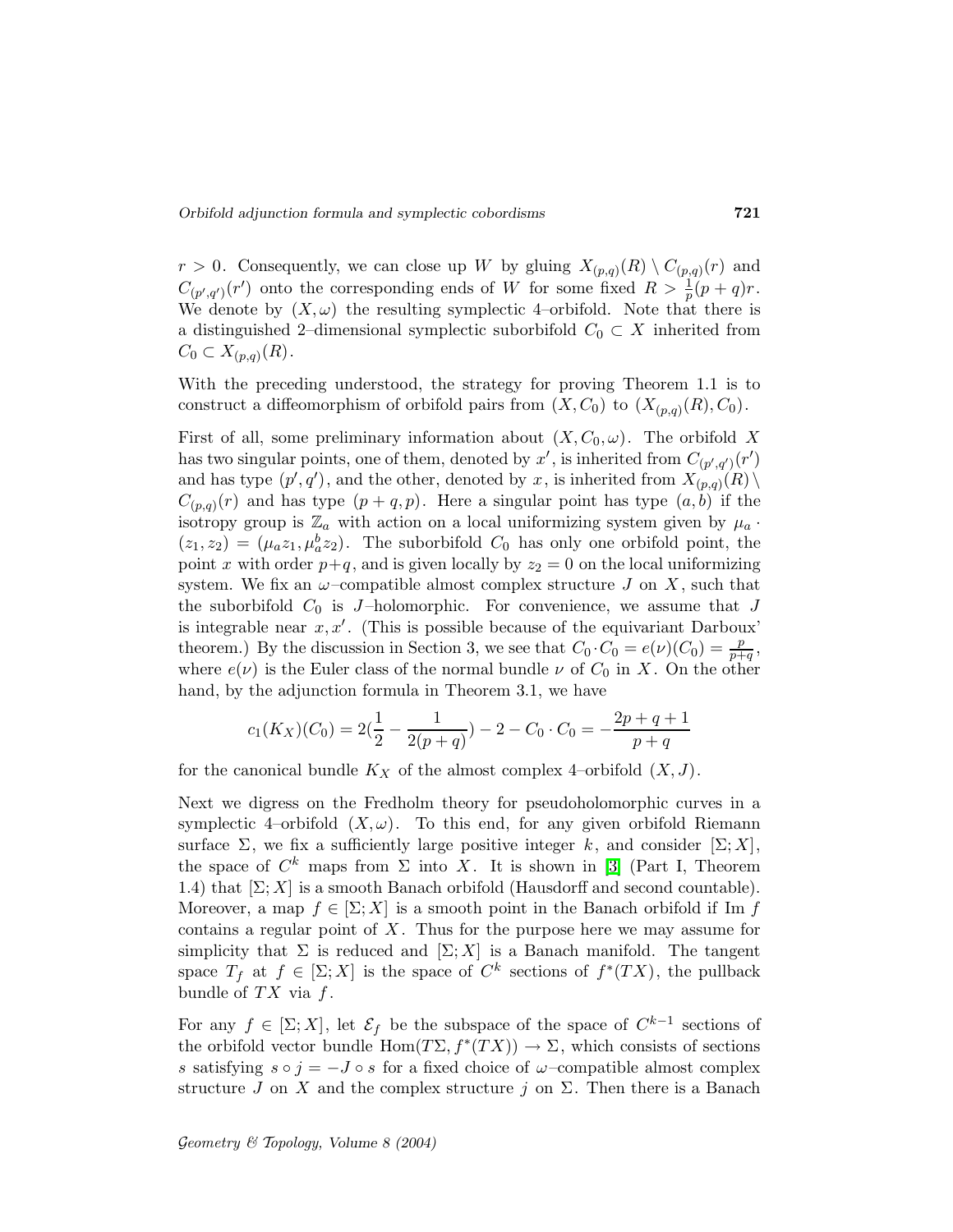bundle  $\mathcal E$  over  $[\Sigma; X]$  whose fiber at f is  $\mathcal E_f$ . Consider the smooth section  $L: [\Sigma; X] \to \mathcal{E}$  defined by

$$
\underline{L}(f) \equiv df + J \circ df \circ j.
$$

The zero loci  $\underline{L}^{-1}(0)$  is the space of J-holomorphic maps from  $\Sigma$  into X. By elliptic regularity, each map in  $\underline{L}^{-1}(0)$  is a  $C^{\infty}$  map. Moreover,  $\underline{L}$  is a Fredholm section, and its linearization  $D\underline{L}$  at each  $f \in \underline{L}^{-1}(0)$  is given by a formula

$$
D\underline{L}_f(u) = L_f(u), \quad u \in T_f,
$$

where  $L_f: T_f \to \mathcal{E}_f$  is an elliptic linear differential operator of Cauchy–Riemann type, whose coefficients are smooth functions on  $\Sigma$  which depend on f smoothly. The following facts are crucial for the consideration of surjectivity of  $DL$ .

- When  $J$  is integrable in a neighborhood of Im  $f$  and  $f$  is  $J$ -holomorphic,  $D\underline{L}_f = L_f$  is the usual  $\overline{\partial}$ –operator for the orbifold holomorphic vector bundle  $f^*(TX)$  over  $\Sigma$ .
- When f is a multiplicity-one parametrization of a  $J$ -holomorphic suborbifold C, the linearization  $D\underline{L}_f = L_f$  is surjective when  $c_1(TC)(C) > 0$ and  $c_1(K_X)(C) < 0$ . This is the orbifold analog of the regularity criterion discussed in Lemma 3.3.3 of [\[16\]](#page-33-1).

The index of  $D_{\text{L}_f} = L_f$  can be computed using the index formula of Kawasaki [\[10\]](#page-33-11) for elliptic operators on orbifolds, cf Lemma 3.2.4 in [\[4\]](#page-33-7).

To state the formula, let  $z_1, z_2, \dots, z_l$  be the set of orbifold points of  $\Sigma$  with orders  $m_1, m_2, \cdots, m_l$  respectively. Moreover, suppose at each  $z_i$ , a local representative of f is given by  $(f_i, \rho_i)$ :  $(D_i, \mathbb{Z}_{m_i}) \to (V_i, G_i)$  where  $\rho_i(\mu_{m_i})$  acts on  $\hat{V}_i$  by  $\rho_i(\mu_{m_i}) \cdot (w_1, w_2) = (\mu_{m_i}^{m_{i,1}} w_1, \mu_{m_i}^{m_{i,2}} w_2), 0 \leq m_{i,1}, m_{i,2} < m_i$ . With this understood, Index  $D\underline{L}_f=2d$  where  $d\in\mathbb{Z}$  is given by

$$
d = c_1(TX) \cdot [f(\Sigma)] + 2 - 2g_{|\Sigma|} - \sum_{i=1}^{l} \frac{m_{i,1} + m_{i,2}}{m_i}.
$$

(Here  $g_{\vert \Sigma \vert}$  is the genus of the underlying Riemann surface.) End of digression.

Now let  $\Sigma$  be the orbifold Riemann sphere with one orbifold point  $z_{\infty} \equiv \infty$  of order  $p + q$ . Observe that as a complex analytic space,  $\Sigma$  is biholomorphic to the underlying Riemann sphere  $|\Sigma|$ , hence it has a unique complex structure. Moreover, the group of automorphisms  $G$  can be naturally identified with the subgroup of the automorphism group of  $|\Sigma|$  which fixes the point  $\infty$ . Note that  $|\Sigma| \setminus {\infty} = \mathbb{C}$ , so that G can be identified with the group  $\{(a, b) \in C^* \times \mathbb{C} \mid$  $z \mapsto az + b$  of linear translations on  $\mathbb{C}$ .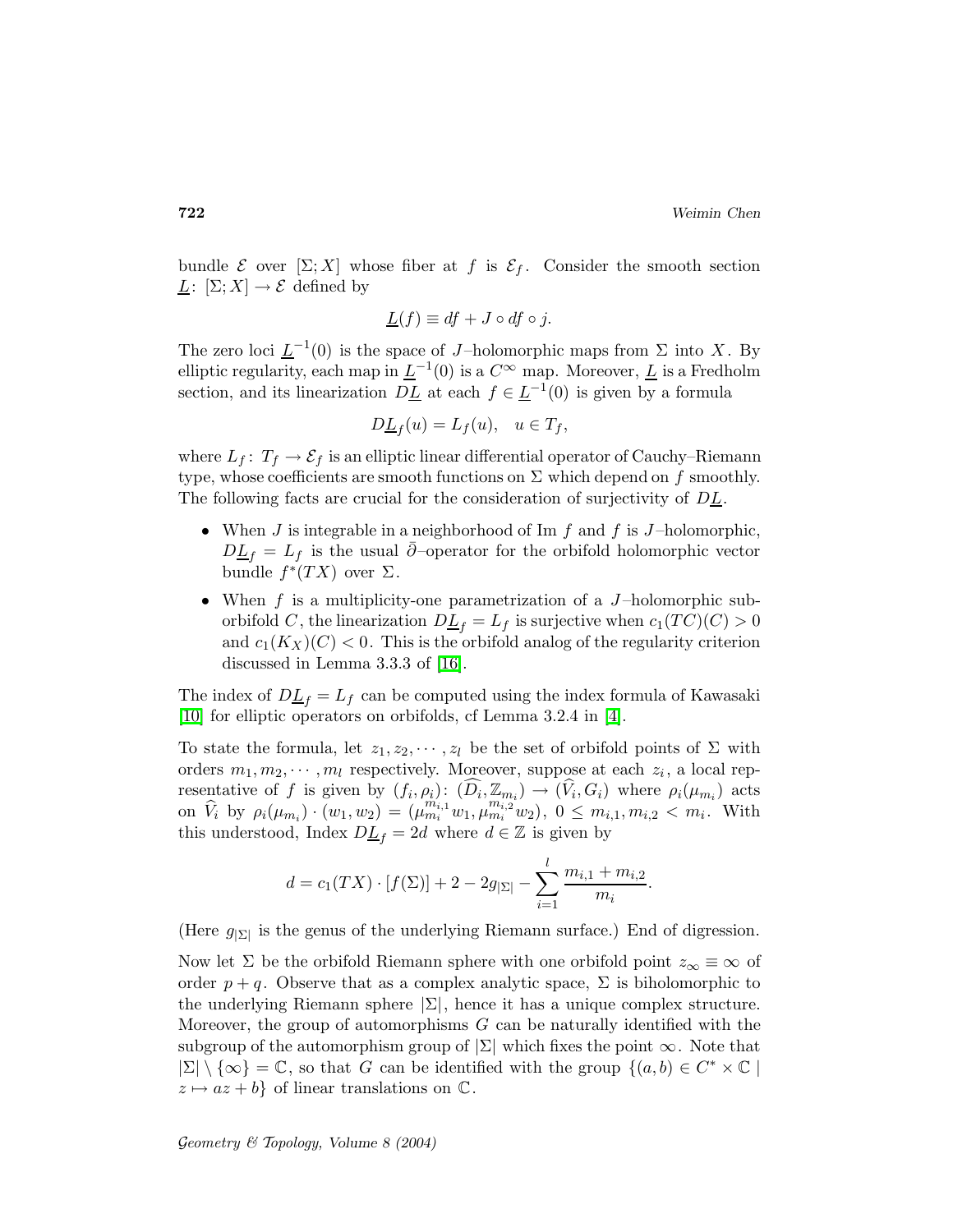We shall consider the moduli space  $\widetilde{\mathcal{M}}$  of J-holomorphic maps  $f: \Sigma \to X$ which obey

- $[f(\Sigma)] = [C_0]$  in  $H_2(X; \mathbb{Q}),$
- $f(z_{\infty}) = x$ , and in a local representative  $(f_{\infty}, \rho_{\infty})$  of f at  $z_{\infty}, \rho_{\infty}(\mu_{(p+q)})$  $=\mu_{(p+q)}$ , which acts by  $(z_1, z_2) \mapsto (\mu_{(p+q)}z_1, \mu_{(q+q)}^p)$  $_{(p+q)}^{p}z_2$ ). (Here  $z_1, z_2$  are holomorphic coordinates on a local uniformizing system at  $x$  in which  $C_0$ is locally given by  $z_2 = 0.$ )

We set  $\mathcal{M} = \widetilde{\mathcal{M}}/G$  for the corresponding moduli space of unparametrized J-holomorphic maps, where G acts on  $\widetilde{\mathcal{M}}$  by reparametrization.

With the preceding understood, consider the following:

**Lemma 4.1** Suppose  $W$  is a (symplectic) homology cobordism. (Note that in particular,  $p = p'$  and  $H_2(X; \mathbb{Q}) = \mathbb{Q} \cdot [C_0]$ .) Then

(1) Each member of  $\widetilde{\mathcal{M}}$  is either an orbifold embedding onto a suborbifold in  $X$ , or is a multiply covered map with multiplicity p onto a suborbifold containing both x, x'. Moreover, in the latter case, either  $q' = q$  or  $q'q \equiv 1$ (mod p) must be satisfied, and there is at most one such a member of  $\overline{\mathcal{M}}$  up to reparametrization by elements of G.

(2) One may alter J appropriately such that  $C_0$  is still J-holomorphic, and  $\widetilde{\mathcal{M}}$ is a smooth manifold of dimension 6. Furthermore,  $\mathcal M$  is a compact, closed, 2dimensional smooth orbifold (possibly disconnected) with at most one orbifold point of order p, and the action of G on  $\widetilde{\mathcal{M}}$  defines a smooth orbifold principal  $G$ -bundle  $\widetilde{\mathcal{M}} \to \mathcal{M}$ .

Before proving Lemma 4.1, let us observe the following:

**Lemma 4.2** Let C be any J-holomorphic curve in X such that

- $\bullet$  *C* contains both singular points,
- $[C] = r[C_0]$  for some  $r \in (0, 1] \cap \mathbb{Q}$ .

Then C is a suborbifold and  $[C] = \frac{1}{p}[C_0]$ . Moreover, there is at most one such  $J$ -holomorphic curves in  $X$ .

**Proof** First of all, we claim  $r \geq \frac{1}{p}$ . To see this, note that  $C \neq C_0$  because C contains both singular points. By the intersection formula (cf Theorem 3.2),

$$
r \cdot \frac{p}{p+q} = C \cdot C_0 \ge \frac{1}{p+q},
$$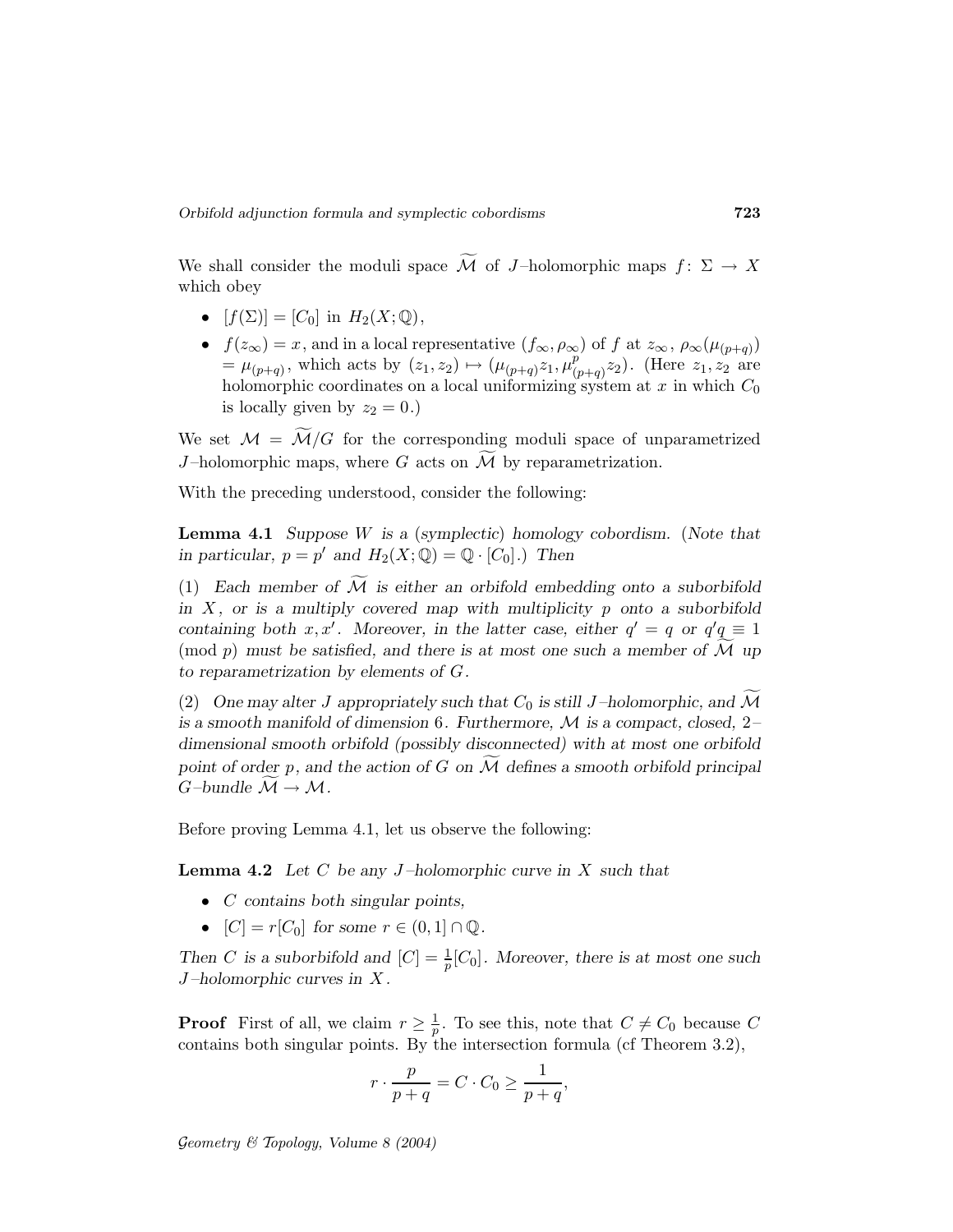which verifies the claim.

Now let  $f: \Sigma \to X$  be a multiplicity-one parametrization of C, and  $z_0, z'_0 \in \Sigma$ be any points such that  $f(z_0) = x$ ,  $f(z'_0) = x'$ . Let  $m_0, m'_0$  be the order of  $z_0, z'_0$  respectively. Then observe that if  $m_0 < p + q$  (resp.  $m'_0 < p$ ), the contribution  $k_{z_0}$  (resp.  $k_{z'_0}$ ) on the right hand side of the adjunction formula for C (cf Theorem 3.1) is no less than  $\frac{1}{2m_0}$  (resp.  $\frac{1}{2m'_0}$ ). (Here is the calculation for the case of  $m_0$ :  $k_{z_0} \geq \frac{1}{2(p+1)}$  $\frac{1}{2(p+q)} \cdot \left[\frac{p+q}{m_0}\right]$  $\frac{p+q}{m_0}(\frac{p+q}{m_0})$  $\frac{p+q}{m_0}-1$ )]  $\geq \frac{1}{2m}$  $\frac{1}{2m_0}$  if  $m_0 < p+q$ .) It follows easily that the right hand side of the adjunction formula for C is no less than

$$
\frac{1}{2}(1-\frac{1}{p+q})+\frac{1}{2}(1-\frac{1}{p}),
$$

which has an equality only if  $m_0 = p + q$  and  $m'_0 = p$ .

On the other hand, the left hand side of the adjunction formula for  $C$ , the virtual genus  $g(C)$ , equals

$$
\frac{1}{2}(\frac{p}{p+q}\cdot r^2 - \frac{2p+q+1}{p+q}\cdot r) + 1.
$$

As a function of r, it is decreasing over  $(0, 1]$ , hence the maximum of  $g(C)$  is attained at  $r=\frac{1}{n}$  $\frac{1}{p}$ , and it equals

$$
\frac{1}{2}(\frac{p}{p+q}\cdot (\frac{1}{p})^2-\frac{2p+q+1}{p+q}\cdot \frac{1}{p})+1=\frac{1}{2}(1-\frac{1}{p+q})+\frac{1}{2}(1-\frac{1}{p}).
$$

By the adjunction formula, C is a suborbifold and  $[C] = \frac{1}{p}[C_0]$ .

To see that there is at most one such  $J$ -holomorphic curves, note that if there were two distinct such curves, the algebraic intersection number, which is p  $\frac{p}{p^2(p+q)}$ , would be at least  $\frac{1}{p+q} + \frac{1}{p}$  $\frac{1}{p}$  by the intersection formula. A contradiction.

### Proof of Lemma 4.1

(1) By the adjunction formula, each multiplicity-one member  $f \in \widetilde{\mathcal{M}}$  must be an orbifold embedding onto a suborbifold. Now suppose  $f \in \widetilde{\mathcal{M}}$  is multiply covered with multiplicity  $m > 1$ . Let C be the corresponding J-holomorphic curve. Then  $[C] = \frac{1}{m}[C_0] < [C_0]$ , which implies that C also contains the other singular point  $x'$ . This is because by the assumption,  $W$  is a homology cobordism, so that  $H_2(X \setminus \{x'\}; \mathbb{Z})$  is generated by the class of  $C_0$ , and hence C can not be contained entirely in  $X \setminus \{x'\}$ . By Lemma 4.2, f has multiplicity  $p$ , and  $C$  is a suborbifold, which is unique in such kind.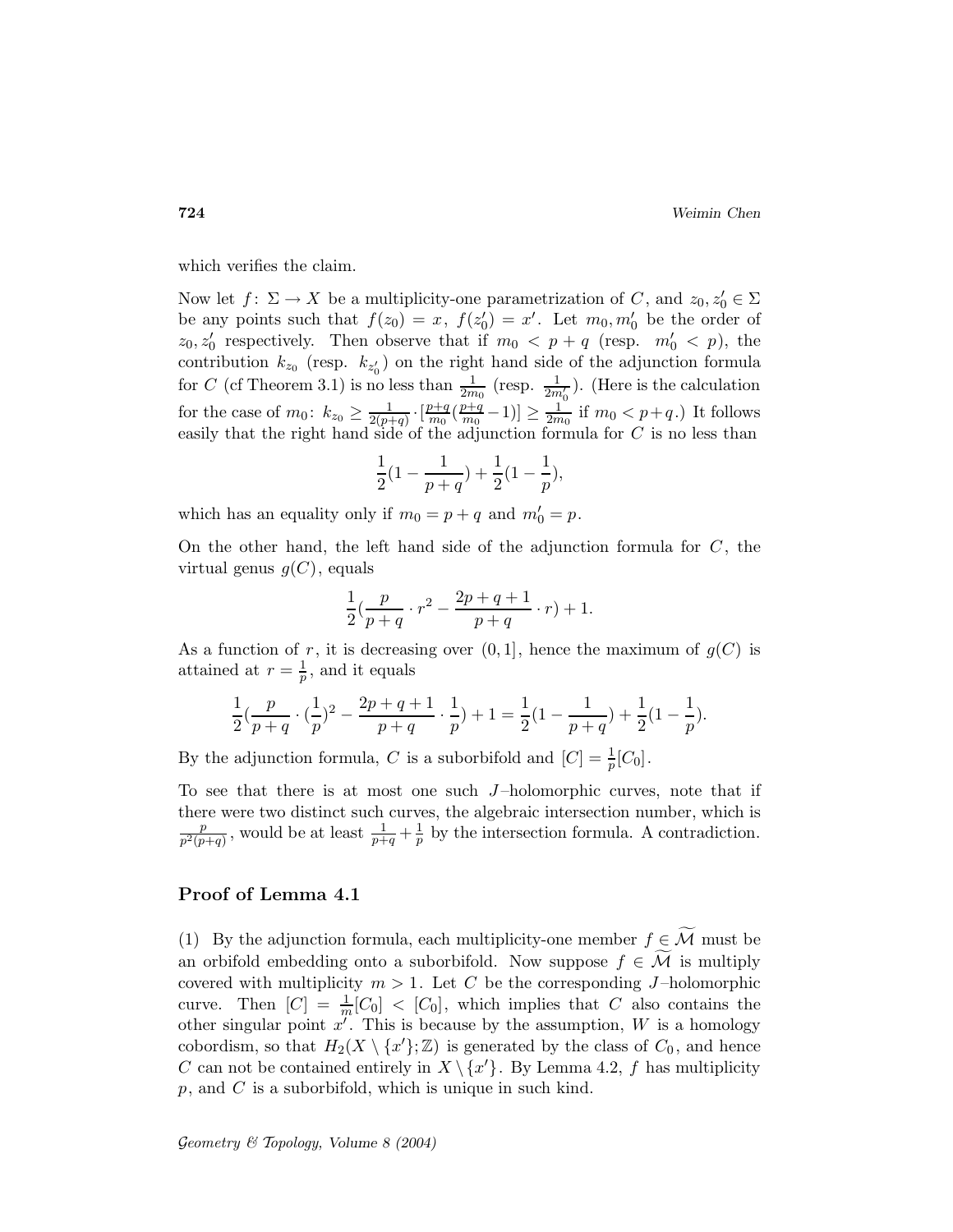To complete the proof of (1), it remains to show that either  $q' = q$  or  $q'q \equiv 1$  $\pmod{p}$  if there is indeed such a curve C.

To this end, let  $f: \Sigma \to X$  be any multiplicity-one parametrization of C, and  $z_0, z'_0 \in \Sigma$  be the points such that  $f(z_0) = x, f(z'_0) = x'$ . Since  $C \neq C_0$  and  $C\cdot C_0=\frac{1}{p}$  $\frac{1}{p} \cdot \frac{p}{p+q} = \frac{1}{p+q}$  $\frac{1}{p+q}$ , it follows easily that the local representative of f at  $z_0$  must be in the form  $((u(z),z),\rho_0)$  for some holomorphic function u and the isomorphism  $\rho_0$  where  $\rho_0(\mu_{(p+q)}) = \mu_{(p+q)}^l$  with  $pl \equiv 1 \pmod{p+q}$ . On the other hand, the local representative of f at  $z'_0$  could either be  $((w(z), z), \rho'_0)$ , where  $\rho'_0(\mu_p) = \mu_p^{l'}$  with  $l'q' \equiv 1 \pmod{p}$ , or  $((z,w(z)), \rho'_0)$  with  $\rho'_0(\mu_p) = \mu_p$ . Assuming the former case, we have, by the index formula for  $D\underline{L}_f$ ,

$$
\frac{2p+q+1}{p(p+q)} + 2 - \frac{l+1}{p+q} - \frac{l'+1}{p} \in \mathbb{Z},
$$

which implies that  $r(p + q) - q l' \equiv 0 \pmod{p}$  with r given by the equation  $1 - lp = r(p + q)$ . It is easily seen that in this case,  $ql' \equiv qr \equiv 1 \pmod{p}$ , and hence  $q' = q$  because  $l'q' \equiv 1 \pmod{p}$ . Similarly, the latter case implies  $q'q \equiv 1 \pmod{p}.$ 

(2) For the smoothness of  $\widetilde{\mathcal{M}}$ , we need to show that for any  $f \in \widetilde{\mathcal{M}}$ , the linearization  $D\underline{L}_f$  is surjective. The dimension of M is the index of  $D\underline{L}_f$ ,  $f \in \mathcal{M}$ , which is easily seen to be 6 by the index formula for  $D\underline{L}_f$ .

By the regularity criterion we mentioned earlier,  $\widetilde{\mathcal{M}}$  is smooth at each f which is not multiply covered, because for any such an  $f, C \equiv \text{Im} f$  is a suborbifold satisfing  $c_1(TC)(C) = 2 - (1 - \frac{1}{p+q}) > 0$  and  $c_1(K_X)(C) = -\frac{2p+q+1}{p+q} < 0$ . Suppose there is a multiply covered member (which is the only one up to reparametrization by (1)), and let  $C'_0$  be the corresponding J-holomorphic curve. We consider the weighted projective space  $\mathbb{P}(1,p,p+q)$ , which is the quotient of  $\mathbb{S}^5$  under the  $\mathbb{S}^1$ -action

$$
s \cdot (z_1, z_2, z_3) = (sz_1, s^p z_2, s^{p+q} z_3), \forall s \in \mathbb{S}^1.
$$

It is easily seen that a regular neighborhood of  $C'_0$  in X is diffeomorphic to a regular neighborhood of  $\mathbb{P}(p,p+q)$  in  $\mathbb{P}(1,p,p+q)$ , where  $\mathbb{P}(p,p+q)$  is defined by  $z_1 = 0$ . According to [\[2\]](#page-32-1),  $\mathbb{P}(1, p, p + q)$  has an orbifold Kähler metric of positive Ricci curvature. By the orbifold version of symplectic neighborhood theorem, we can alter the almost complex structure  $J$  in a regular neighborhood of  $C'_0$  such that  $\omega(\cdot, J(\cdot))$  is Kähler of positive Ricci curvature. (Note that we can arrange so that  $C_0$  is still J-holomorphic, and J is integrable near singular points  $x, x'$ .) With this understood, for any  $f \in \mathcal{M}$  parametrizing  $C'_{0}$ ,  $D\underline{L}_{f}$  is the usual  $\bar{\partial}$ –operator for the orbifold holomorphic vector bundle  $f^*(TX)$  over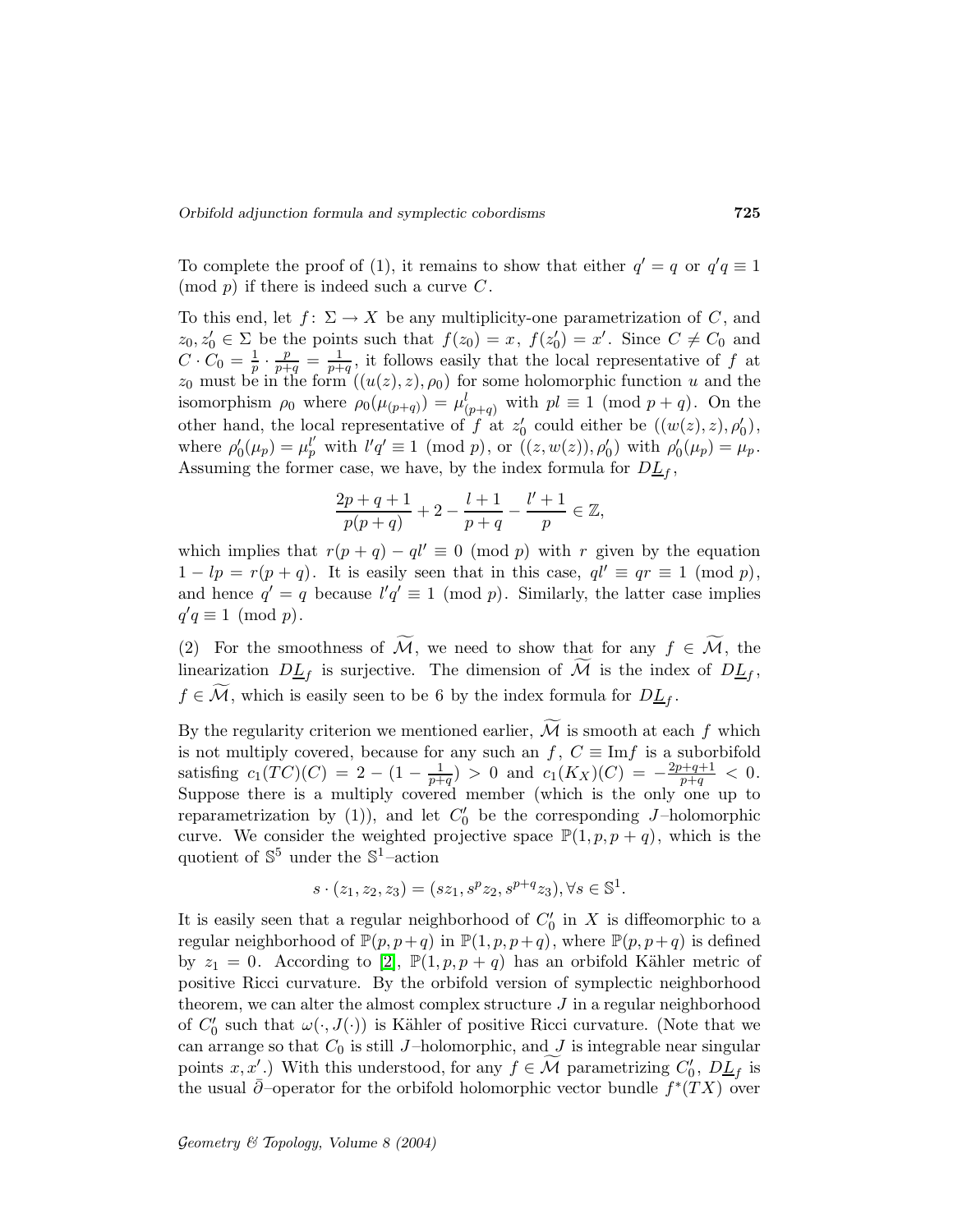Σ. In this case, the surjectivity of  $D_1$  follows from the orbifold version of a Bochner type vanishing theorem for negative holomorphic vector bundles (cf [\[11\]](#page-33-12)). Thus in any event, by altering J if necessary, we can arrange so that  $\mathcal M$ is a smooth manifold.

The action of G on  $\widetilde{\mathcal{M}}$  is smooth (see the general discussion at the end of §3.3 of Part I of [\[3\]](#page-32-0)), and is free at each  $f \in \widetilde{\mathcal{M}}$  which is not multiply covered. At a multiply covered  $f \in \widetilde{\mathcal{M}}$ , the isotropy subgroup is the cyclic subgroup  $\{(\mu_p^l, 0) \mid l = 0, \dots, p-1\} \subset G$  of order p up to conjugation. (Note that p equals the multiplicity of the covering.) Thus  $\widetilde{\mathcal{M}} \to \widetilde{\mathcal{M}}/G = \mathcal{M}$  is a smooth orbifold principal G–bundle over a smooth 2–dimensional orbifold with at most one orbifold point of order p.

It remains to show that  $M$  is compact. First of all, by the orbifold version of the Gromov's compactness theorem (cf [\[7,](#page-33-3) [18,](#page-33-13) [21\]](#page-33-14)) which was proved in [\[4\]](#page-33-7), any sequence of maps  $f_n \in \widetilde{\mathcal{M}}$  has a subsequence which converges to a cuspcurve after suitable reparametrization. More concretely, after reparametrization if necessary, there is a subsequence of  $f_n$ , which is still denoted by  $f_n$  for simplicity, and there are at most finitely many simple closed loops  $\gamma_1, \cdots, \gamma_l \subset$ Σ containing no orbifold points, and a nodal orbifold Riemann surface  $\Sigma'$  =  $\cup_{\omega} \Sigma_{\omega}$  obtained by collapsing  $\gamma_1, \cdots, \gamma_l$ , and a *J*-holomorphic map  $f: \Sigma' \to X$ , such that (1)  $f_n$  converges in  $C^{\infty}$  to f on any given compact subset in the complement of  $\gamma_1, \dots, \gamma_l$ , (2)  $[f_n(\Sigma)] = [f(\Sigma')] \in H_2(X; \mathbb{Q})$ , and (3)  $f \in \mathcal{M}$ and  $f_n$  converges to f in  $C^{\infty}$  if there is only one component of  $\Sigma' = \bigcup_{\omega} \Sigma_{\omega}$ over which  $f$  is nonconstant.

Hence the space M is compact if there is only one component of  $\Sigma' = \bigcup_{\omega} \Sigma_{\omega}$ over which  $f$  is nonconstant. Suppose this is not true. Then there is a nonconstant component  $f_{\omega} \equiv f|_{\Sigma_{\omega}} \colon \Sigma_{\omega} \to X$ , where  $\Sigma_{\omega}$  is obtained by collapsing a simple closed loop  $\gamma \in \{\gamma_1, \dots, \gamma_l\}$  which bounds a disc  $D \subset \Sigma$ , such that  $z_{\infty} \in \Sigma \setminus D$  and  $f_n$  converges to  $f_{\omega}$  in  $C^{\infty}$  on any compact subset of the interior of D. Set  $C_{\omega} \equiv \text{Im } f_{\omega}$ . Since we assume that there are more than one nonconstant components,  $[C_{\omega}] \leq [f_{\omega}(\Sigma_{\omega})] < [C_0]$  must hold. (Note that  $H_2(X; \mathbb{Q}) = \mathbb{Q} \cdot [C_0].$  By the assumption that W is a homology cobordism,  $C_{\omega}$  must contain the singular point  $x'$  as we argued earlier. We claim that  $C_{\omega}$  must also contain the other singular point. Suppose not, then  $C_{\omega} \neq C_0$ , and  $C_{\omega}$  must intersect with  $C_0$  at a smooth point, because  $C_{\omega} \cdot C \neq 0$ . Then by the intersection formula,  $C_{\omega} \cdot C_0 \geq 1$ , which implies that  $[C_{\omega}] = r[C_0]$  for some  $r \geq 1 + \frac{q}{p}$ . A contradiction to  $[C_{\omega}] < [C_0]$ . Now by Lemma 4.2,  $C_{\omega}$  is a suborbifold and  $[C_{\omega}] = \frac{1}{p}[C_0]$ .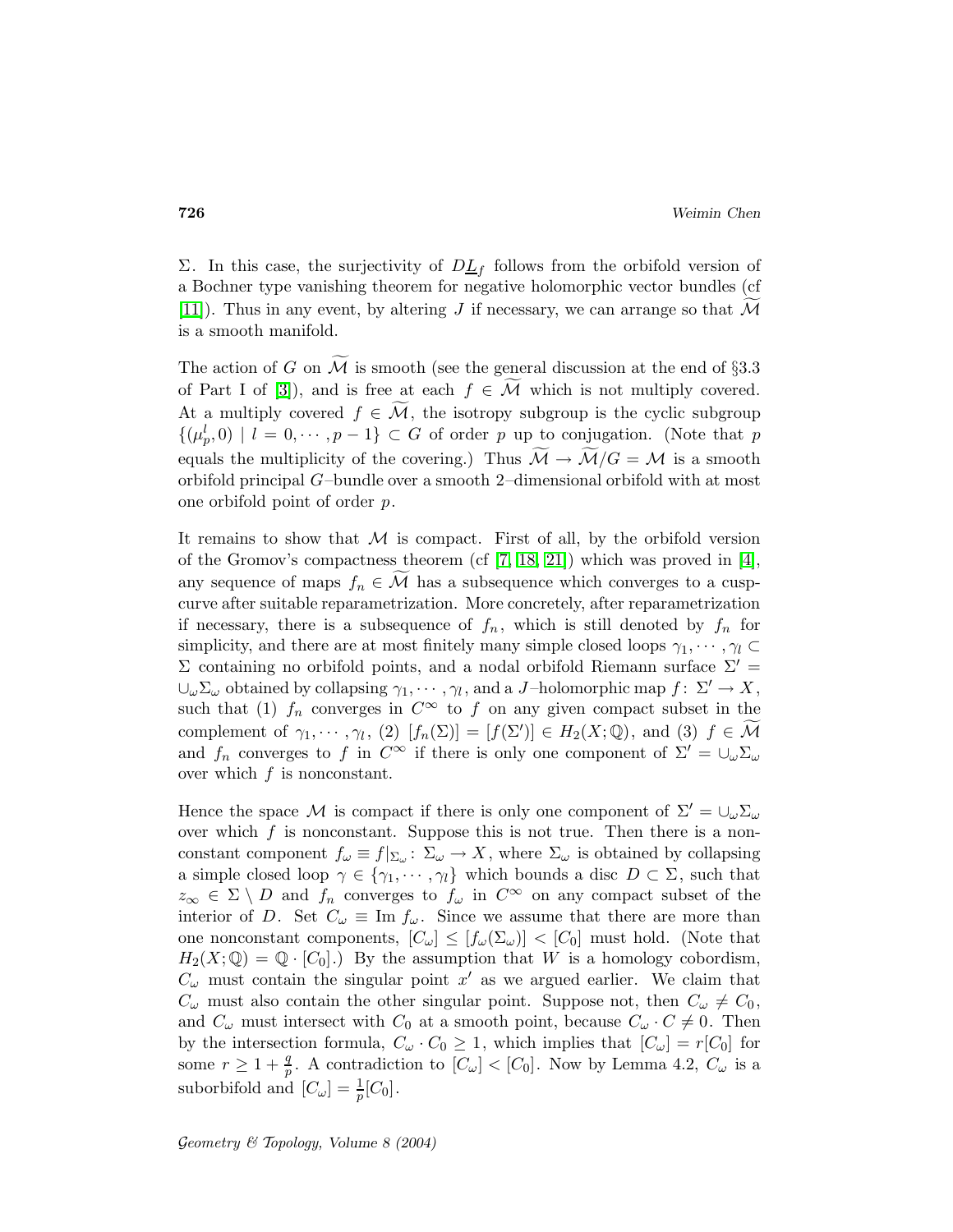On the other hand, observe that there is a regular point  $z_0 \in \Sigma_{\omega}$  such that either  $f_{\omega}(z_0) = x$  or  $f_{\omega}(z_0) = x'$ . Let  $m_{\omega} \ge 1$  be the multiplicity of  $f_{\omega}$ , and let  $D_0$  be a sufficiently small disc neighborhood of  $z_0$  in  $\Sigma_{\omega}$ . Then it is easily seen that  $m_\omega$  is no less than the degree of the covering map  $f_\omega|_{\partial D_0}$  onto the link of  $f_{\omega}(z_0)$  in  $C_{\omega}$ , which is no less than  $p+q$  or p, depending on whether  $f_{\omega}(z_0) = x$ or  $f_{\omega}(z_0) = x'$ . In any event,  $m_{\omega} \ge p$ . But this contradicts  $[C_{\omega}] = \frac{1}{p}[C_0]$  as  $[C_{\omega}] = \frac{1}{m_{\omega}} [f_{\omega}(\Sigma_{\omega})] < \frac{1}{p}$  $\frac{1}{p}[C_0]$ , because  $[f_\omega(\Sigma_\omega)] < [C_0]$ .

Hence there is only one nonconstant component, and therefore  $\mathcal M$  is compact.  $\Box$ 

Let  $H = \mathbb{C}^*$  be the subgroup of  $G = \{(a, b) \in \mathbb{C}^* \times \mathbb{C}\}\$  which consists of  $\{(a,0) \mid a \in \mathbb{C}^*\}$ . We shall next find an appropriate reduction of  $\mathcal{M} \to \mathcal{M}$  to an orbifold principal  $H$ -bundle. We begin by giving a more detailed description of the orbifold structure on M and the orbifold principal  $G$ -bundle  $\mathcal{M} \to \mathcal{M}$ .

First of all, we adopt the convention that G, as the automorphism group of  $\Sigma$ , acts on  $\Sigma$  from the left. Second, for the orbifold structure on  $\mathcal{M}$ , we let G act on  $\widetilde{M}$  from the left by defining  $s \cdot f \equiv f \circ s^{-1}, \forall s \in G, f \in \widetilde{M}$ . (This is because the convention is that the group actions on a local uniformizing system are always from the left.) To describe the orbifold structure, recall that for any  $f \in \mathcal{M}$ , there is a slice  $S_f$  through f which has the following properties (cf  $[1]$ :

- $S_f \subset \widetilde{\mathcal{M}}$  is a 2-dimensional disc containing f, which is invariant under the isotropy subgroup  $G_f$  at f.
- For any  $s \in G$ ,  $s \cdot S_f \cap S_f \neq \emptyset$  iff  $s \in G_f$ .
- There exists an open neighborhood  $\mathcal{O}$  of  $1 \in G$  such that the map  $\phi_f$ :  $\mathcal{O} \times S_f \to \mathcal{M}$ , defined by  $(s, h) \mapsto s \cdot h$ , is an open embedding.

Let  $U \equiv \bigsqcup_{f \in \widetilde{\mathcal{M}}} S_f$  be the disjoint union of all slices. For any  $h, h' \in U$  which have the same orbit in M, and for any  $s \in G$  such that  $s \cdot h = h'$ , let  $\psi^s_{h',h}$  be the local self-diffeomorphism on U defined as follows. Suppose  $h \in S_f, h' \in S_{f'}$ . Then there is an open neighborhood  $O_h \subset S_f$  of h, invariant under the isotropy subgroup  $G_h$  at h, such that  $s \cdot O_h \subset \phi_{f'}(\mathcal{O} \times S_{f'})$ . Note that for any  $g \in O_h$ , there is a unique  $s' \in \mathcal{O}$  and a unique  $g' \in S_{f'}$  such that  $s \cdot g = \phi_{f'}(s', g') = s' \cdot g'$ . We define  $\psi_{h',h}^s(g) = g'$ , which is clearly a local self-diffeomorphism on U sending h to h'. The orbifold structure on  $\mathcal M$  is given by the pseudogroup acting on U, which is generated by  $\{\psi^s_{h',h}\}.$ 

To obtain the orbifold principal G–bundle  $\widetilde{\mathcal{M}} \to \mathcal{M}$ , we let G act on  $\widetilde{\mathcal{M}}$  from the right by defining  $f \cdot s \equiv f \circ s, \forall s \in G, f \in \mathcal{M}$ . A local trivialization of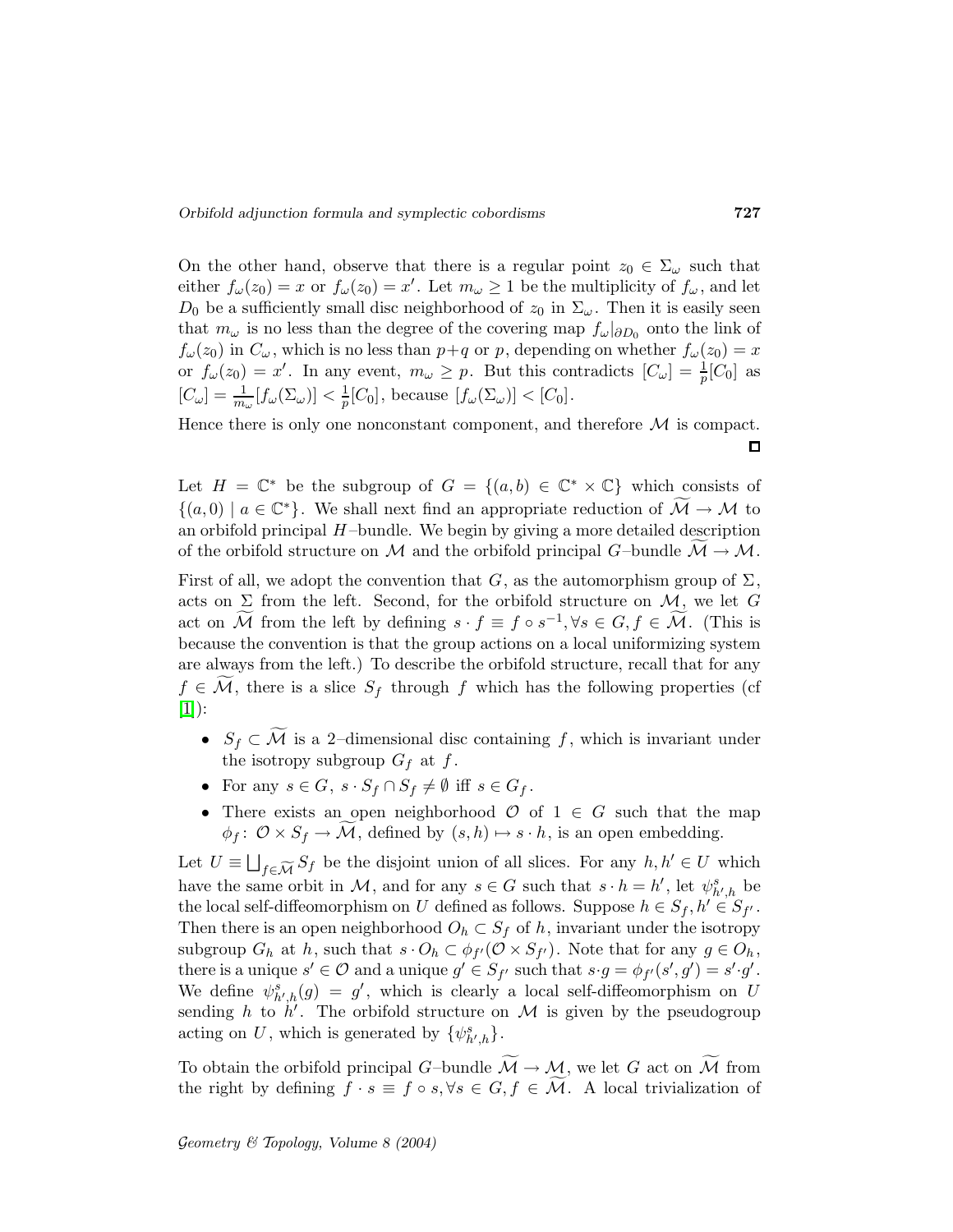$\mathcal{M} \to \mathcal{M}$  over a slice  $S_f$  is given by  $(S_f \times G, G_f, \pi_f)$ , where  $G_f$  acts on  $S_f \times G$ by  $t \cdot (h,s) = (t \cdot h, ts)$ ,  $\forall t \in G_f$ , and where  $\pi_f: S_f \times G \to M$  sends  $(h,s)$  to  $h \cdot s = h \circ s$ , which is invariant under the  $G_f$ -action (note that  $t \cdot h = h \circ t^{-1}$ ). The transition function associated to each  $\psi_{h',h}^s$  is given by  $g \mapsto \bar{\psi}_{h',h}^s(g)$ ,  $\forall g \in \text{Domain} \ (\psi^s_{h',h}), \text{with } \bar{\psi}^s_{h',h}(g) \colon G \to G \text{ being the multiplication by } (s')^{-1}s$ from left, where  $s' \in \mathcal{O}$  is uniquely determined by  $g \circ s^{-1} = \psi_{h',h}^s(g) \circ (s')^{-1}$ .

In the same vein, by letting H act on  $\widetilde{\mathcal{M}}$  from the right,  $\widetilde{\mathcal{M}}$  becomes an orbifold principal H-bundle over  $\mathcal{M} \times_G (G/H)$ . A reduction of  $\widetilde{\mathcal{M}} \to \mathcal{M}$ to an orbifold principal  $H$ -bundle is obtained by taking a smooth section of  $\mathcal{M} \times_G (G/H) \to \mathcal{M}$ . Note that  $G/H$  is naturally identified with  $\mathbb{C}$ , under which the coset  $(a,b)H$  goes to  $b \in \mathbb{C}$ . Now at any possible multiply covered  $f \in \mathcal{M}, G_f \subset H$  iff  $G_f$  is the cyclic subgroup generated by  $\mu_p$ . Its action on  $G/H$  is given by  $\mu_p \cdot (a,b)H = (\mu_p, 0)(a,b)H$ , which is simply the multiplication by  $\mu_p$  after identifying  $G/H$  to  $\mathbb C$ . Hence for any such f, a local uniformizing system of  $\mathcal{M} \times_G (G/H)$  at  $(f, 0)$  is given by  $(S_f \times \mathbb{C}, G_f)$ , where  $G_f$  acts by  $\mu_p \cdot (h,b) = (\mu_p \cdot h, \mu_p b)$ . To obtain a smooth section  $u: \mathcal{M} \to \mathcal{M} \times_G (G/H)$ , we first pick a  $G_f$ -equivariant smooth section  $u_f: S_f \to S_f \times \mathbb{C}$  for some arbitrary choice of a multiply covered f with  $G_f \subset H$  (note that if there is such an f, its orbit in  $M$  is unique, cf Lemma 4.1 (1)), then extend it to the rest of  $M$ , where  $\mathcal{M} \times_G (G/H) \to \mathcal{M}$  is an ordinary fiber bundle with a contractible fiber C. We denote by  $\widehat{\mathcal{M}} \to \mathcal{M}$  the corresponding reduction to orbifold principal H-bundle. Note that  $\widehat{\mathcal{M}}$  is naturally a 4-dimensional submanifold of  $\widetilde{\mathcal{M}}$ .

Fixing a choice of the reduction  $\widehat{\mathcal{M}} \to \mathcal{M}$ , we let  $Z \equiv \widehat{\mathcal{M}} \times_H \mathbb{C}$  be the associated orbifold complex line bundle. Here  $\mathbb C$  is canonically identified with  $\Sigma \setminus \{z_{\infty}\},$ and hence the action of  $H$  on  $\mathbb C$  is given by complex multiplication.

There is a canonically defined smooth map of orbifolds  $\psi: \overline{\mathcal{M}} \times \Sigma \to X$ , which induces the evaluation map  $(f, z) \mapsto f(z)$  between the underlying spaces, cf Proposition 3.3.5 in Part I of [\[3\]](#page-32-0). Note that each trivialization  $S_f \times \mathbb{C}$  of  $Z \to M$  over a slice  $S_f$  is a submanifold of  $\mathcal{M} \times \Sigma$ , so that by restricting  $\psi$ to Z, we obtain a smooth map of orbifolds Ev:  $Z \rightarrow X$ , which induces the evaluation map  $[(f,z)] \mapsto f(z)$  between the underlying spaces.

**Lemma 4.3** The map Ev:  $Z \rightarrow X$  is a diffeomorphism of orbifolds onto  $X \setminus \{x\}.$ 

Proof First of all, the map Ev induces an injective map on the underlying space. This is because each J-holomorphic curve parametrized by an  $f \in$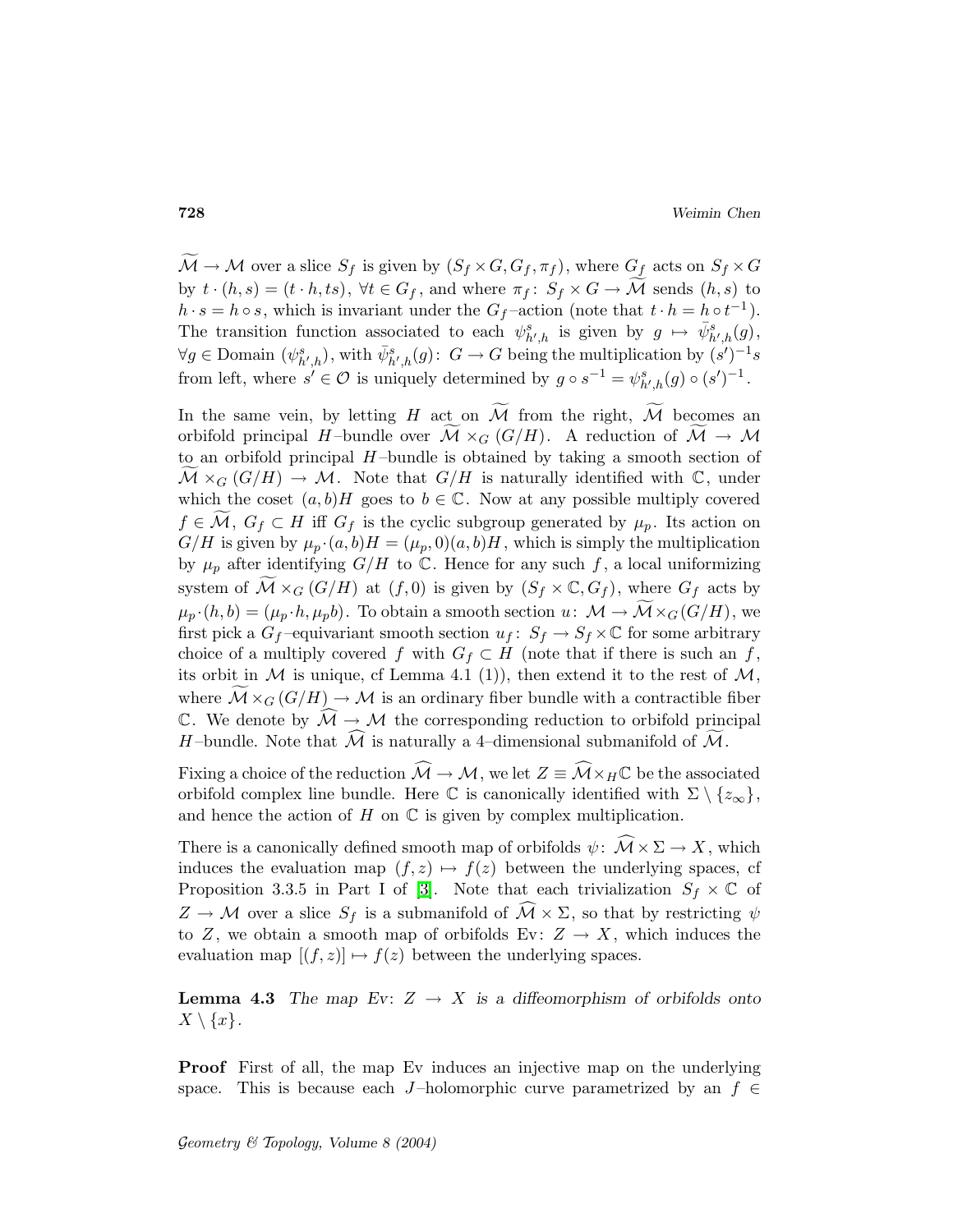$\mathcal{\tilde{M}}$  is a suborbifold, and any two distinct such J-holomorphic curves  $C, C'$ intersect only at the singular point  $x$ . The latter follows from the facts that (1)  $C \cdot C' \leq C_0 \cdot C_0 = \frac{p}{p+q} < 1$ , so that by the intersection formula in Theorem 3.2,  $C, C'$  do not intersect at any smooth point of  $X$ , (2) there is at most one such J-holomorphic curve containing the other singular point  $x'$  of X.

Next we prove that the differential of Ev is invertible at each point of  $Z$ . Clearly the differential of Ev is injective along each fiber of  $Z \to M$ , because each  $f \in \mathcal{M}$  is locally embedded on  $\Sigma \setminus \{z_{\infty}\}\.$  Hence it suffices to show that for any  $f \in \widehat{\mathcal{M}}$  and any u in the tangent space of  $\widehat{\mathcal{M}}$  at f which is not tangent to the H-orbit through  $f, u(z) \in (TX)_{f(z)}$  is not tangent to Im f for any  $z \in \Sigma \setminus \{z_{\infty}\}.$  Note that u, being in the tangent space of  $\widehat{\mathcal{M}}$  at f, satisfies  $D\underline{L}_f(u)=0.$ 

Now suppose to the contrary that u is tangent to Im f at some  $z \in \Sigma \setminus \{z_{\infty}\}.$ We can choose complex coordinates  $w_1, w_2$  on a local uniformizing system at  $f(z)$  such that Im f is locally given by  $w_2 = 0$ , and J equals the standard complex structure  $J_0$  on  $w_2 = 0$  (cf Lemma 1.2.2 in [\[15\]](#page-33-5), or the corrected version of Lemma 2.5 in [\[14\]](#page-33-4)). Let  $w = s + \sqrt{-1}t$  be a local holomorphic coordinate on  $\Sigma$  centered at z, and set  $\partial = \frac{\partial}{\partial w}$ ,  $\bar{\partial} = \frac{\partial}{\partial w}$  $\frac{\partial}{\partial \bar{w}}$ . Then

$$
\underline{L}(f) \equiv df + J \circ df \circ j = 0, \ \forall f \in [\Sigma; X]
$$

can be written locally as

$$
\bar{\partial}f^i + a^i_{\bar{k}}(f)\bar{\partial}\bar{f}^k = 0,
$$

where  $f = (f^1, f^2)$ , and  $a_k^i$  is a 2×2 matrix of smooth complex valued functions of  $w_1, w_2$  which vanishes on  $w_2 = 0$ , cf [\[14\]](#page-33-4). Let  $u_1, u_2$  be the components of u in the  $\frac{\partial}{\partial w_1}, \frac{\partial}{\partial u}$  $\frac{\partial}{\partial w_2}$  directions, then  $D\underline{L}_f(u) = 0$  implies that

$$
\bar{\partial}u_2 + Au_2 + B\bar{u}_2 = 0
$$

for some smooth complex valued functions  $A, B$  of  $s, t$ . It follows easily that  $u_2$  satisfies

$$
|\Delta u_2| \le c(|u_2| + |\partial_s u_2| + |\partial_t u_2|)
$$

pointwise for some constant  $c > 0$ , where  $\Delta = \partial_s^2 + \partial_t^2$ . Note that  $u_2$  is not constantly zero but  $u_2(z) = 0$  by the assumption, hence by Hartman–Wintner's theorem [\[9\]](#page-33-15),

$$
u_2(w) = aw^m + O(|w|^{m+1})
$$

for some nonzero  $a \in \mathbb{C}$  and integer  $m > 0$ .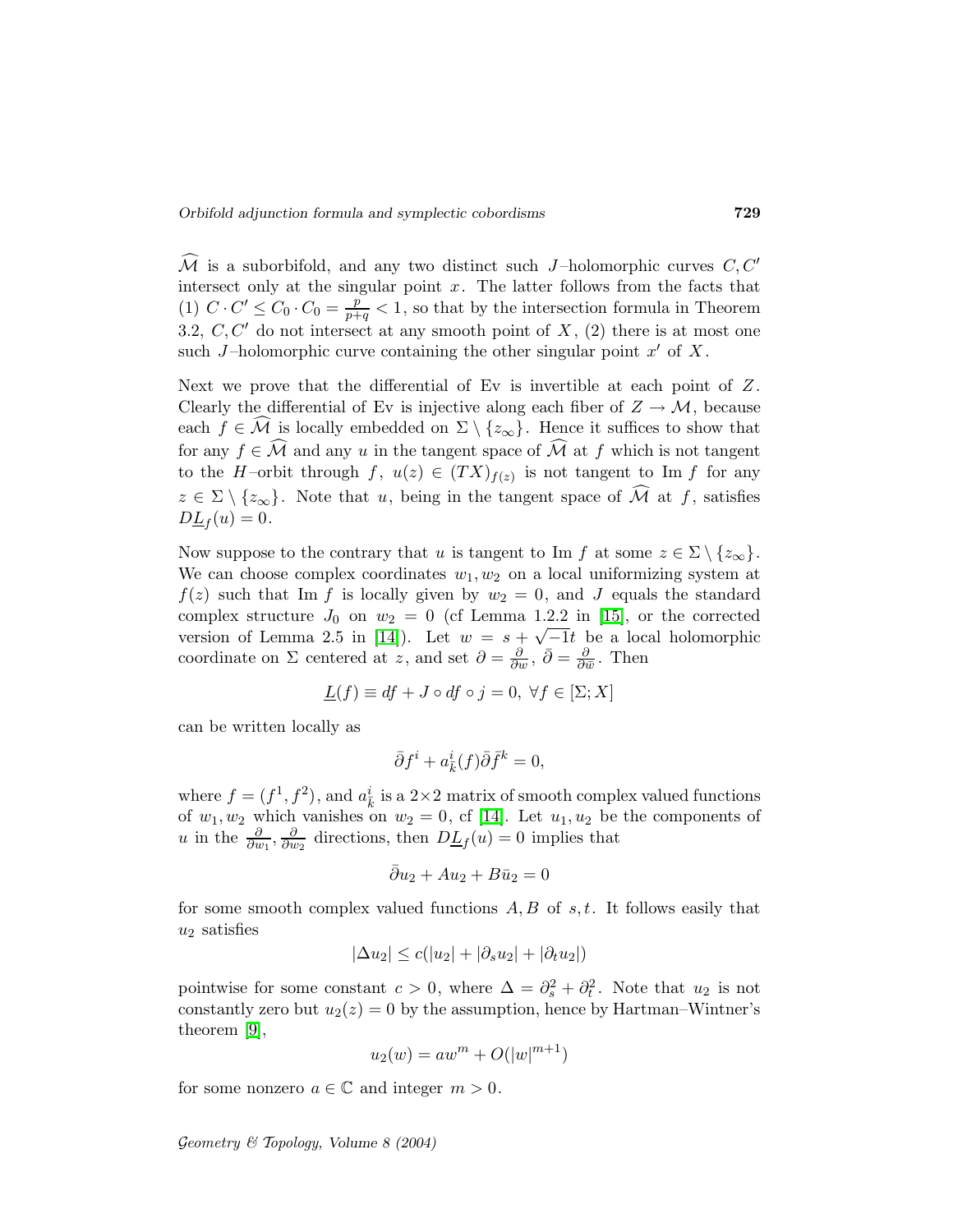Let  $f_{\lambda}$ ,  $\lambda \geq 0$ , be a local smooth path in  $\widehat{\mathcal{M}}$  starting at f which is tangent to u at  $\lambda = 0$ . Then in the local coordinate system  $\{w_1, w_2\}$ ,  $f_\lambda$  is given by a pair of functions  $w_1 = f^1_\lambda(w), w_2 = f^2_\lambda(w)$  which satisfy

$$
(f_{\lambda}^{1}(w), f_{\lambda}^{2}(w)) = \lambda(u_{1}(w), u_{2}(w)) + O(\lambda^{2}).
$$

We introduce  $F_{\lambda}(w) = \lambda^{-1}(f_{\lambda}^2(w) - \lambda aw^m)$ . Then for any fixed, sufficiently small  $\lambda \neq 0$ , there is an  $r = r(\lambda) > 0$  such that  $|F_{\lambda}(w)| \leq |a|r^m$  for all w satisfying  $|w| \leq r$ . For any such fixed  $\lambda \neq 0$ , we define a sequence  $\{w = w_n\}$  $|w_n| \le r = r(\lambda)$ ,  $n = 1, 2, \dots$ } inductively by solving

$$
F_{\lambda}(w_n) + aw_{n+1}^m = 0,
$$

then  $\{w_n\}$  has a limit  $w_0$  in the disc  $|w| \leq r = r(\lambda)$  satisfying

$$
F_{\lambda}(w_0) + aw_0^m = 0.
$$

But this exactly means that  $f_{\lambda}^2(w_0) = 0$ , which in turn implies that Im  $f_{\lambda}$  intersects with Im f near  $f(z)$ , for any sufficiently small  $\lambda \neq 0$ . A contradiction.

Hence u is nowhere tangent to Im f, and the differential of Ev:  $Z \rightarrow X$  is injective, hence invertible by dimension counting, at each point in Z.

To see that Ev maps the underlying space of Z onto that of  $X \setminus \{x\}$ , note first that the image of Ev is contained in  $X \setminus \{x\}$  and is an open subset. The latter is because the differential of  $E_v$  is invertible at each point of  $Z$  so that  $E_v$  induces an open map between the underlying spaces. On the other hand, the image of Ev is also closed in  $X \setminus \{x\}$ . To see this, suppose  $Ev([(f_n,z_n)]) = f_n(z_n)$  is a sequence of points in  $X \setminus \{x\}$  which converges to  $p \in X \setminus \{x\}$ . Since M is compact, a subsequence of  $f_n$  (still denoted by  $f_n$  for simplicity) converges in  $C^{\infty}$  to a  $f_0 \in \mathcal{M}$  after reparametrization. If we let  $z_0$  be a limiting point of  $z_n$  in  $\Sigma$ , then  $z_0 \neq z_\infty$ , because otherwise  $p = \lim_{n \to \infty} f_n(z_n) = f_0(z_\infty) = x$ , a contradiction. This implies that the image of Ev contains  $p = f_0(z_0)$ , therefore it is closed in  $X \setminus \{x\}$ . Hence Ev maps Z onto  $X \setminus \{x\}$ , and thus it is a diffeomorphism from Z onto  $X \setminus \{x\}.$ □

#### Proof of Theorem 1.1

First of all, note that by Lemma 4.3,  $\mathcal M$  is connected, and has an orbifold point of order p. The latter assertion is because there exists an  $f \in \mathcal{M}$  such that Im f contains the singular point  $x' \in X$ , so that f must be a multiply covered map. Moreover,  $M$  is orientable, and we shall orient  $M$  such that with the canonical orientation of orbifold complex line bundle on Z, the map Ev:  $Z \rightarrow X$  is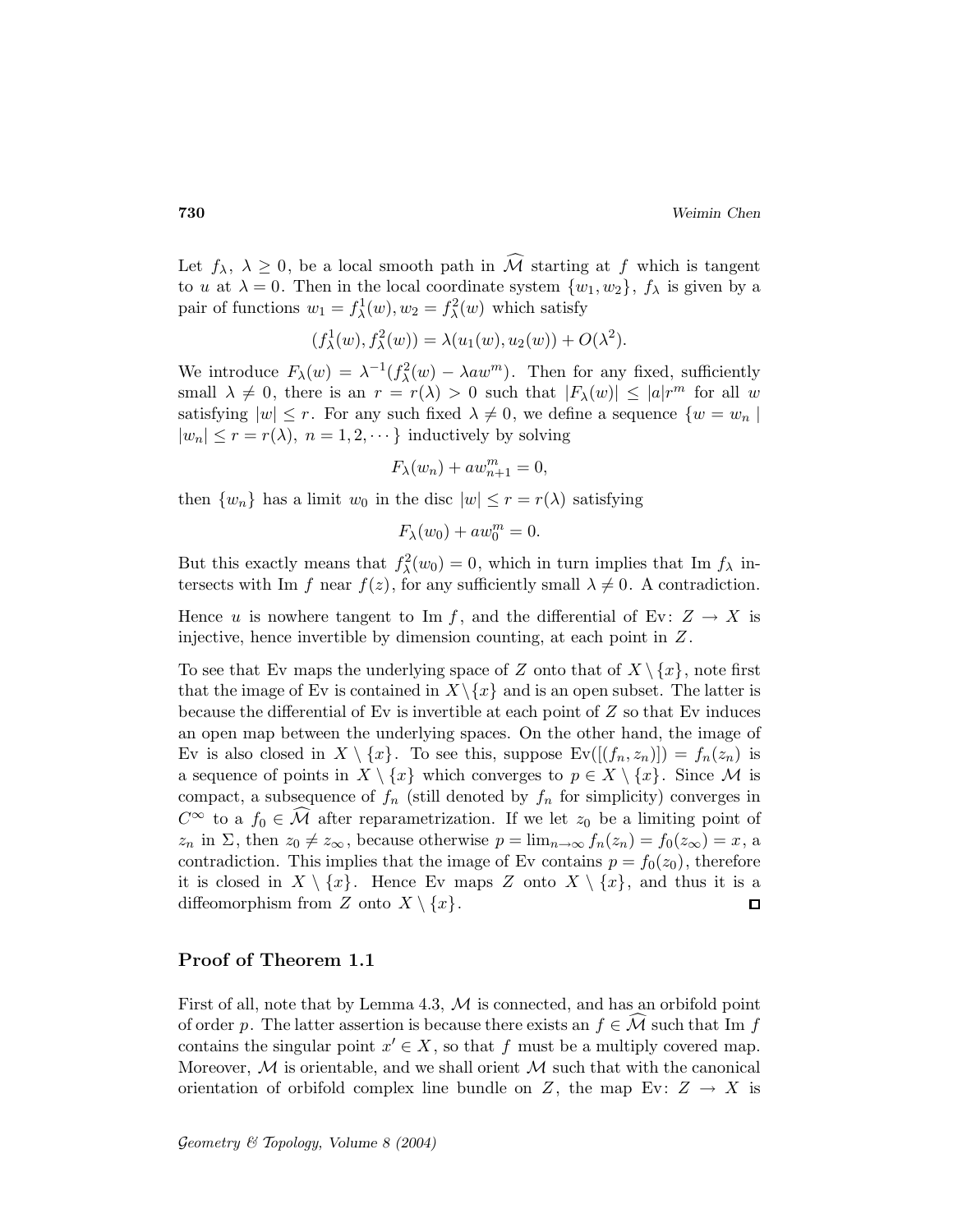orientation-preserving. In order to determine the diffeomorphism type of  $\mathcal M$ and the isomorphism class of the orbifold complex line bundle  $Z \to M$ , we consider the family of regular neighborhoods of  $x$ :

$$
N_{\epsilon} \equiv \{(z_1, z_2) \mid |z_1|^2 + |z_2|^2 \le \epsilon^2\} / \mathbb{Z}_{(p+q)}
$$

where  $z_1, z_2$  are holomorphic coordinates on a local uniformizing system at x in which  $C_0$  is locally given by  $z_2 = 0$  and  $C'_0$ , the unique J-holomorphic curve containing both  $x, x'$ , is locally given by  $z_1 = 0$ .

Claim There exists an  $\epsilon_0 > 0$  such that for any  $0 < \epsilon \leq \epsilon_0$ ,  $\partial N_{\epsilon}$  intersects transversely with each  $J$ -holomorphic curve in the family parametrized by  $\mathcal M$ at a simple closed loop.

**Proof** For each  $\lambda \in \mathcal{M}$ , pick a local representative  $(f_{\lambda}, \rho_{\lambda})$  of a member  $f_{\lambda} \in \mathcal{M}$  whose orbit in  $\mathcal{M}$  is  $\lambda$ , and set  $C_{\lambda} \equiv \text{Im } f_{\lambda}$ . Here  $\rho_{\lambda}(\mu_{(p+q)})$  acts by  $(z_1, z_2) \mapsto (\mu_{(p+q)} z_1, \mu_{(p+q)}^p z_2)$  $({p \atop (p+q)}z_2)$ , and  $\hat{f}_\lambda = (U_\lambda, V_\lambda)$  for some holomorphic functions  $U_{\lambda}, V_{\lambda}$  defined on  $\tilde{D} = \{z \in \mathbb{C} \mid |z| \leq 1\}$ . Observe (1) since M is compact, we may assume that for any sequence  $\lambda_i \in \mathcal{M}$  converging to  $\lambda_0 \in \mathcal{M}$ , there is a subsequence of  $\lambda_i$ , still denoted by  $\lambda_i$ , such that  $\hat{f}_{\lambda_i}$  converges to  $\hat{f}_{\lambda_0} \circ \xi$  for some holomorphic reparametrization  $\xi$  of D, (2) for any  $C_{\lambda} \neq C_0, C'_0$ ,  $C_{\lambda} \cdot C_0 = \frac{p}{p+1}$  $\frac{p}{p+q}$  and  $C_{\lambda} \cdot C'_{0} = \frac{1}{p+q}$  $\frac{1}{p+q}$ , so that by the intersection formula in Theorem 3.2, for any such a  $\lambda$ ,  $U_{\lambda}(z) = a_{\lambda,1}z + \cdots$ ,  $V_{\lambda}(z) = b_{\lambda,p}z^{p} + \cdots$  near  $z = 0$ for some  $a_{\lambda,1} \neq 0$ ,  $b_{\lambda,p} \neq 0$ . (For  $C_0$  or  $C'_0$ ,  $\hat{f}_{\lambda}(z)$  equals  $(a_{\lambda,1}z + \cdots, 0)$  or  $(0, b_{\lambda,p}z^p + \cdots)$  near  $z = 0.$ )

Now for each  $\lambda \in \mathcal{M}$ , we write  $U_{\lambda}(z) = a_{\lambda,1}z \cdot u_{\lambda}(z)$ ,  $V_{\lambda}(z) = b_{\lambda,p}z^{p} \cdot v_{\lambda}(z)$  on D. Then there exist  $0 < r_0 \leq 1$ ,  $0 < \delta_0 < 1$ , and  $c > 0$ , which are independent of  $\lambda$ , such that

$$
1 - \delta_0 \le |u_\lambda(z)|, |v_\lambda(z)| \le 1 + \delta_0, \text{ and } |du_\lambda(z)| + |dv_\lambda(z)| \le c
$$

when  $|z| \le r_0$ . Write  $z = r \exp(\sqrt{-1}\theta)$ , and set

$$
\mu_{\lambda}(r,\theta) \equiv |U_{\lambda}(z)|^2 + |V_{\lambda}(z)|^2.
$$

Then each  $\mu_{\lambda}$  is subharmonic on D, and a simple calculation shows that

$$
\frac{\partial \mu_{\lambda}(r,\theta)}{\partial r} = |a_{\lambda,1}|^2 r(2|u_{\lambda}|^2 + r\frac{\partial}{\partial r}|u_{\lambda}|^2) + |b_{\lambda,p}|^2 r^{2p-1} (2p|v_{\lambda}|^2 + r\frac{\partial}{\partial r}|v_{\lambda}|^2),
$$

from which it follows that there exists  $0 < r'_0 \le r_0$  such that

$$
\frac{\partial \mu_{\lambda}(r,\theta)}{\partial r} > 0
$$

Geometry  $\mathcal C$  Topology, Volume 8 (2004)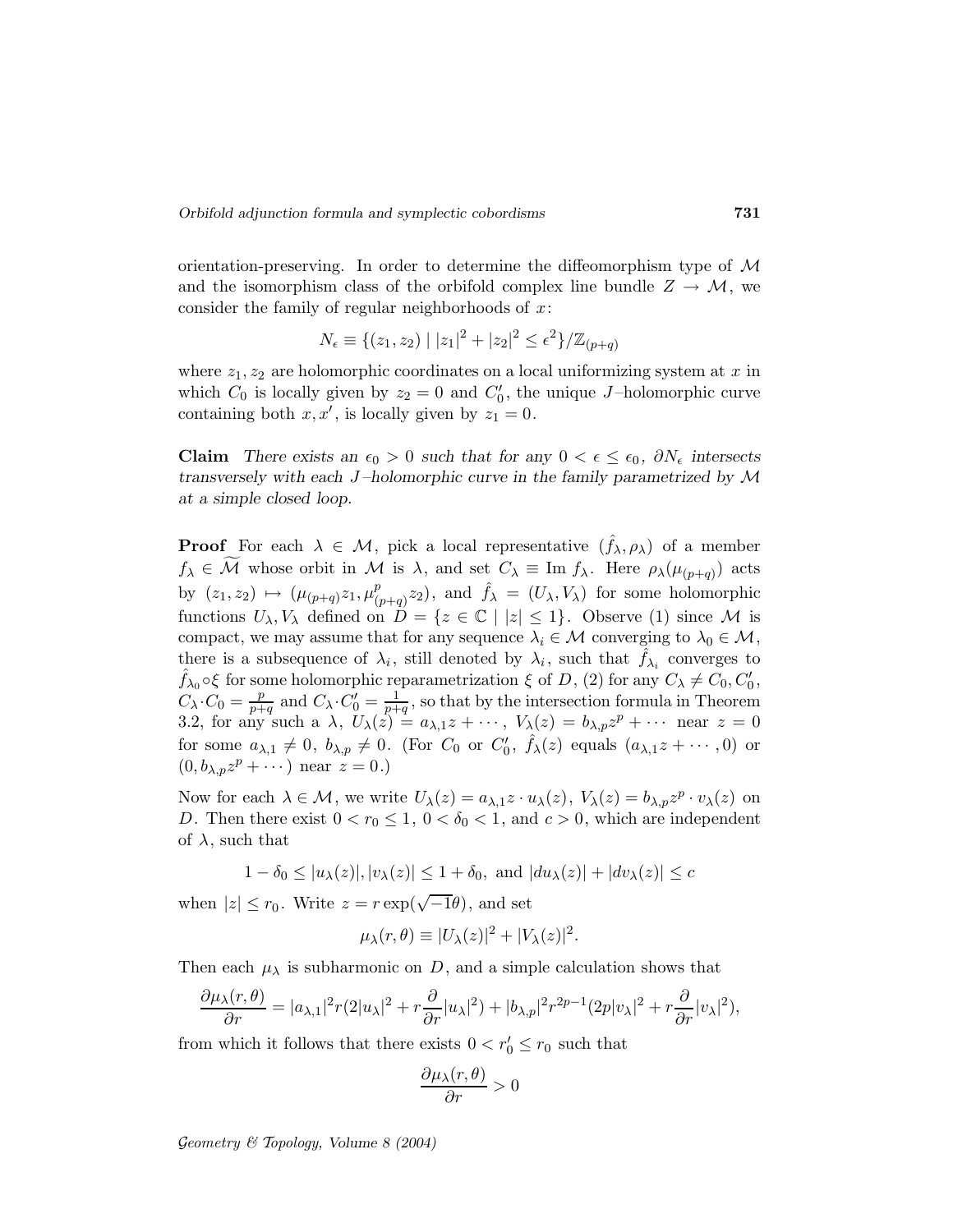for all  $\lambda \in \mathcal{M}$  whenever  $0 < r \leq r'_0$ .

It remains to check that (1) there exists an  $\epsilon_0 > 0$  such that  $\mu_\lambda(r,\theta) \leq \epsilon_0^2$ implies  $r \leq r_0'$ , (2) assuming the validity of (1), for any  $0 < \epsilon \leq \epsilon_0$ , the intersection of  $\partial N_{\epsilon}$  with each  $C_{\lambda}$ , which is transverse because  $\frac{\partial \mu_{\lambda}}{\partial r} > 0$  on  $\mu_{\lambda}^{-1}(\epsilon)$  by the validity of (1), is a simple closed loop.

To see the former, note that  $\mu_{\lambda}(r,\theta) \leq \epsilon_0^2$  implies

$$
r \le \frac{2\epsilon_0}{|a_{\lambda,1}|\cdot|u_\lambda| + (|b_{\lambda,p}|\cdot|v_\lambda|)^{1/p}},
$$

where on the other hand, it is easily seen that there exists a  $c_1 > 0$  such that for any  $\lambda \in \mathcal{M}$  and  $|z| \leq r_0$ ,

$$
|a_{\lambda,1}|\cdot|u_{\lambda}|+(|b_{\lambda,p}|\cdot|v_{\lambda}|)^{1/p}\geq c_1.
$$

To see the latter, suppose the intersection of  $\partial N_{\epsilon}$  with some  $C_{\lambda}$  consists of at least two components. Then either one of them bounds a disc in  $D \setminus \{0\}$ , or there is an annulus in  $D \setminus \{0\}$  bounded by them. In any event,  $\mu_{\lambda}$  will attain its minimum on the region at an interior point of the region (note that  $\mu_{\lambda}$  is subharmonic on D), contradicting the fact that  $\frac{\partial \mu_\lambda(r,\theta)}{\partial r} > 0$  there. Hence the claim.

Back to the proof of Theorem 1.1. Let  $E \to \mathcal{M}$  be the orbifold bundle of unit disc associated to Z. Then the claim above implies that  $X \setminus int(N_{\epsilon})$  is diffeomorphic to E for any  $0 < \epsilon \leq \epsilon_0$ . In particular, ∂E is diffeomorphic to  $\partial N_{\epsilon} = L(p+q,p)$ . Note that  $\partial E \to M$  defines a Seifert fibration of the lens space  $L(p+q, p)$  with one singular fiber of order p. Moreover, the Euler number of the Seifert fibration, which equals the self-intersection of the image of the zero section of Z under the map Ev:  $Z \to X$ , is  $1+\frac{q}{p}$  because it has a positive and transverse intersection with  $C_0$  at a smooth point of X. This completely determines the diffeomorphism type of  $\mathcal M$  and the isomorphism class of  $Z$ .

Now observe that the same thing works for  $X_{(p,q)}(R)$  as well. In particular, the isomorphism class of Z is independent of X and  $X_{(p,q)}(R)$ . Fix an  $\epsilon > 0$  and set  $N \equiv N_{\epsilon}$ . Then from the proceeding paragraph, there are decompositions  $X = N \cup_{\phi_1} E$  and  $X_{(p,q)}(R) = N \cup_{\phi_2} E$ , where if we let  $\gamma = \{z_2 = 0\} \cap \partial N$  and let  $\gamma' = C_0 \cap \partial E$ , then  $\phi_i(\gamma) = \gamma'$ ,  $i = 1, 2$ . Without loss of generality, we may assume  $\phi_2 = Id$  and  $\gamma' = \gamma$  by fixing an identification of  $\partial E$  with  $\partial N$ . With this understood, we claim that  $\phi_1$  is isotopic to the identity through a family of diffeomorphisms  $\phi_t$ :  $\partial N \to \partial N$  such that  $\phi_t(\gamma) = \gamma$ .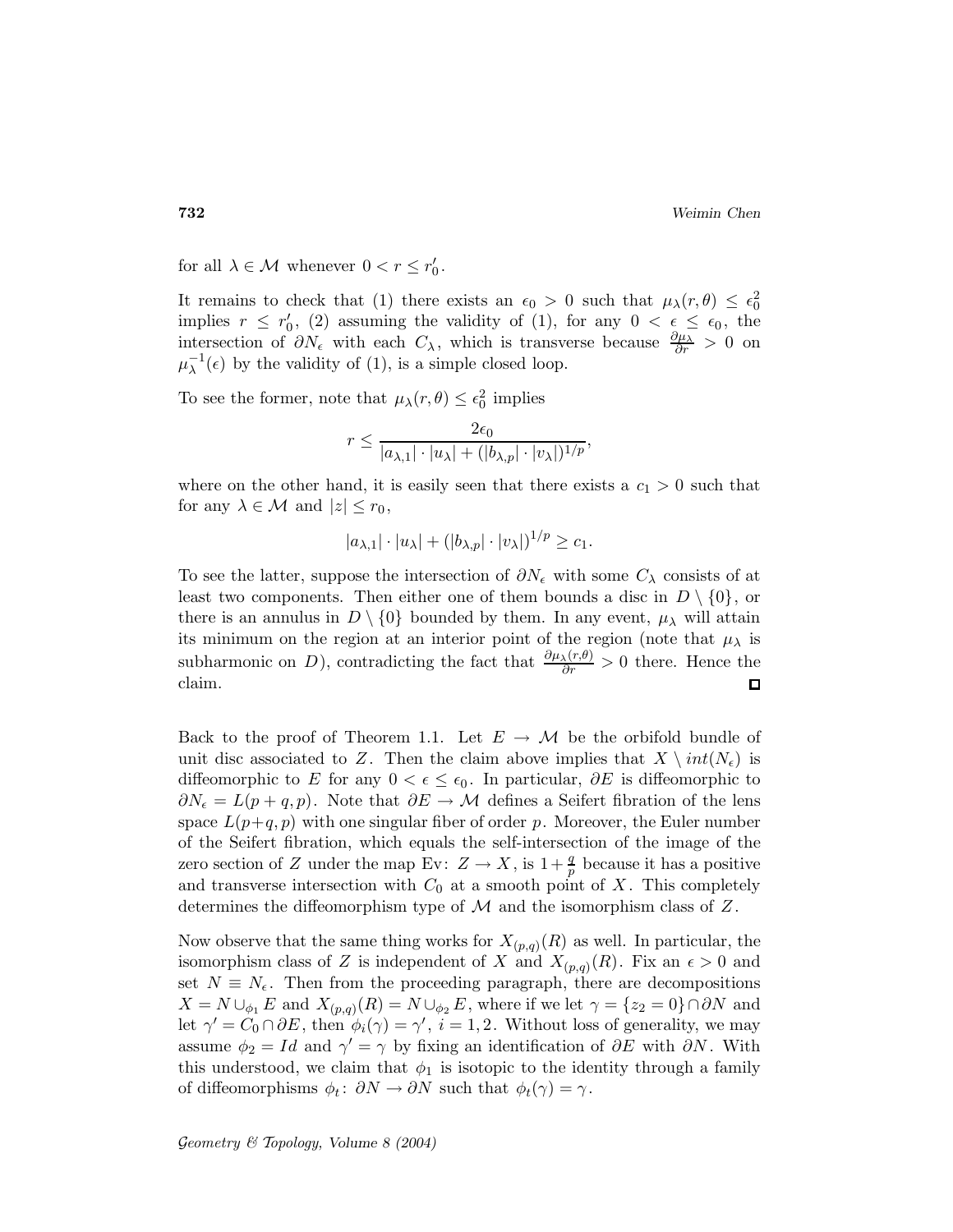First, assuming the validity of the claim, we obtain consequently a diffeomorphism of orbifold pairs  $\psi: (X, C_0) \to (X_{(p,q)}(R), C_0)$ , which preserves the singular point of order p in X and  $X_{(p,q)}(R)$ . By restricting  $\psi$  to the complement of a regular neighborhood of the union of the singular point of order  $p$  and the suborbifold  $C_0$ , we obtain a diffeomorphism  $\psi' : W \to L(p,q) \times [0,1]$ .

It remains to verify the claim that  $\phi_1$  is isotopic to the identity through a family of diffeomorphisms  $\phi_t$ :  $\partial N \to \partial N$  such that  $\phi_t(\gamma) = \gamma$ . To this end, let Y be the complement of a regular neighborhood of  $\gamma$  in  $\partial N$ . Then  $\pi_1(Y)$  is generated by the image of  $\pi_1(\partial Y)$  in  $\pi_1(Y)$  induced by the inclusion  $\partial Y \subset Y$ , ie,  $\pi_1(Y)$  is generated by the longitude and the meridian in  $\partial Y \equiv T^2$ . The diffeomorphism  $\phi_1|_Y$  induces an automorphism of  $\pi_1(Y)$  which is unique up to conjugation. In the present case, it is clear that the automorphism of  $\pi_1(Y)$ can be chosen to be the identity map. Hence by the theorem of Waldhausen in [\[19\]](#page-33-16), there exists an isotopy  $\phi'_t: Y \to Y$  between  $\phi_1|_Y$  and Id. Moreover, we may assume that  $\phi'_t|_{\partial Y} : T^2 \to T^2$  is given by a family of linear translations, cf [\[5\]](#page-33-17). The latter implies particularly that  $\phi'_t$  can be extended to an isotopy  $\phi_t$ from  $\phi_1$  to Id which satisfies  $\phi_t(\gamma) = \gamma$ . Hence the claim.  $\Box$ 

#### Proof of Corollary 1.2

By Smith's theory (cf page 43 in [\[1\]](#page-32-2)), and by the assumption that  $\rho$  is free outside of a ball, we see easily that  $\rho$  is free in the complement of its fixed-point set, which consists of a single point. Then by applying (the proof of) Theorem 1.1 to the quotient space of  $\rho$ , it follows easily that  $\rho$  is conjugate to a linear action by a diffeomorphism of  $\mathbb{R}^4$ . To see that the diffeomorphism can be made identity outside of a ball, we note that in the diffeomorphism  $\psi: (X, C_0) \rightarrow$  $(X_{(p,q)}(R), C_0)$  constructed in the proof of Theorem 1.1,  $\psi|_{C_0}: C_0 \to C_0$  is isotopic to identity, from which it follows easily. 口

## <span id="page-32-2"></span>References

- [1] A Borel et al, Seminar on transformation groups, Ann. of Math. Studies 46, Prin. Univ. Press (1960)
- <span id="page-32-1"></span>[2] C Boyer, K Galicki, M Nakamaye, On positive Sasakian geometry, [arXiv:math.DG/0104126](http://arxiv.org/abs/math.DG/0104126)
- <span id="page-32-0"></span>[3] W Chen, On a notion of maps between orbifolds: I. function spaces, II. homotopy theory, preprint